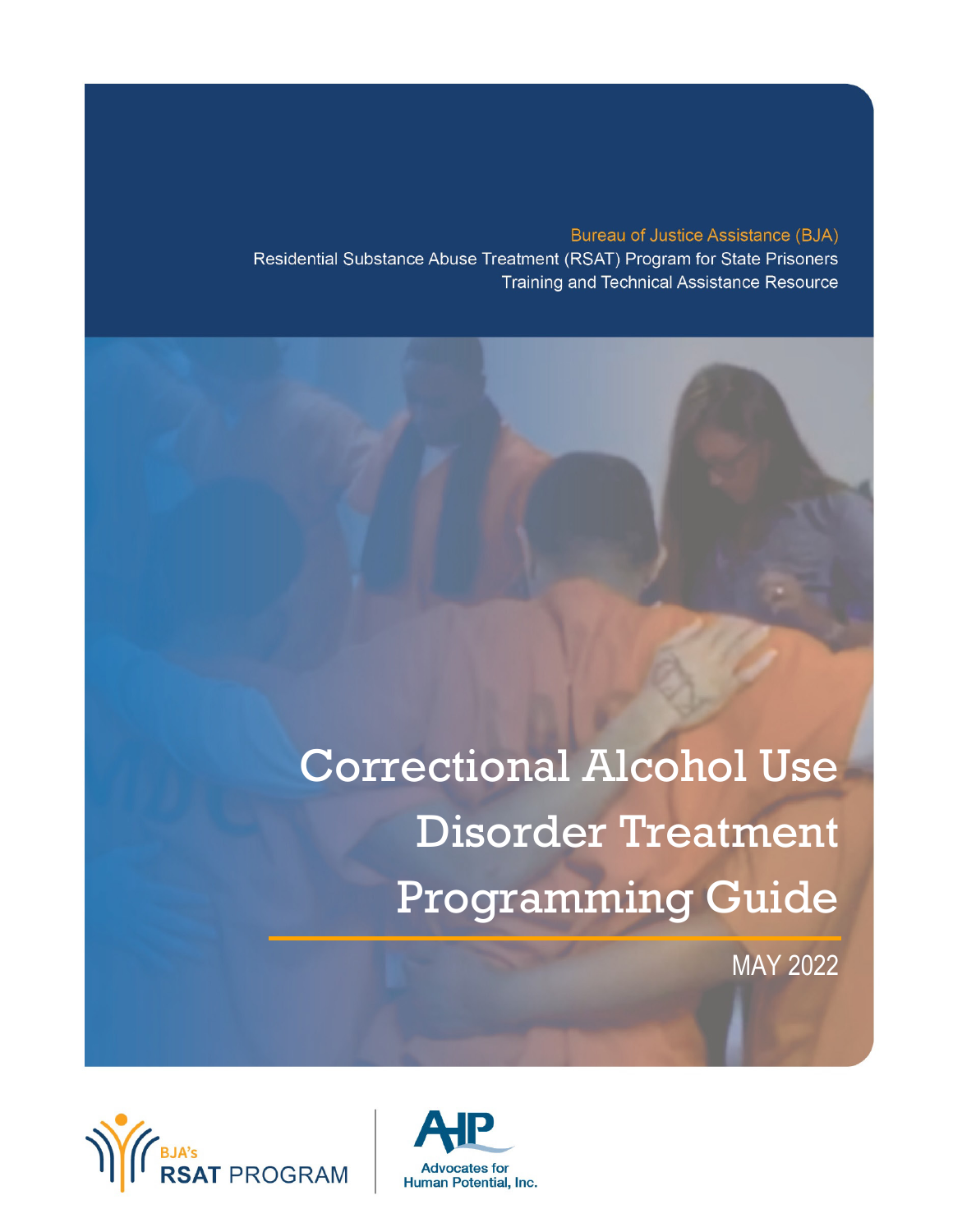## **Correctional Alcohol Use Disorder Treatment Programming Guide**

Advocates for Human Potential

May 2022

**Note to readers:** This manual consists of several sections designed for different specific audiences to increase its utility for RSAT practitioners, including: 1) policy makers and program administrators; 2) program treatment staff; and 3) prison and jail clinicians. Although these separate audiences will be involved in alcohol use disorder treatment programming in different ways, it may be of use that all share a common understanding of treating persons with this disorder provided by this guide.

This project was supported by grant No. 2019-J2-BX-K001 awarded by the Bureau of Justice Assistance. The Bureau of Justice Assistance is a component of the Office of Justice Programs which also includes the Bureau of Justice Statistics, the National institute of Justice, the Office of Juvenile Justice and Delinquency Prevention, the SMART Office, and the Office for Victims of Crime. Point of view or opinions in this document are those of the author and do not represent the official position of policies of the United States Department of Justice.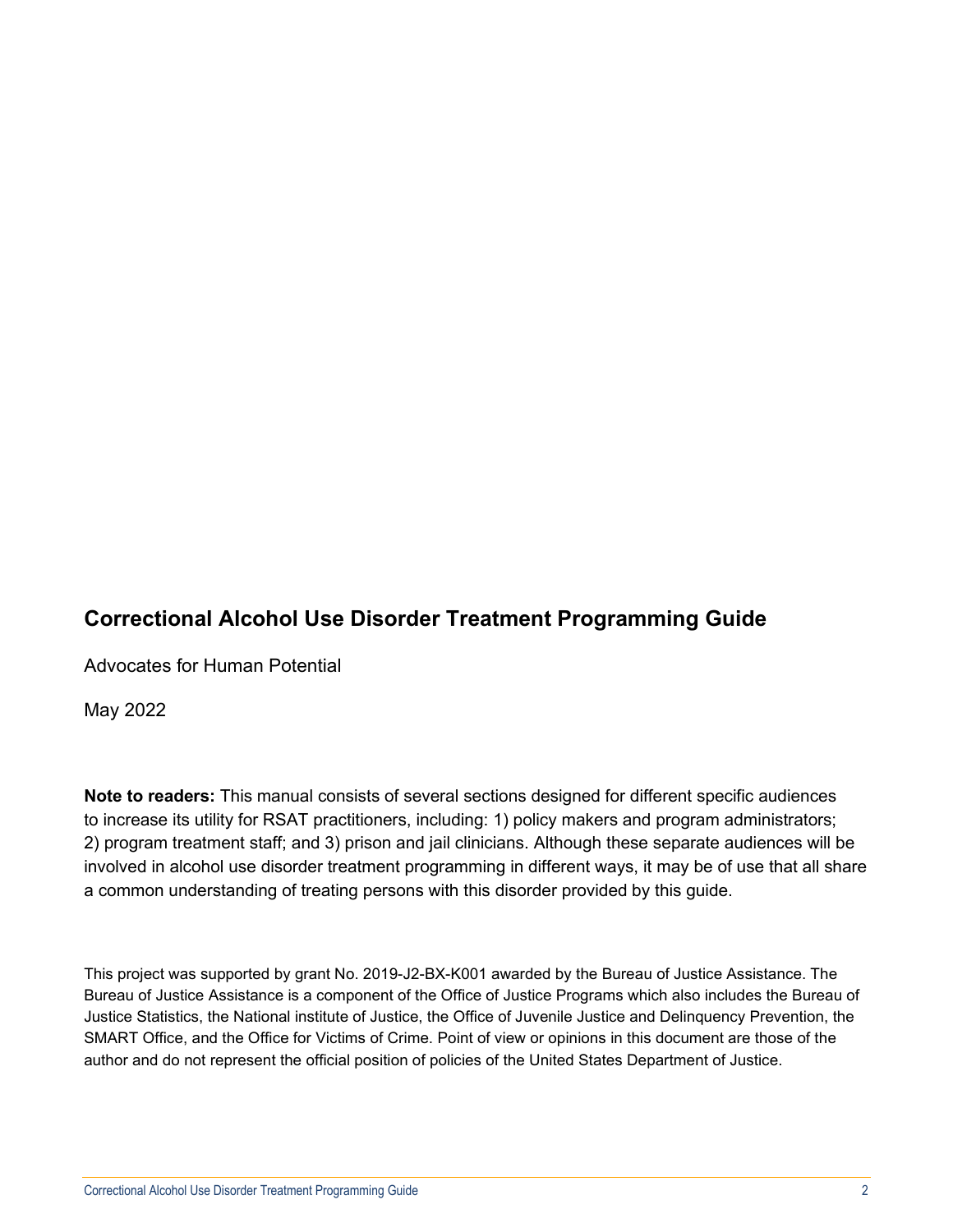|                                                              | Treatment Is An Ongoing Process: Reentry/Reintegration Post-Release  24 |  |
|--------------------------------------------------------------|-------------------------------------------------------------------------|--|
|                                                              | IV. Other AUD Treatment Programming Best Practices  27                  |  |
|                                                              |                                                                         |  |
|                                                              |                                                                         |  |
|                                                              |                                                                         |  |
|                                                              |                                                                         |  |
|                                                              |                                                                         |  |
|                                                              |                                                                         |  |
| Appendix B — The Research on Evidence-Based AUD Treatment 34 |                                                                         |  |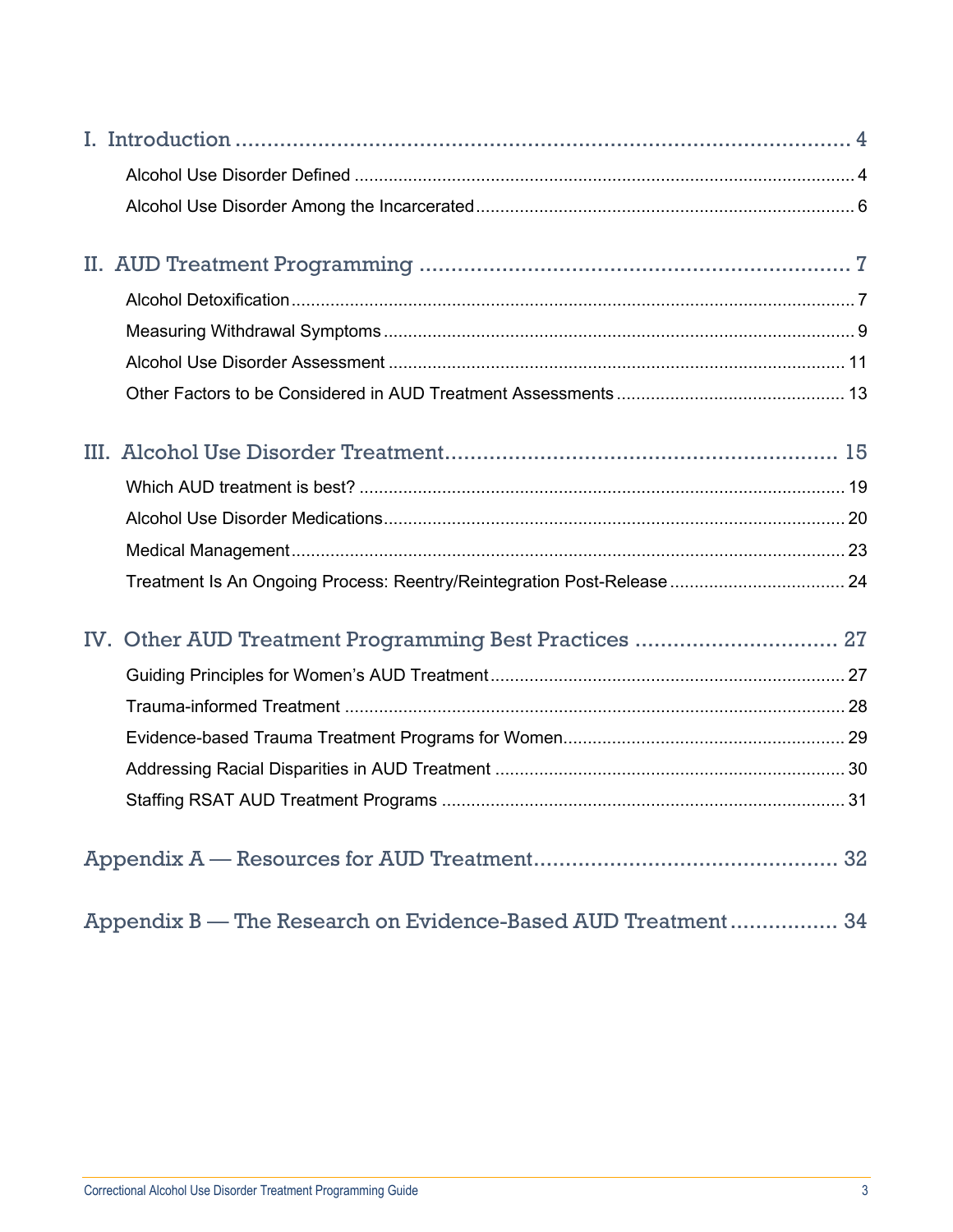## <span id="page-3-0"></span>**I.** Introduction

According to the National Institute on Alcohol Abuse and Alcoholism (NIAAA), alcohol-related problems—which result from drinking too much, too fast, or too often—are among "the most significant public health issues in the United States." As many people die each year due to alcoholism as from drug overdoses, although most alcohol-related deaths are not typically as sudden and dramatic.

The Centers for Disease Control and Prevention (CDC) reports that excessive alcohol use is responsible for [more than 95,000 deaths in the United States each year,](https://www.cdc.gov/mmwr/volumes/69/wr/mm6939a6.htm) or 261 deaths per day, shortening lives on average by 29 years. Most of these deaths are due to the health effects from drinking too much over time, including various types of cancer, liver disease, and heart disease.

According to NIAAA, treatment for alcohol use disorder (AUD) remains quite challenging. Only about one-third of people who are treated for alcohol problems have no more symptoms one year later, although others substantially reduce their drinking and report fewer alcohol-related problems. $^{\rm 1}$  $^{\rm 1}$  $^{\rm 1}$ 

## <span id="page-3-1"></span>**Alcohol Use Disorder Defined**

There has been much debate over the years on what AUD is. Is it a disease, given some individuals' physical addiction and its impact on the brain as well as its physical symptoms, such as ulcers and [cirrhosis](https://en.wikipedia.org/wiki/Cirrhosis) of the liver? Is it a behavioral problem that reflects an individual's choice, which may be influenced by their environment or ethnic culture? Or is it primarily a social problem that causes family dysfunction, or endangers the public most often through drunk driving? If it doesn't cause a person or the community pain, is excessive drinking even a problem at all?

Dr. George Vaillant presented one of the landmark studies on AUD, which he included in his book *The Natural History of Alcoholism Revisited* (Harvard University Press, 1995). Vaillant looked at the lives of 600 American men over several decades, focusing on their lifelong drinking behaviors. He also looked at 100 persons who were detoxed, following them for many years. The samples allowed him to refute much of what was commonly believed about AUD because, before his effort, most studies of AUD were retrospective and consequently distorted by the disease being studied.

<span id="page-3-2"></span><sup>1</sup> National Institute on Alcohol Abuse and Alcoholism, n.d., *Treatment for Alcohol Problems: Finding and Getting Help*, retrieved December 29, 2021 from **<https://www.niaaa.nih.gov/publications/brochures-and-fact-sheets/treatment-alcohol-problems-finding-and-getting-help>**.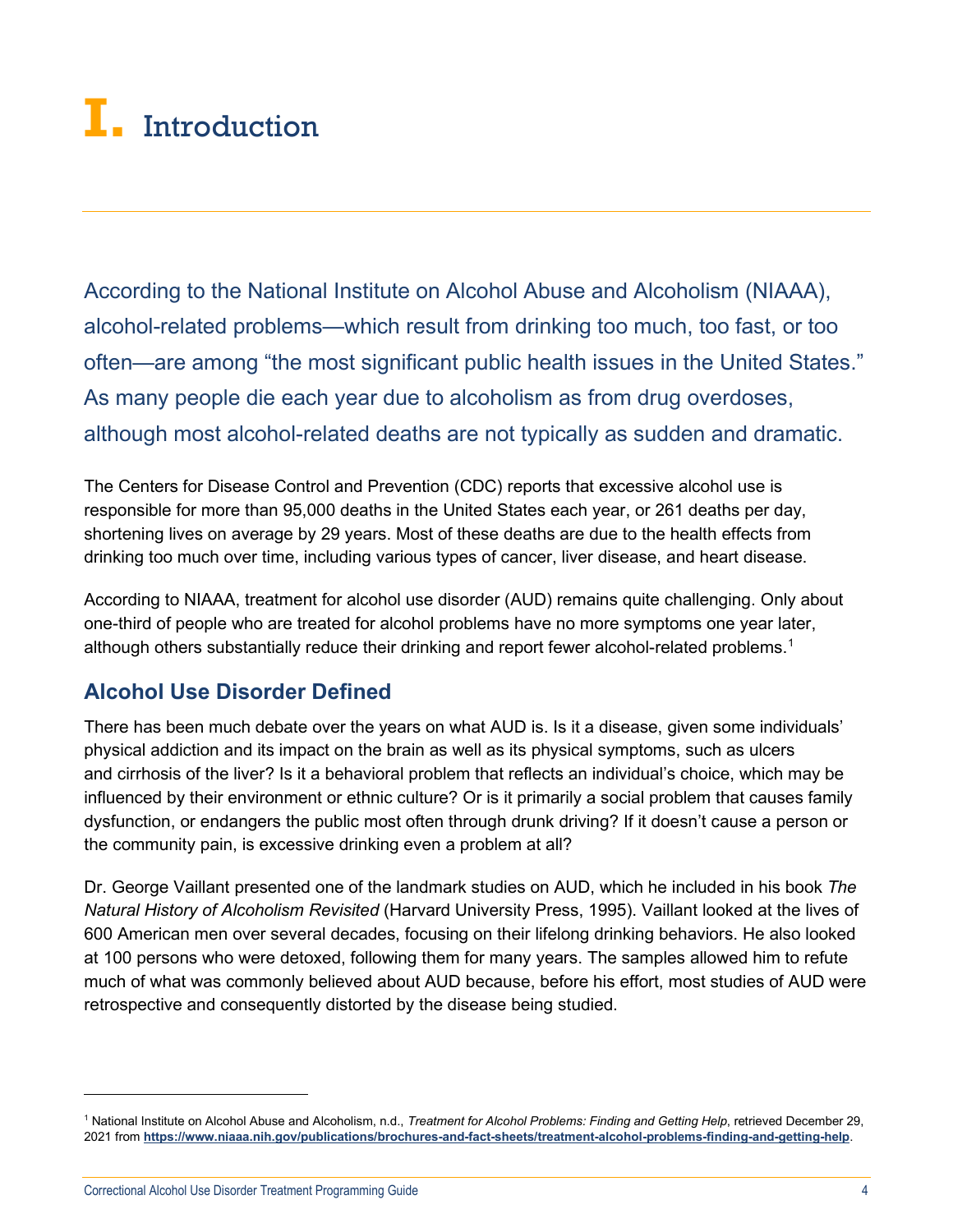The first issue Vaillant tackled was the definition of what was then called "alcoholism." What, he asked, are we actually talking about? How much do you have to drink to be considered "an alcoholic"? Is there a minimum amount needed, or is there any amount that causes a person's problems? Vaillant compiled indicators of AUD from a variety of sources, both medical and sociological. Possible criteria, he found, included: (1) frequency of intoxication; (2) binge drinking; (3) complaints from spouses, friends, bosses, or police; (4) accidents and legal problems such as drunk driving or arrests for public intoxication; (5) attempts at "going on the wagon" (excluding pregnancy); (6) clinical diagnosis; (7) self-admission; (8) need for an "eye opener" to avoid [morning shakes;](https://en.wikipedia.org/wiki/Delirium_tremens) and (9) health problems. He then applied these criteria to his study sample of persons considered to have AUD. He explored which indicators, if any, best indicated AUD. He found all were of roughly equal importance. The medical, sociological, and behavioral criteria were all equally valid. No particular indicator, nor cluster of indicators, predominated—only the number and frequency of problems best defined AUD. Therefore, Vaillant concluded, it was equally valid to call "alcoholism" a medical or a behavioral disorder.

In other words, no matter how we define it, we are talking about the same thing.

Second, Vaillant found there was no such thing as an "alcoholic personality" that could predict AUD. An unhappy childhood, for example, predicted mental illness, not AUD—unless the family's unhappiness was due to AUD. Importantly, he documented that AUD was generally the cause, not the result of cooccurring [depression,](https://en.wikipedia.org/wiki/Clinical_depression) [anxiety,](https://en.wikipedia.org/wiki/Anxiety) and [sociopathic](https://en.wikipedia.org/wiki/Psychopathy) behavior. Besides AUD in relatives, some of the major predictors of adult AUD were simply early drinking, the ability to drink others under the table at any early age and being a "life-of-the-party" extrovert.

Third, Vaillant looked at the characteristics of those who had developed AUD and later achieved sobriety. He found the following common conditions contributed to achieving sobriety: (1) substitution of a less harmful dependency; (2) a new relationship; (3) finding a source of inspiration and hope; and (4) experiencing the negative consequences of alcohol. While Vaillant found that medical treatment provided only temporary relief, he found Alcoholics Anonymous (AA) to have been effective for many of those sampled because, he theorized, AA addressed all four of the above conditions. Regular meetings could provide a substitute dependency, a new set of positive peer relationships, demonstrations of hope for success, as well as constant reminders through meeting "drunkalogues" of the negative effects of continued drinking. There were, of course, means other than AA to achieve these conditions. Because his study included the World War II generation, for example, he also found that serving in the military, as well as marriage, were common ingredients for those who achieved sobriety.

NIAAA defines AUD as a medical condition characterized by an impaired ability to stop or control alcohol use despite adverse social, occupational, or health consequences. It encompasses the conditions often referred to as "alcohol abuse," "alcohol dependence," "alcohol addiction," and the colloquial term "alcoholism." Considered a brain disorder, AUD can be mild, moderate, or severe. Lasting changes in the brain caused by alcohol misuse perpetuate AUD and make individuals vulnerable to relapse.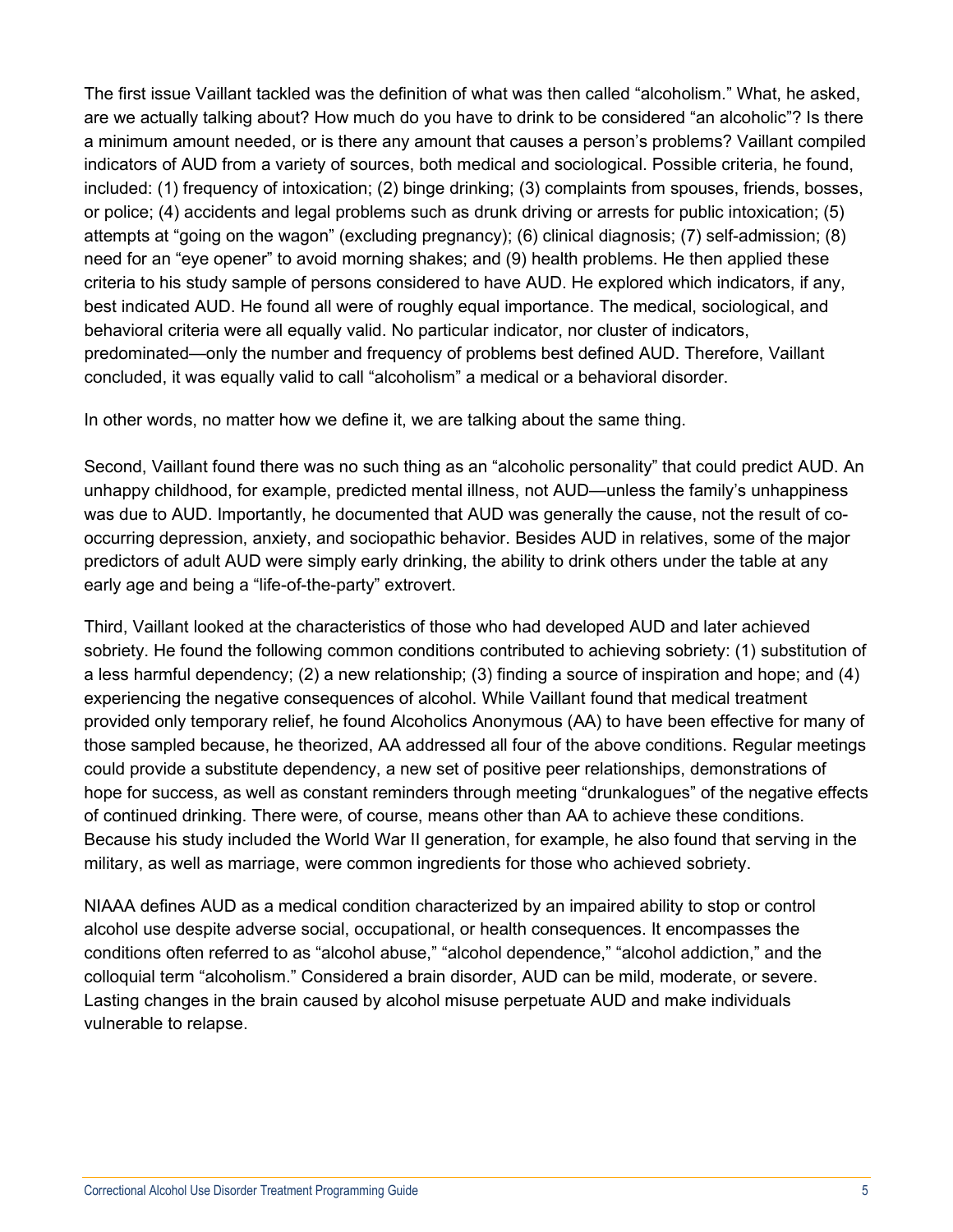## <span id="page-5-0"></span>**Alcohol Use Disorder Among the Incarcerated**

Although the opioid epidemic has drawn attention away from AUD, it has not diminished it.

Like other substance use disorders, AUD is widespread in prison and jail populations. Alcohol is implicated in the incarceration of more than half of all inmates.<sup>[2](#page-5-1)</sup> The Bureau of Justice Statistics has found that 47 percent of jail inmates were dependent upon or abused alcohol, with more than two-thirds being dependent upon or abusing alcohol or drugs.<sup>[3](#page-5-2)</sup> According to the latest report from the Bureau of Justice Statistics, 31 percent of people incarcerated in state prisons reported drinking alcohol at the time of the offense. [4](#page-5-3)

Many persons use both drugs and alcohol. According to the CDC, for example, alcohol was involved in 22 percent of deaths caused by prescription opioids and 18 percent of emergency department visits related to misuse of prescription opioids in the United States in 2010.<sup>[5](#page-5-4)</sup>

Confronted with such a large proportion of detainees and persons sentenced to incarceration with AUD, prisons and jails can, and should, play a significant role in initiating and continuing AUD treatment, potentially putting millions of individuals safely on the road to recovery every year. Not only will treatment help save lives, but it will also contribute to significant reductions in recidivism and increased public safety on our highways and in our homes. According to a report by the [National Center on](https://www.centeronaddiction.org/)  [Addiction and Substance Abuse,](https://www.centeronaddiction.org/) if all individuals in prisoner with substance and alcohol use problems received treatment during incarceration and aftercare upon their release, the United States would break even on costs even if just over 10 percent were successful at achieving sobriety and employment and avoiding crime. [.6](#page-5-5)

<span id="page-5-1"></span><sup>2</sup> National Center on Addiction and Substance Abuse at Columbia University, February 2010, *Behind Bars II: Substance Abuse and America's Prison Population*, retrieved December 29, 2021 from **[https://drugfree.org/reports/behind-bars-ii-substance-abuse-and-americas-prison](https://drugfree.org/reports/behind-bars-ii-substance-abuse-and-americas-prison-population/)[population/](https://drugfree.org/reports/behind-bars-ii-substance-abuse-and-americas-prison-population/)**.

<span id="page-5-2"></span><sup>&</sup>lt;sup>3</sup> Karbert, Jennifer C., and Doris J. James, July 2005, Substance Dependence, Abuse, and Treatment of Jail Inmates, 2002, Bureau of Justice Statistics Special Report, Washington, DC: U.S. Department of Justice Office of Justice Programs, NCJ 209588, retrieved December 29, 2021 from **<https://bjs.ojp.gov/content/pub/pdf/sdatji02.pdf>**.

<span id="page-5-3"></span><sup>4</sup> L. Maruschak & J. Bronson, Alcohol and drug use and treatment reported by prisoners: Survey of prison inmates, 2016 (2021). NCJ Numberr 252641, **<https://bjs.ojp.gov/library/publications/alcohol-and-drug-use-and-treatment-reported-prisoners-survey-prison-inmate>**

<span id="page-5-4"></span><sup>5</sup> Jones CM, Paulozzi LJ, Mack KA. [Alcohol involvement in opioid pain reliever and benzodiazepine drug abuse-related emergency department](https://www.cdc.gov/mmwr/preview/mmwrhtml/mm6340a1.htm)  [visits and drug-related deaths –](https://www.cdc.gov/mmwr/preview/mmwrhtml/mm6340a1.htm) United States, 2010. *MMWR Morb Mortal Wkly Rep.* 2014;63(40):881–885.

<span id="page-5-5"></span><sup>6</sup> National Center on Addiction and Substance Abuse at Columbia University, February 2010, *Behind Bars II: Substance Abuse and America's Prison Population*, retrieved December 29, 2021 from **[https://drugfree.org/reports/behind-bars-ii-substance-abuse-and-americas-prison](https://drugfree.org/reports/behind-bars-ii-substance-abuse-and-americas-prison-population/)[population/](https://drugfree.org/reports/behind-bars-ii-substance-abuse-and-americas-prison-population/)**.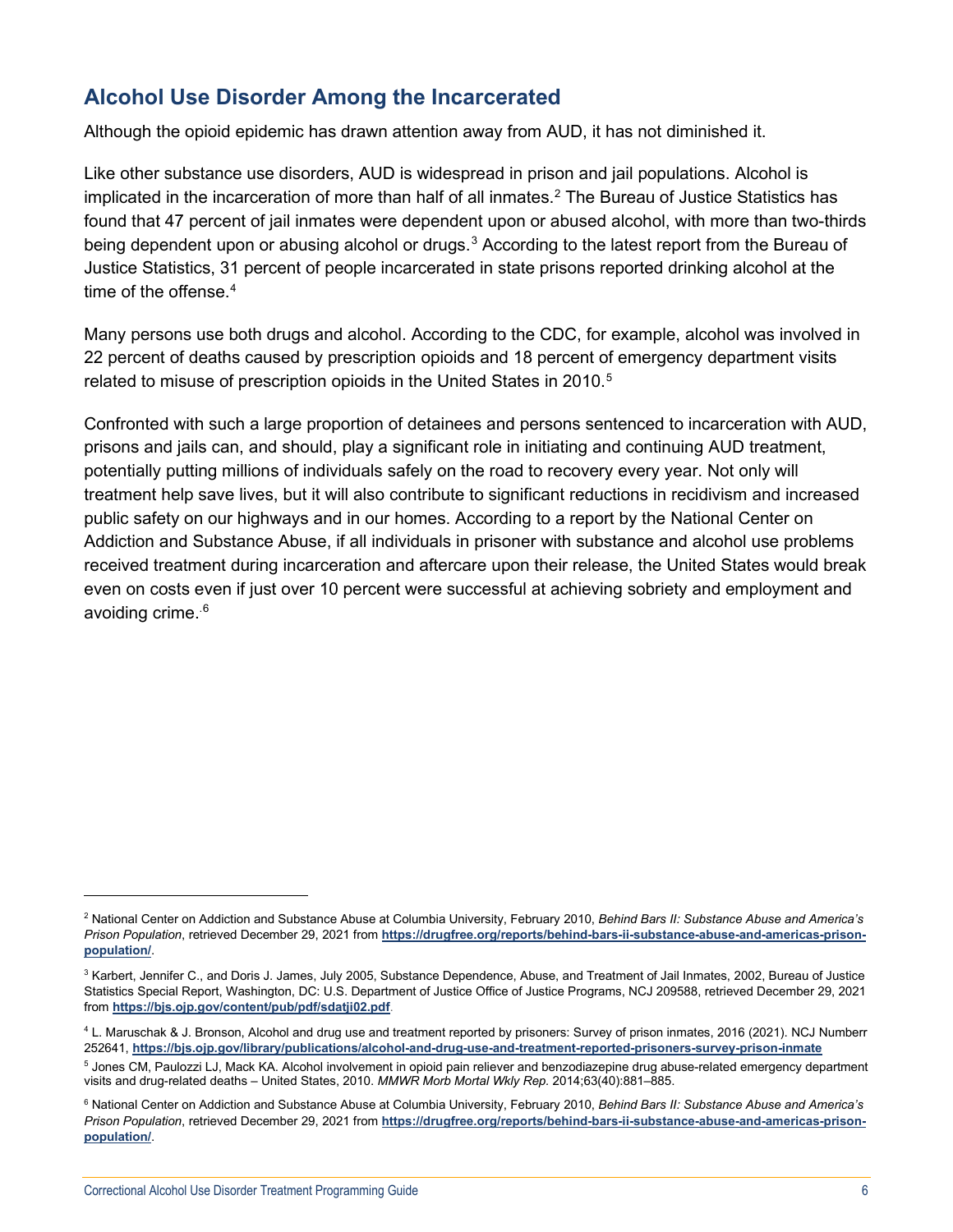## <span id="page-6-0"></span>**II.** AUD Treatment Programming

*The intent of this guide is to identify and describe the primary components of a comprehensive program to respond to individuals with AUD, beginning with screening and assessing persons entering prison or jail, managing their safe detoxification from alcohol if intoxicated, providing for treatment, and ending with provisions for aftercare post-release. It is not the intent of this guide to provide specific clinical protocols for detoxification nor treatment, but the guide does include links to additional resources, references, and nonclinical sources of training and technical assistance to support implementation of the identified program components.* 

## <span id="page-6-1"></span>**Alcohol Detoxification**

When individuals enter correctional institutions, usually jails, under the influence of alcohol, the first issue correctional personnel must confront is detoxification, safely getting the alcohol out of the individuals' systems. Not everyone entering with alcohol on their breath requires clinical detoxification. However, if the person has an AUD and arrives under the influence, the chances are that person will begin to exhibit alcohol withdrawal symptoms within hours of admission. If the detainee's admission has been delayed because they were first booked at a police lockup or elsewhere, they may already be experiencing withdrawal symptoms.

Symptoms of withdrawal may include anxiety, tremors, nausea, insomnia, and—in severe cases seizures and delirium tremens, commonly referred to as "DTs." Although up to half of individuals with AUD present with some withdrawal symptoms after stopping drinking, only a small percentage require medical treatment for detoxification.<sup>[7](#page-6-2)</sup> However, those who do are disproportionately likely to be found entering jails after an arrest. Many have histories of prior withdrawal episodes. As the Federal Bureau of Prisons (BOP) advises: "Alcohol withdrawal syndrome can develop in any individual who has a history of regular, heavy use of alcohol; has a known dependence on alcohol; or has clinical signs of intoxication<sup>"[8](#page-6-3)</sup>

Symptoms may begin within a few hours of discontinued drinking and peak within 24 to 36 hours. Symptoms may increase over time, with withdrawal seizures occurring at various times during withdrawal, beginning within 48 hours of the last drink. Withdrawal delirium can begin within 48 to 72 hours.<sup>[9](#page-6-4)</sup> This requires persons to be continued to be monitored even if they are asymptomatic immediately upon entering jail.

<span id="page-6-3"></span><sup>8</sup> Federal Bureau of Prisons, February 2020, *Medically Supervised Withdrawal for Inmates with Substance Use Disorders: Federal Bureau of Prisons Clinical Guidance*, retrieved December 29, 2021 from **[https://www.bop.gov/resources/pdfs/medically\\_supervised\\_withdrawal\\_cg.pdf.](https://www.bop.gov/resources/pdfs/medically_supervised_withdrawal_cg.pdf)**

<span id="page-6-2"></span> $7$  K. Witkiewitz, R. Litten, & L. Leggio (2019). Advances in the science and treatment of alcohol use disorder, Science Advances 5 (9).

<span id="page-6-4"></span><sup>9</sup> Federal Bureau of Prisons, Detoxification of chemically dependent inmates, clinical guidance, February 2014, reformatted January 2018, **<https://www.bop.gov/resources/pdfs/detoxification.pdf>**.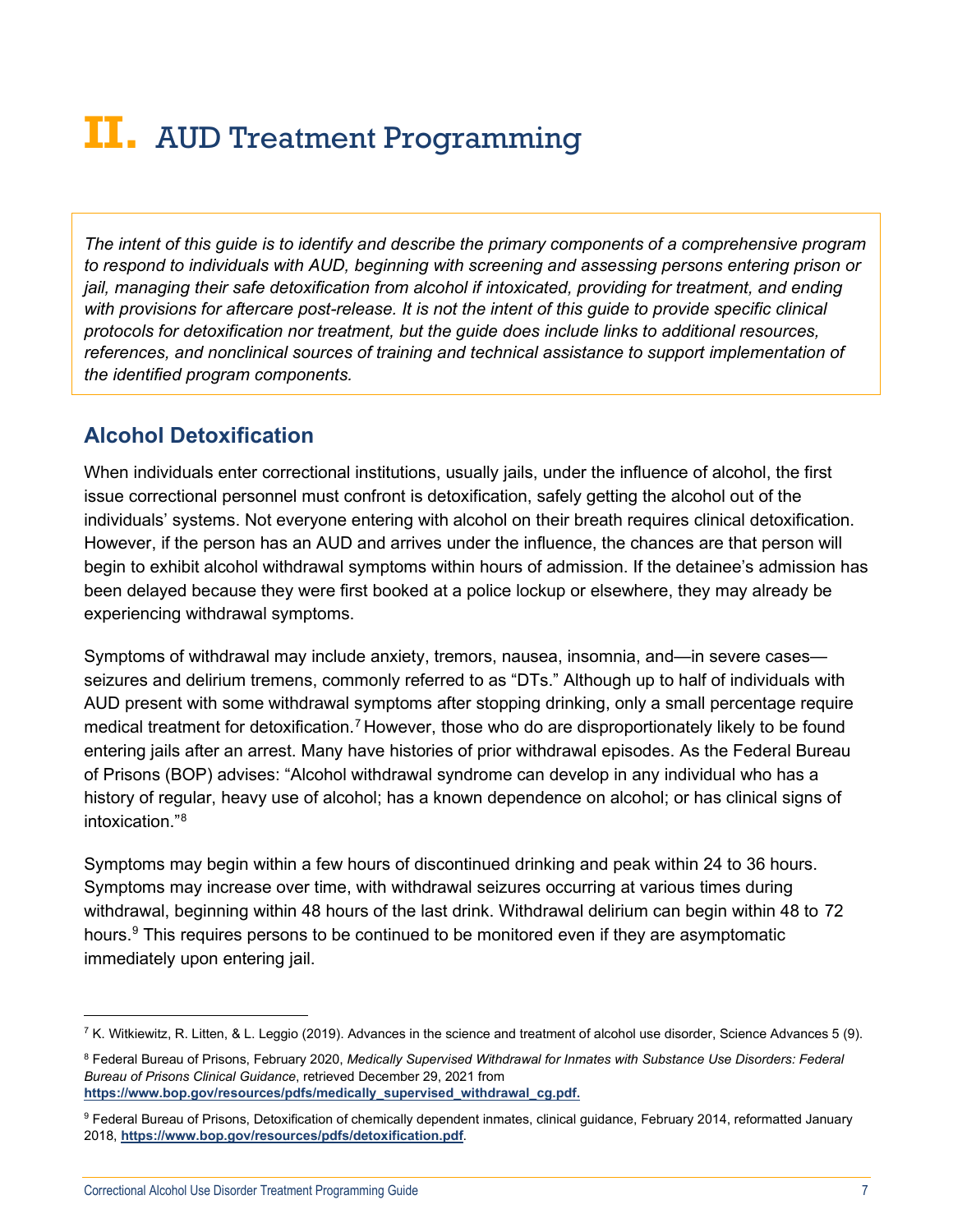"If allowed to progress," BOP warns, "delirium can result in changes in consciousness, marked autonomic instability, electrolyte imbalances, hallucinations, and death." However, as the BOP also advises, "With appropriate intensive treatment, mortality from delirium tremens is markedly reduced (to 1% or less)."

As the editor of *Jail Medicine* warns, "Alcohol withdrawal is serious business. People can and do die from alcohol withdrawal. In fact, in my experience in my own jails and reviewing cases elsewhere in the country, alcohol withdrawal is a common cause of death in jail. In fact, it may be the second most common cause of preventable deaths in jail, behind only suicide."[10](#page-7-0) Sadly, it is not uncommon to see reports of alcohol withdrawal deaths in the nation's jails.

## **Jail Alcohol Withdrawal Deaths**

#### **Wayne County, Michigan**

The medical examiner, reviewing the death of Priscilla Slater in a Detroit jail, concluded "the most likely diagnosis that one can propose . . . is she died from alcohol withdrawal." He continued, "If she was not monitored in the cell, that is a big problem." The jail video showed she had a seizure in her cell at 5:10 a.m. Officers did not discover her body until 12:30 p.m.<sup>[11](#page-7-1)</sup>

#### **Cibola County, New Mexico**

Ruben Toledo was arrested for drunk driving, possession of alcohol in a vehicle, and possession of a controlled substance. Yet, his family charges that the Cibola County Detention Center in New Mexico failed to provide any treatment for his difficult alcohol withdrawal. When correctional officers found him, he had dried blood on his forehead, they carried him to the shower because he was not able to speak or walk. When he became unresponsive, they performed CPR to no avail. The family charged that he had collapsed from an alcohol-withdrawal-induced seizure in his cell, causing a head wound from which he never regained consciousness.<sup>[12](#page-7-2)</sup>

#### **Hamblen County, Tennessee**

Tyler Little, 23, admitted after being stopped for drunk driving that he drank until 4 a.m. and he had taken his prescription medication, Suboxone (buprenorphine/naloxone). Police took him to the hospital to draw blood but then transported him to the Hamblen County, Tennessee Jail. He was placed in a crowded cell with a mat on the floor. He was not checked for two hours, although jailers "tossed a sandwich onto his back." He vomited and stopped breathing. His name had not yet been entered into the intake/booking system before he died.<sup>[13](#page-7-3)</sup>

<span id="page-7-0"></span><sup>10</sup> Jeffrey Keller, 2014, "Do Not Use Hydroxyzine for Alcohol Withdrawal," *Jail Medicine*, retrieved December 29, 2021 from **<https://www.jailmedicine.com/do-not-use-hydroxyzine-for-alcohol-withdrawal/>**

<span id="page-7-1"></span><sup>11</sup> Nancy Kaffer, 2020, "Wayne County to seek autopsy review in jail death of Priscilla Slater," *Detroit Free Press*.

<span id="page-7-2"></span><sup>12</sup> Wheeler Cowperthwaite, 2020, "Autopsy: Chronic alcohol abuse killed man in Cibola jail," *NM Homicide*, retrieved December 29, 2021 from **[https://nmhomicide.com/2020/11/19/autopsy-chronic-alcohol-abuse-killed-man-in-cibola-county-jail-detention](https://nmhomicide.com/2020/11/19/autopsy-chronic-alcohol-abuse-killed-man-in-cibola-county-jail-detention-center-ruben-toledo/#:%7E:text=GRANTS%2C%20N.M.%20%E2%80%94%20An%20Albuquerque%20man%20who%20died,chronic%20alcohol%20abuse%2C%20according%20to%20an%20autopsy%20report)[center-ruben-toledo/#:~:text=GRANTS%2C%20N.M.%20%E2%80%94%20An%20Albuquerque%](https://nmhomicide.com/2020/11/19/autopsy-chronic-alcohol-abuse-killed-man-in-cibola-county-jail-detention-center-ruben-toledo/#:%7E:text=GRANTS%2C%20N.M.%20%E2%80%94%20An%20Albuquerque%20man%20who%20died,chronic%20alcohol%20abuse%2C%20according%20to%20an%20autopsy%20report) [20man%20who%20died,chronic%20alcohol%20abuse%2C%20according%20to%20an%20autopsy%20report](https://nmhomicide.com/2020/11/19/autopsy-chronic-alcohol-abuse-killed-man-in-cibola-county-jail-detention-center-ruben-toledo/#:%7E:text=GRANTS%2C%20N.M.%20%E2%80%94%20An%20Albuquerque%20man%20who%20died,chronic%20alcohol%20abuse%2C%20according%20to%20an%20autopsy%20report)**.

<span id="page-7-3"></span><sup>13</sup> WBIR Staff, 2021, "'Dirty Jail Floor': Parents Target Morristown Police, Hamblen County in 2020 OD Death of Son," *WBIR*, retrieved December 29, 2021 from **[https://www.wbir.com/article/news/local/dirty-jail-floor-parents-target-morristown-police-hamblen-county](https://www.wbir.com/article/news/local/dirty-jail-floor-parents-target-morristown-police-hamblen-county-jail-in-2020-od-death-of-son/51-22e224fd-0cdf-4a22-b3bb-f521d56de6ec)[jail-in-2020-od-death-of-son/51-22e224fd-0cdf-4a22-b3bb-f521d56de6ec](https://www.wbir.com/article/news/local/dirty-jail-floor-parents-target-morristown-police-hamblen-county-jail-in-2020-od-death-of-son/51-22e224fd-0cdf-4a22-b3bb-f521d56de6ec)**.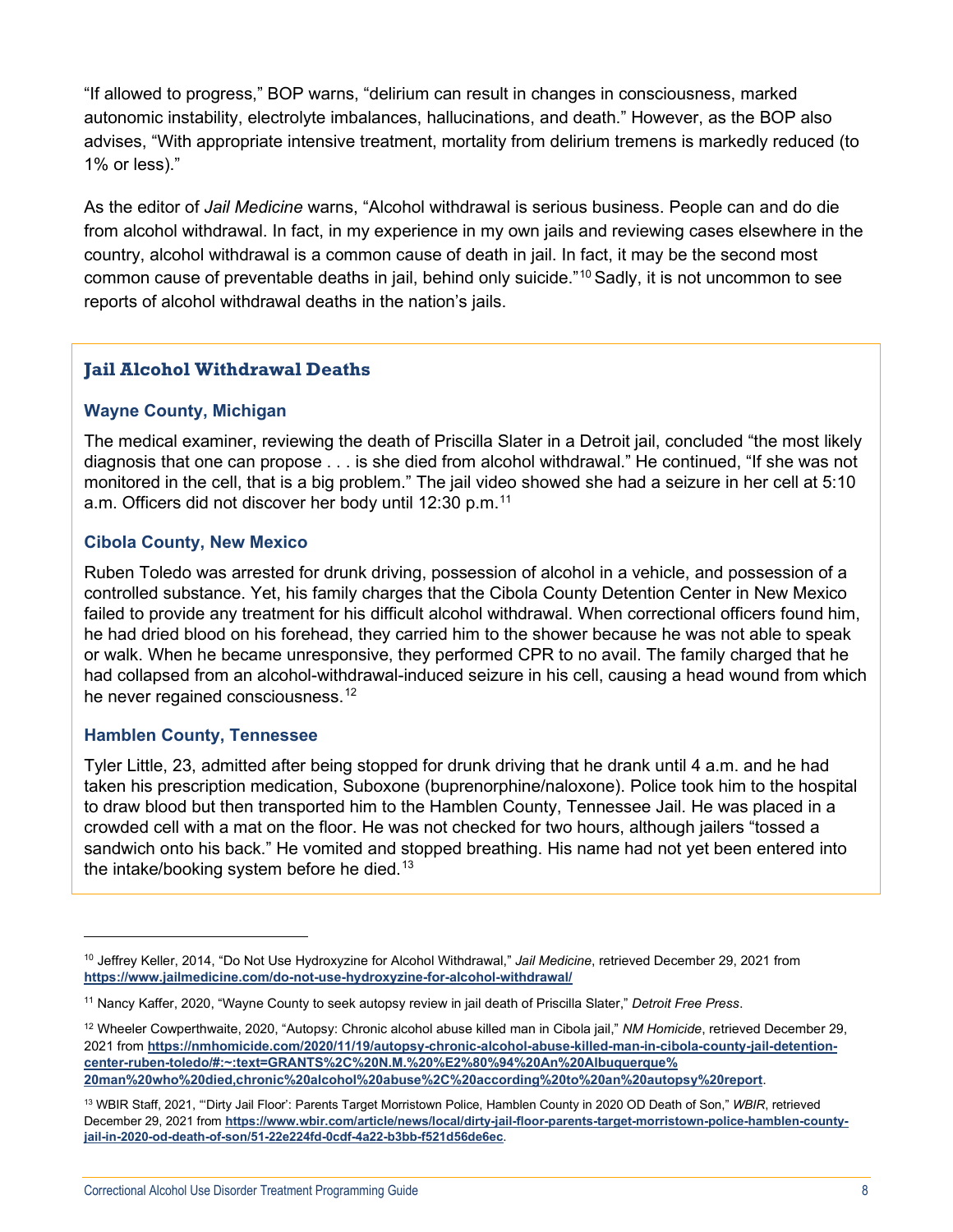As the BOP warns, "The severity of an individual's alcohol withdrawal syndrome is difficult to predict. A history of problems with withdrawal makes it likely that a similarly severe withdrawal syndrome will occur again. Individuals with a high blood alcohol level (>100 mg/dL) and concurrent signs of withdrawal are at particularly high risk for a severe withdrawal syndrome."<sup>[14](#page-8-1)</sup>

For a more in depth discussion on liability and legal issues involved in jail withdrawal management, see the Bureau of Justice Assistance, *Managing Substance Withdrawal in Jails: A Legal Brief* (2022), available at **[https://www.rsat-tta.com/Files/BJA-Brief\\_managing-substance-withdrawal-in-jails.](https://www.rsat-tta.com/Files/BJA-Brief_managing-substance-withdrawal-in-jails)**

## <span id="page-8-0"></span>**Measuring Withdrawal Symptoms**

To determine their level of severity, scales have been created to measure withdrawal symptoms. The BOP and many other prisons and jails use the validated assessment instrument CIWA-Ar, a shortened, improved version of the Clinical Institute Withdrawal Assessment for Alcohol validated in 1994.<sup>[15](#page-8-2)</sup> The CIWA-Ar can be downloaded at **<https://www.mdcalc.com/ciwa-ar-alcohol-withdrawal>**. The 10-item scale scores levels of nausea and vomiting, tremors, anxiety, normal activities, itching, hallucinations, disorientation, and other symptoms. If the individual scores less than 10, the level of withdrawal is considered "none to very mild;" 10-15 is "mild;" 16–20 is "moderate;" and over 20 "severe." According to BOP, medication is indicated for "moderate" and "severe" levels. If an individual's symptoms score as "severe," the BOP advises hospitalization, "as they are at increased risk for serious complications."

For mild withdrawal symptoms, simple monitoring may suffice, typically accompanied by supportive care for hydration and electrolytes and thiamine supplementation. For mild withdrawal, the BOP provides gabapentin as a substitute for benzodiazepines. Although gabapentin does not prevent or reduce withdrawal seizures or delirium tremens, it alleviates milder withdrawal symptoms. Gabapentin calms down the brain, counteracting the hyper-aroused state of a newly sober person with AUD. This is believed to result in a reduction in anxiety and improved sleep, both of which are associated with reduced cravings for alcohol. The use of this medication is evidence-based.<sup>[16](#page-8-3)</sup>

For those in need of more intense pharmacological treatment, benzodiazepines are the most commonly used medications to treat alcohol withdrawal syndrome. Benzodiazepines represent the gold standard treatment, as they are the only class of medications that not only reduce the severity of the alcohol withdrawal syndrome, but also reduce the risk of withdrawal seizures and/or delirium tremens. Other medications may be added as adjunct treatments to benzodiazepines to control neuro-autonomic manifestations of alcohol withdrawal not fully controlled by benzodiazepine administration. As the BOP

<span id="page-8-1"></span><sup>&</sup>lt;sup>14</sup> Federal Bureau of Prisons, 2020, Medically Supervised Withdrawal for Inmates with Substance Use Disorders: Federal Bureau of Prisons Clinical Guidance, retrieved December 29, 2021 from **[https://www.bop.gov/resources/pdfs/medically\\_supervised\\_withdrawal\\_cg.pdf.](https://www.bop.gov/resources/pdfs/medically_supervised_withdrawal_cg.pdf)**

<span id="page-8-2"></span><sup>&</sup>lt;sup>15</sup> Saitz M, Mayo-Smith MF, Redmond HA, Bernard DR, Calkins DR. Individualized treatment for alcohol withdrawal. A randomized doubleblind controlled trial. JAMA 1994;272:519-23.

<span id="page-8-3"></span><sup>&</sup>lt;sup>16</sup> Mariani, John J., Richard N. Rosenthal, Susan Tross, Prameet Singh, and Om P. Anand, 2010, "A Randomized, Open-Label, Controlled Trial of Gabapentin and Phenobarbital in the Treatment of Alcohol Withdrawal," *The American Journal on Addictions* 15(1): 76–84, retrieved December 29, 2021 from **<https://doi.org/10.1080/10550490500419110>**; Myrick, Hugh, Robert Malcolm, Patrick K. Randall, Elizabeth Boyle, Raymond F. Anton, Howard C. Becker, and Carrie L. Randall, 2009, "A Double-Blind Trial of Gabapentin Versus Lorazepam in the Treatment of Alcohol Withdrawal," *Alcoholism, Clinical and Experimental Research*, 33(9): 1582–1588, retrieved December 29, 2021 from **<https://doi.org/10.1111/j.1530-0277.2009.00986.x>**.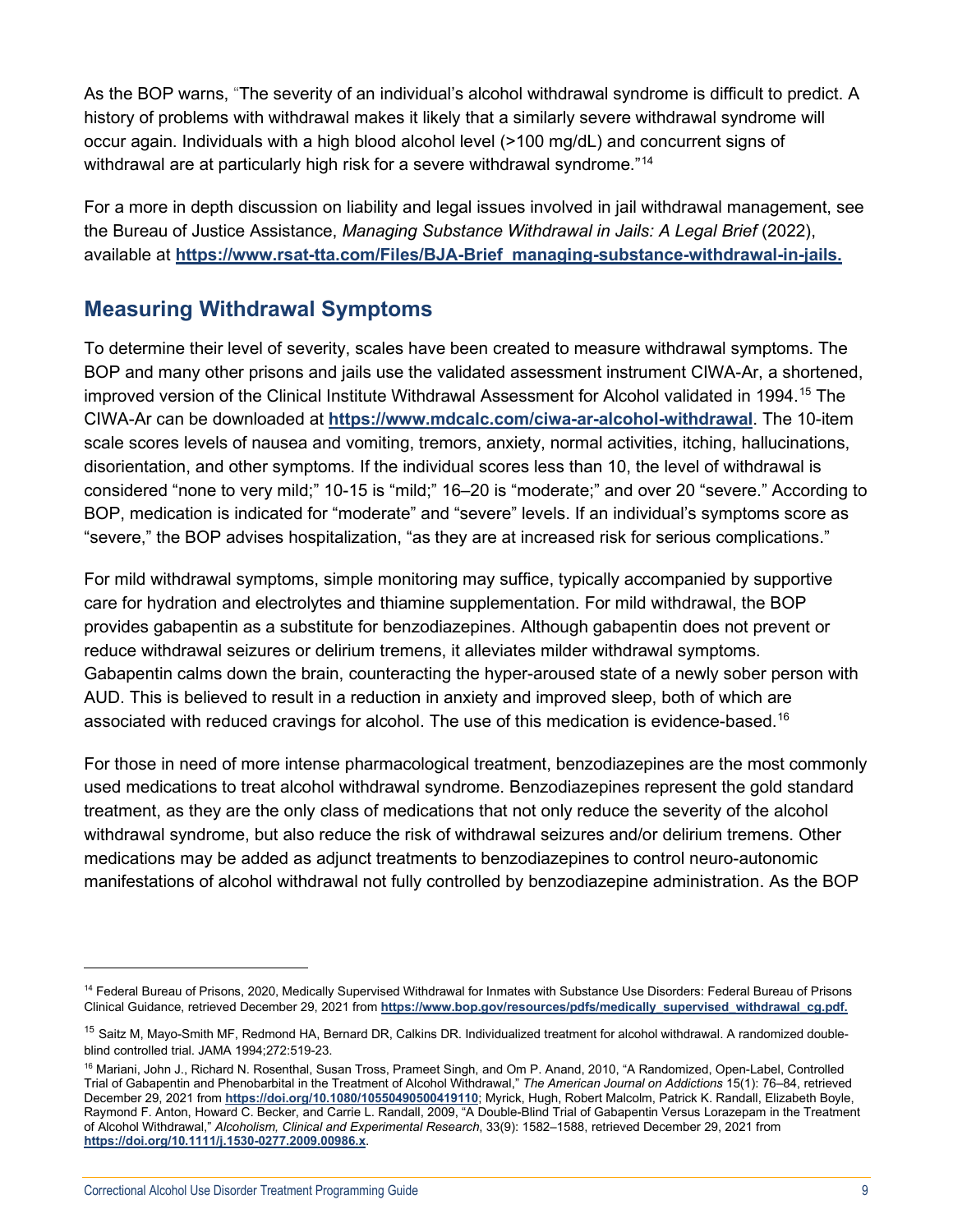instructs, "Supportive care is appropriate for all severity levels of alcohol withdrawal and may include nutritional supplementation, IV fluids, management of electrolyte abnormalities, and periodic clinical re-evaluations, as clinically indicated."<sup>[17](#page-9-0)</sup> The BOP adheres to the "gold standard," declaring "BENZODIAZEPINES (emphasis in original) are the mainstay of alcohol withdrawal treatment in the correctional setting."

The BOP specifically uses **lorazepam** for its benzodiazepine treatment because liver disease common in individuals with AUD—does not interfere with the absorption of lorazepam. The medicine comes in a tablet and injection form. As an intermediate-acting drug, it has a duration of roughly 11 to 20 hours. It's commonly used in older patients and individuals with liver failure. The tablet form takes effect within 30 minutes, whereas the injectable form can take effect in as little as 15 minutes. The drug helps alleviate anxiety associated with alcohol withdrawal. Treatment providers may also prescribe it to reduce the risk of seizures.

The BOP alcohol withdrawal protocol provides a recommended schedule for the administration of lorazepam. Download the BOP protocol here: **[https://www.bop.gov/resources/pdfs/medically\\_](https://www.bop.gov/resources/pdfs/medically_supervised_withdrawal_cg.pdf) [supervised\\_withdrawal\\_cg.pdf](https://www.bop.gov/resources/pdfs/medically_supervised_withdrawal_cg.pdf)**.

According to Dr. Jeffrey Keller, too many correctional institutions may be wary of providing benzodiazepines to detainees because they can be drugs of abuse within the institution. He has reported that some jails substitute hydroxyzine as their primary medication, which he argues is a mistake. "Facing a potentially lethal problem," he argues, "we should use the best therapeutic agent; not a second line, clearly inferior drug." He contends that there is no theoretical or empirical basis for the use of hydroxyzine for alcohol withdrawal. He points out that no current medical textbooks or practice guidelines endorse its use. Although some jails and prisons continue to use hydroxyzine, it is not used outside of prisons and jails. Benzodiazepine use for alcohol withdrawal is temporary, a few days at most, so the risk of diversion can be controlled. In addition, persons detoxing from alcohol should be segregated from the general inmate population so they can be more readily observed, which should also limit diversion.

The latest research suggests that gabapentin may also be an effective medication for alcohol treatment. A 2020 study found that gabapentin is efficacious in promoting abstinence and reducing drinking in individuals with alcohol use disorder, especially in those with more alcohol withdrawal symptoms.<sup>[18](#page-9-1)</sup>

The BOP also recommends clonidine for other mild withdrawal symptoms, such as increased sweating, heart rate and/or blood pressure.<sup>[19](#page-9-2)</sup> Clonidine is commonly used in the treatment of high blood pressure (hypertension). It works by reducing the heart rate and relaxing blood vessels. Clonidine also inhibits

<span id="page-9-0"></span> $17$  Ibid.

<span id="page-9-1"></span><sup>&</sup>lt;sup>18</sup> Anton, Raymond F., Patricia Latham, Konstantin Voronin, Sarah Book, Michaela Hoffman, James Prisciandaro, and Emily Bristol, 2020, "Efficacy of Gabapentin for the Treatment of Alcohol Use Disorder in Patients with Alcohol Withdrawal Symptoms: A Randomized Clinical Trial," *JAMA Internal Medicine*, 180(5): 728–736, retrieved December 29, 2021 from **<https://doi.org/10.1001/jamainternmed.2020.0249>**.

<span id="page-9-2"></span> $19$  Ibid.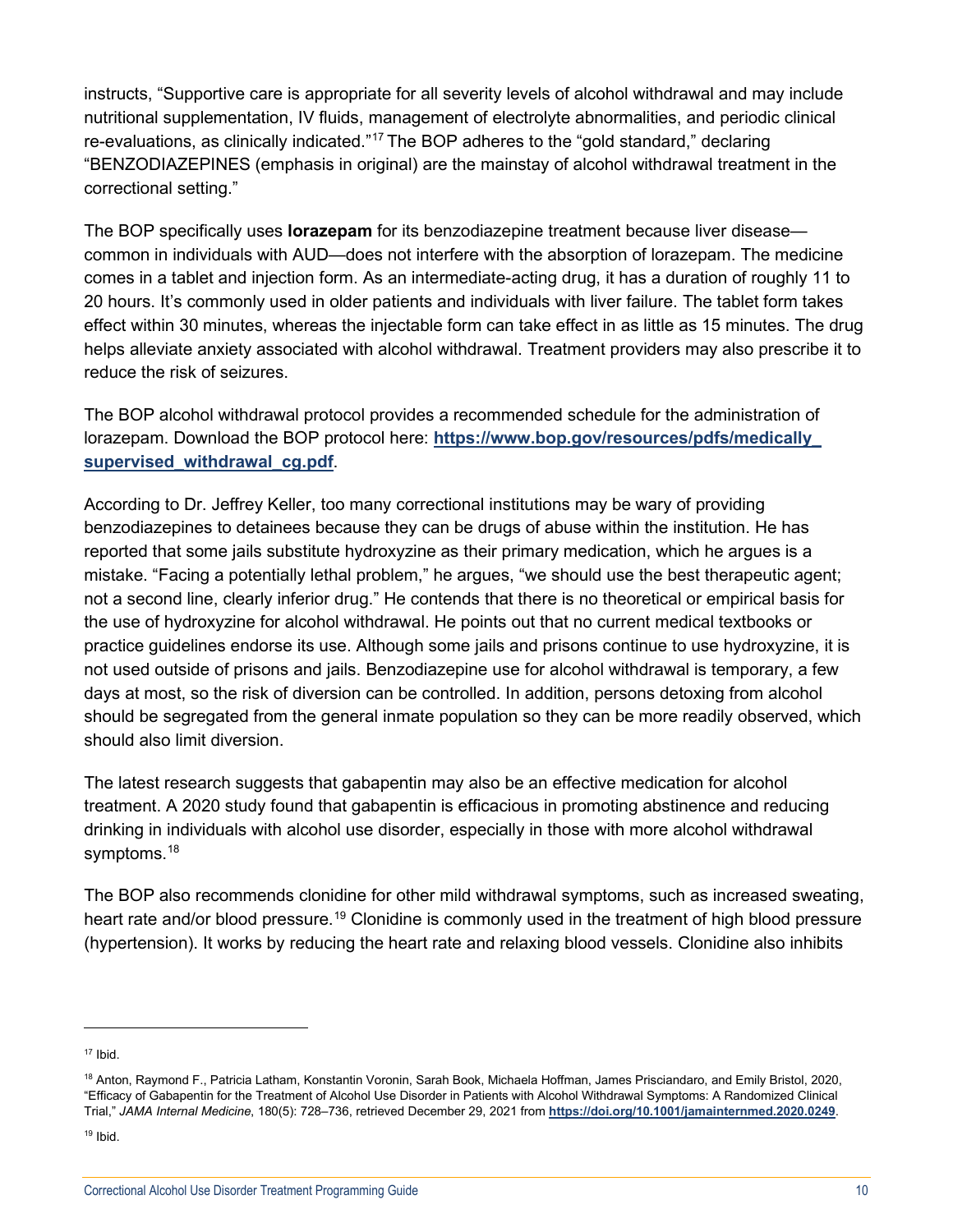postganglionic nerve fibers, which in turn alter the functioning of the sympathetic nervous system. It comes in tablet form.

## **BJA Guidelines for Substance Withdrawal Management**

BJA in partnership with the National Institute of Corrections and in conjunction with the National Commission on Correctional Health Care (NCCHC), the American Society of Addiction Medicine (ASAM), and AHP are developing guidelines to help jail administrators in the detection and proper management of acute substance withdrawal among individuals in custody. These guidelines will be available on the RSAT TA website, **[www.rsat-tta.com](http://www.rsat-tta.com/)** , as soon released.

While jails and prisons may be able to routinely manage those with mild to moderate alcohol withdrawal symptoms, managing alcohol withdrawal with severe symptoms requires clinical care administered by on-site trained medical professionals. If a correctional facility does not have adequate medical resources, individuals should be immediately transported to medical facilities outside the facility that do.

## <span id="page-10-0"></span>**Alcohol Use Disorder Assessment**

Screening for alcohol withdrawal management based on withdrawal symptoms is separate and apart from assessing persons entering correctional facilities for AUD treatment. If persons entering are screened and found to be in need of withdrawal management, their need for AUD treatment is evident. However, others may still be in need of treatment for AUD who were not intoxicated when they entered the facility. To identify persons in need of AUD treatment, assessments must be completed. Given the prevalence of persons entering prison and jail with alcohol and substance use disorders, all should be screened and assessed for both.

There are a number of validated instruments that can be used to screen for alcohol use problems. Here are a few of those commonly used in drunk driving courts, corrections and elsewhere. All may be downloaded for free.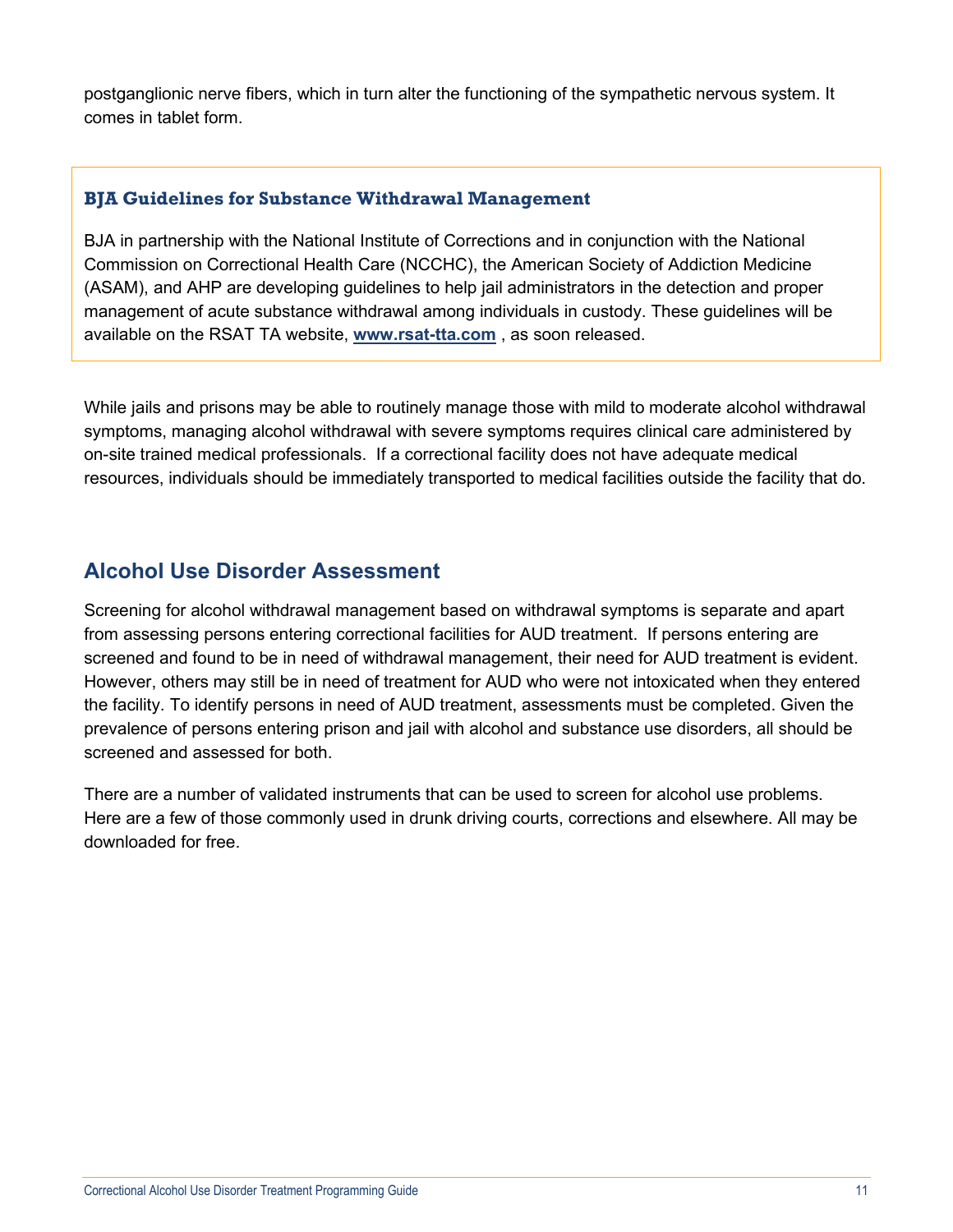## **(1) Alcohol Use Disorders Identification Test (AUDIT)**

AUDIT is a 10-item screening tool developed by the World Health Organization (WHO) to assess alcohol consumption, drinking behaviors, and alcohol-related problems. A score of 8 or more is considered to indicate hazardous or harmful alcohol use. The AUDIT has been validated across genders and among a wide range of racial and ethnic groups and is considered well suited for use in primary care settings. The WHO has published detailed guidelines about use of the AUDIT, and these are available online: **[http://whqlibdoc.who.int/hq/2001/who\\_msd\\_msb\\_01.6a.pdf](http://whqlibdoc.who.int/hq/2001/who_msd_msb_01.6a.pdf)**

A copy of the 10 questions is available here: **<https://www.drugabuse.gov/sites/default/files/audit.pdf>**.

## **(2) CAGE: (Cut down, Annoyed, Guilty, Eye-opener)**

This is a simple four-item, non-confrontational questionnaire for detecting alcohol problems. Questions are usually phrased as "have you ever" but may also focus of present alcohol problems. Two positive responses are considered clinically significant, although an affirmative answer to the need for an "eyeopener" drink is considered dispositive.

**[https://www.hopkinsmedicine.org/johns\\_hopkins\\_healthcare/downloads/all\\_plans/CAGE%20Su](https://www.hopkinsmedicine.org/johns_hopkins_healthcare/downloads/all_plans/CAGE%20Substance%20Screening%20Tool.pdf) [bstance%20Screening%20Tool.pdf](https://www.hopkinsmedicine.org/johns_hopkins_healthcare/downloads/all_plans/CAGE%20Substance%20Screening%20Tool.pdf)**

## **(3) Michigan Alcohol Screening Test (MAST)**

MAST is a 25-item instrument providing a general measure of lifetime alcohol problem severity, typically used for choosing treatment intensity and guiding inquiry into alcohol-related problems. There is also a shorter, 13-item version (SMAST). A copy of the original version can be found here: **[https://adai.uw.edu/instruments/pdf/Michigan\\_Alcoholism\\_Screening\\_Test\\_156.pdf](https://adai.uw.edu/instruments/pdf/Michigan_Alcoholism_Screening_Test_156.pdf)**

The short (SMAST) version can be found at **[https://hopequestgroup.org/wp](https://hopequestgroup.org/wp-content/uploads/2011/09/SMAST-Short-Michigan-Alcohol-Screening-Test.pdf)[content/uploads/2011/09/SMAST-Short-Michigan-Alcohol-Screening-Test.pdf](https://hopequestgroup.org/wp-content/uploads/2011/09/SMAST-Short-Michigan-Alcohol-Screening-Test.pdf)**.

## **(4) NIAAA Drinker Inventory of Consequences (DrinC)**

Unlike other instruments, the DrinC was designed to measure the adverse negative consequences of drinking. The instrument was developed in support of Project MATCH (Matching Alcoholism Treatment to Client Heterogeneity), the multisite investigation of how different subtypes of people with AUD respond to alternative interventions. It can be found at:

**<https://pubs.niaaa.nih.gov/publications/ProjectMatch/match04.pdf>**.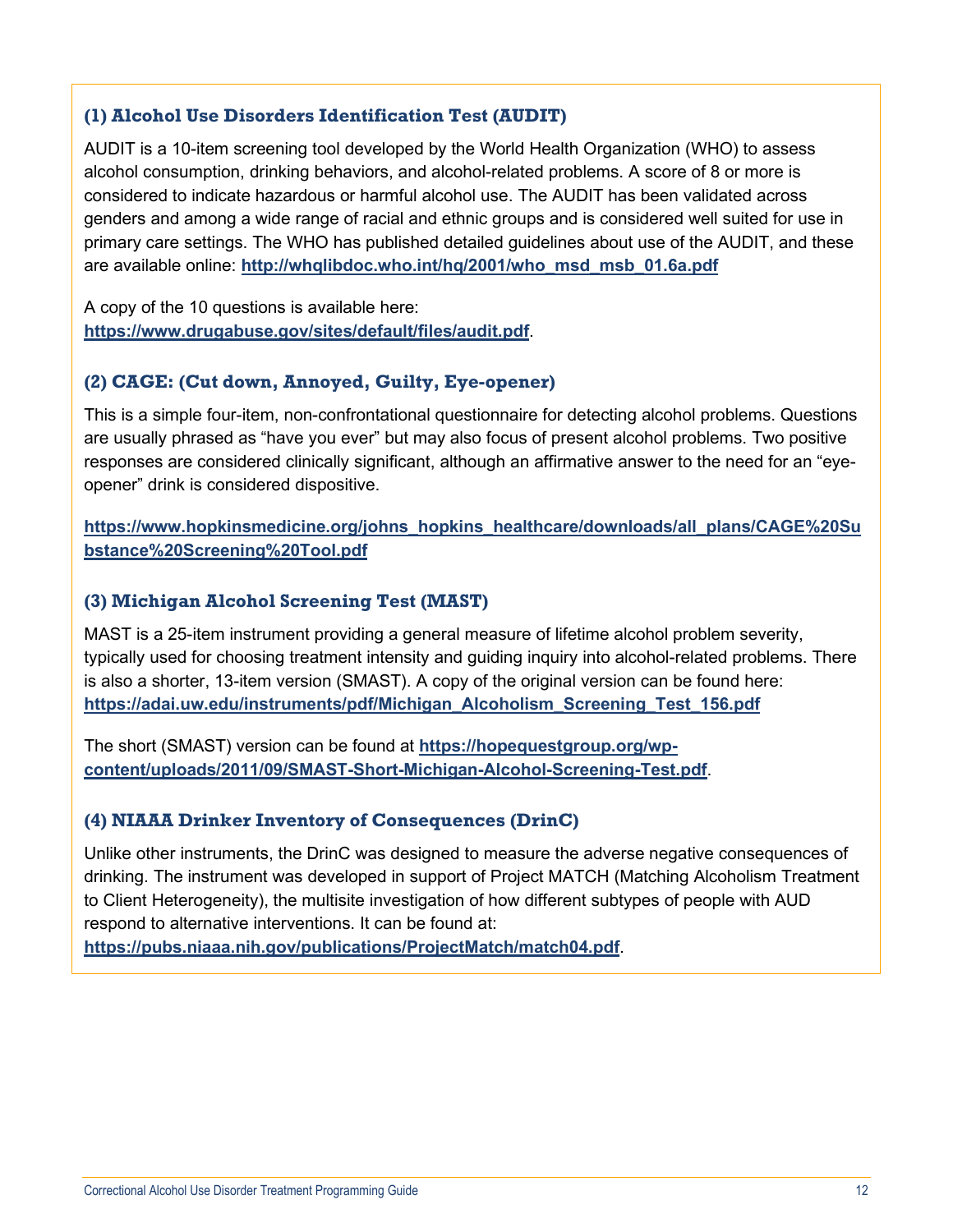For those that screen positive for SUD, a more detailed assessment should be conducted to inform treatment planning. The American Society of Addiction Medicine (ASAM) has a no cost "Criteria Assessment Interview Guide" for adults. It can be downloaded at **[https://sitefinitystorage.blob.](https://sitefinitystorage.blob.core.windows.net/sitefinity-production-blobs/docs/default-source/quality-science/021122-asam-paper-criteria.pdf?sfvrsn=12032b4a_3) [core.windows.net/sitefinity-production-blobs/docs/default-source/quality-science/021122-asam](https://sitefinitystorage.blob.core.windows.net/sitefinity-production-blobs/docs/default-source/quality-science/021122-asam-paper-criteria.pdf?sfvrsn=12032b4a_3)[paper-criteria.pdf?sfvrsn=12032b4a\\_3](https://sitefinitystorage.blob.core.windows.net/sitefinity-production-blobs/docs/default-source/quality-science/021122-asam-paper-criteria.pdf?sfvrsn=12032b4a_3)**. It also covers "acute intoxication or withdrawal potential," as well as "biomedical conditions and complications," "emotional, behavioral, or cognitive conditions and complications," "readiness to change," and "relapse, continued use, or continued problem potential." Assessments such as this will provide the information for counselors to fashion treatment and case management planning.

## <span id="page-12-0"></span>**Other Factors to be Considered in AUD Treatment Assessments**

Once sobriety has been achieved, individuals become more accustomed to it, and have successfully begun AUD treatment, additional assessments for co-occurring disorders may be required. These include assessments for co-occurring mental health and post-traumatic stress disorders. Many people suffering from AUD have co-occurring mental health challenges. Depression and anxiety often go hand in hand with heavy drinking. Studies show that people with AUD are two to three times more likely than others to suffer from major depression or anxiety over their lifetimes. When addressing AUD, it is therefore essential to diagnose and address mental health disorders as well. Prisons and jails offer ideal environments for this because the more easily enforced abstinence they provide makes it easier to ascertain whether sobriety alleviates mental health disorder symptoms, or whether the individual also requires mental health treatment. Individuals may drink as a form of self-medication to deal with trauma, depression, and other mental health disorders and needs. Or the drinking itself may cause mental health problems. Some symptoms may go away with sobriety, but others may not.

Once sober, all persons receiving treatment for AUD, should be referred to mental health providers or therapists for a mental health assessment. If it is determined the person has co-occurring alcohol and mental health disorders, the gold standard for treatment is integrated treatment, addressing both conditions concurrently. For detailed guidance on Integrated substance abuse treatment for clients with co-occurring mental health disorders, see **https://www.rsat-tta.com/Files/RSAT-Co-Occurring-Final-Revised-Manual-NM-2019**.

Post-traumatic stress disorder (PTSD) is also one of the most common psychiatric comorbidities of alcohol use disorder, especially among veterans, battered women, and persons who suffered multiple adverse events in childhood. Women who suffer from PTSD at some point in their lives are 2.5 times more likely to also have AUD than women who never have PTSD. Men are 2.0 times more likely to have alcohol problems if they have PTSD compared to men who never suffered PTSD. The symptoms of PTSD interact with those of alcohol use disorder in a self-exacerbating cycle.<sup>[20](#page-12-1)</sup>

<span id="page-12-1"></span><sup>20</sup> U.S. Department of Veterans Affairs, National Center for Posttraumatic Stress Disorder, n.d., *PTSD and Problems with Alcohol Use*, retrieved December 30, 2021 from **[https://www.ptsd.va.gov/understand/related/problem\\_alcohol\\_use.asp](https://www.ptsd.va.gov/understand/related/problem_alcohol_use.asp)**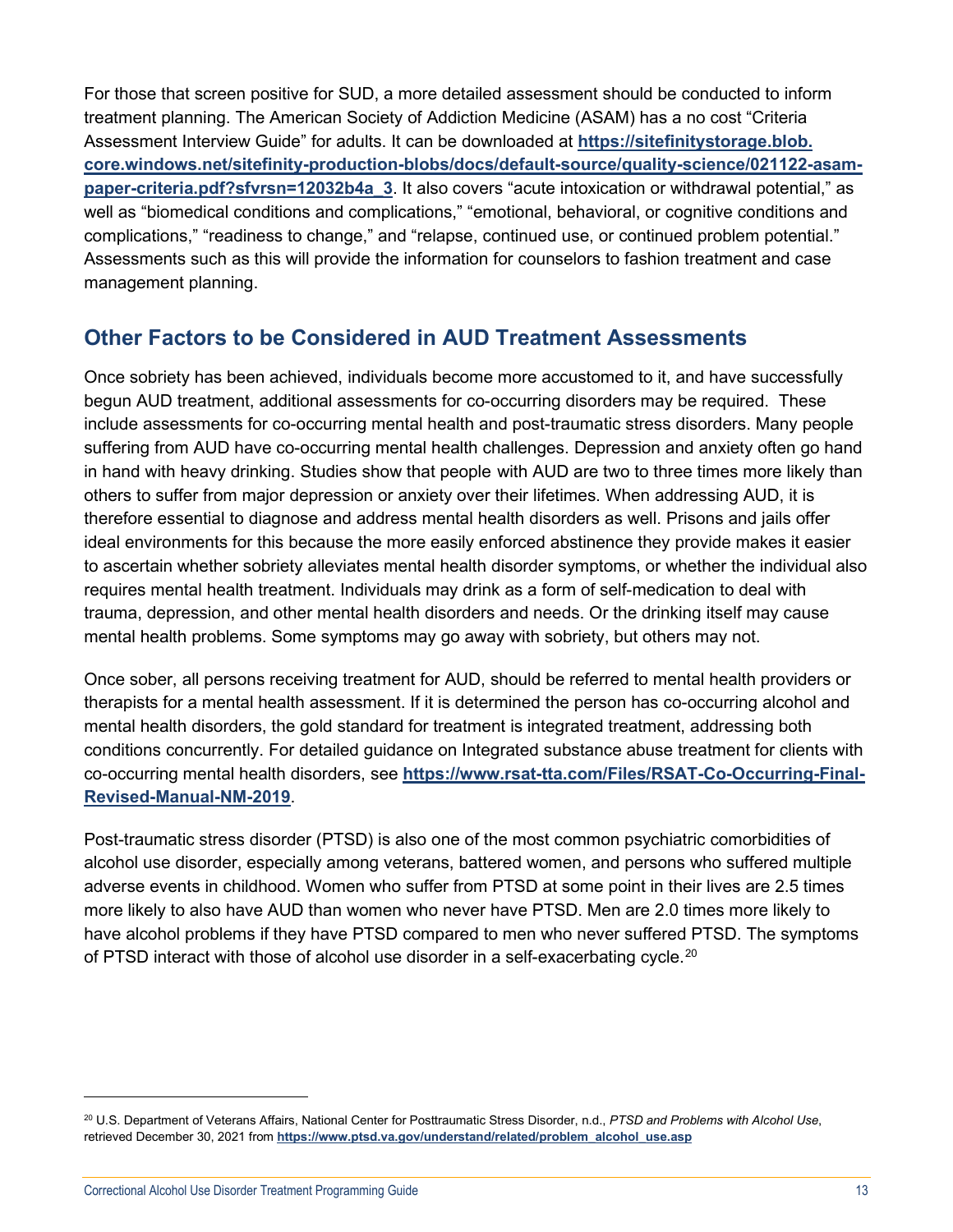Studies show that the relationship between PTSD and alcohol use problems can start with either issue. For example, people with PTSD have more problems with alcohol than other people, both before and after they develop PTSD. Having PTSD increases the risk that individuals will develop drinking problems. Also, drinking problems put people at risk for traumatic events that could lead to PTSD. As the National Center for PTSD advises, "Treatment for PTSD and alcohol use problems should be planned in a way that gets at both problems together. You may have to go to separate meetings for each issue or see providers who work mostly with PTSD or mostly with alcohol problems. In general, though, PTSD issues should be included in alcohol treatment, and alcohol use issues should be included in PTSD treatment."

As the Center also states: "Once you become sober (stop drinking entirely), you must learn to cope with your PTSD symptoms to prevent relapse (return to drinking). This is important because sometimes the PTSD symptoms seem to get worse, or you notice them more, right after you stop drinking. Remember that after you have stopped drinking, you have a better chance of making progress in your PTSD treatment. In the long run, you are more likely to have success with both problems."<sup>[21](#page-13-0)</sup>

<span id="page-13-0"></span><sup>&</sup>lt;sup>21</sup> U.S. Department of Veterans Affairs, National Center for Posttraumatic Stress Disorder, op. cit.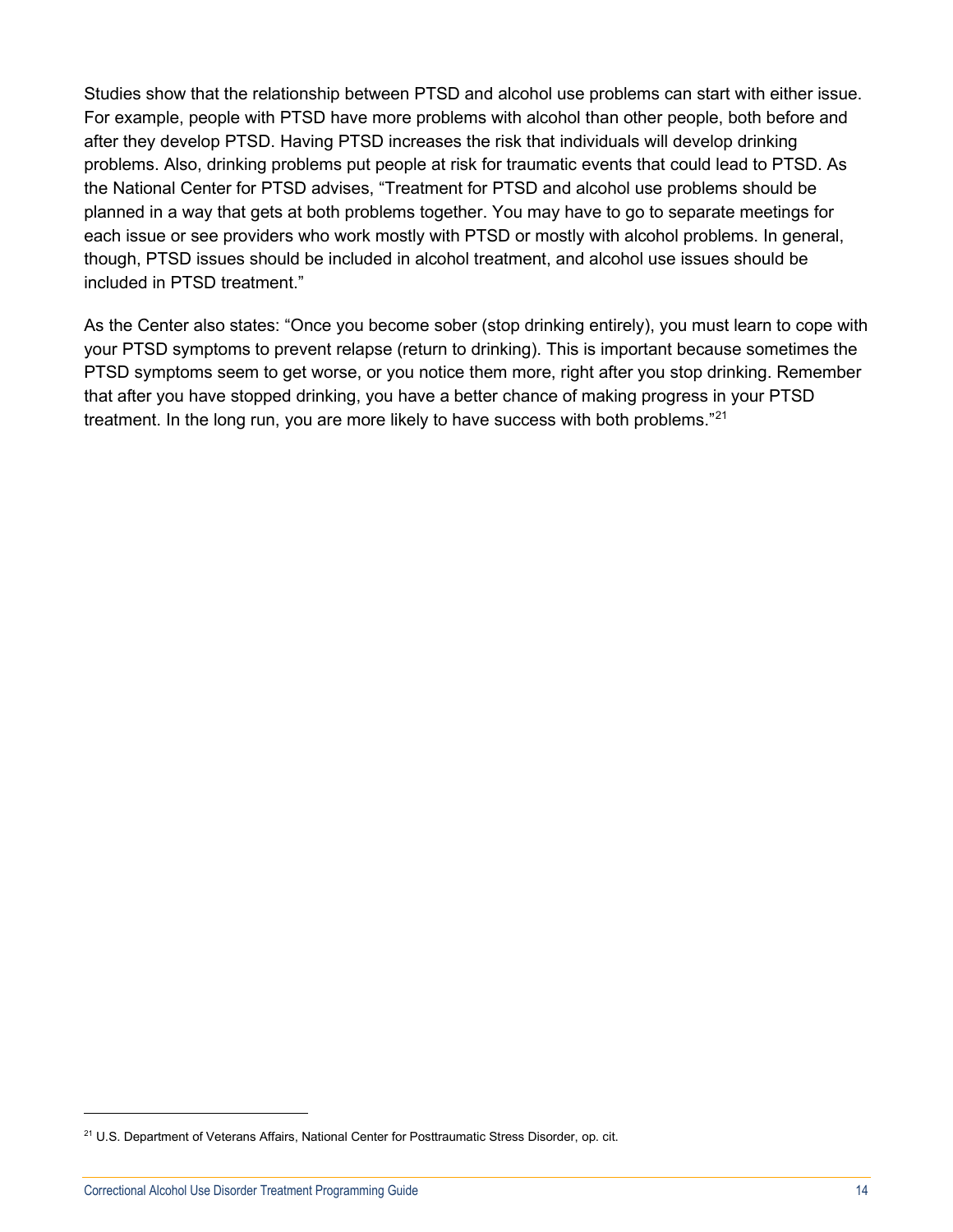## <span id="page-14-0"></span>**III.** Alcohol Use Disorder Treatment

Once a person is detoxed and/or identified as suffering from AUD—but not in need of detoxification the next challenge facing prisons and jails is treatment. The first issue to be considered is the goal of treatment.

Should the goal of treatment be abstinence, or controlled or reduced drinking?

Although research reveals the infrequency of achieving abstinence during and following treatment, many treatment programs, as well as Alcoholics Anonymous (AA), consider abstinence the **only** acceptable treatment goal.<sup>[22](#page-14-1)</sup> Yet others advocate a choice in treatment goals,  $23$  including a non-abstinent, low-risk drinking goal.<sup>[24](#page-14-3)</sup> For example, the U.S. Food and Drug Administration (FDA) defines low-risk drinking (defined as no heavy drinking days) as a primary endpoint for its Phase III pharmaceutical trials on medication for alcoholism.[25](#page-14-4) In addition, in its Project MATCH study, NIAAA measured treatment effectives by reduction in frequency and intensity of drinking. Notwithstanding this, research reveals that low-risk drinking is also the lowest-probability outcome following treatment.<sup>[26](#page-14-5)</sup>

<span id="page-14-1"></span> $22$  Rosenberg, H., and L. A. Davis, 1994, "Acceptance of moderate drinking by alcohol treatment services in the United States," *Journal of Studies on Alcohol*, 55(2): 167–172, retrieved December 29, 2021 from **<https://doi.org/10.15288/jsa.1994.55.167>**.

<span id="page-14-2"></span><sup>&</sup>lt;sup>23</sup> Sobell, Mark B., Linda C. Sobell, Joanne Bogardis, Gloria I. Leo, and Wayne Skinner, 1992, "Problem drinkers' perceptions of whether treatment goals should be self-selected or therapist-selected," *Behavior Therapy*, 23(1): 43–52, retrieved December 29, 2021 from **[https://doi.org/10.1016/S0005-7894\(05\)80307-7](https://doi.org/10.1016/S0005-7894(05)80307-7)**.

<span id="page-14-3"></span><sup>&</sup>lt;sup>24</sup> Heather, Nick, Simon J. Adamson, Duncan Raistrick, and Gary P. Slegg, 2010, "Initial Preference for Drinking Goal in the Treatment of Alcohol Problems: I. Baseline Differences Between Abstinence and Non-Abstinence Groups," *Alcohol and Alcoholism*, 45(2): 128–135, retrieved December 29, 2021 from **<https://doi.org/10.1093/alcalc/agp096>**.

<span id="page-14-4"></span><sup>&</sup>lt;sup>25</sup> Falk, Daniel, Xin Qun Wang, Lei Liu, Joanne Fertig, Margaret Mattson, Megan Ryan, Bankole Johnson, Robert Stout, and Raye Z. Litten, 2010, "Percentage of Subjects With No Heavy Drinking Days: Evaluation as an Efficacy Endpoint for Alcohol Clinical Trials," *Alcoholism: Clinical and Experimental Research*, 34(12): 2022–2034, retrieved December 29, 2021 from **<https://doi.org/10.1111/j.1530-0277.2010.01290.x>**.

<span id="page-14-5"></span><sup>&</sup>lt;sup>26</sup> Ilgen, M. A., Paula L. Wilbourne, Bernice S. Moos, and Rudolf H. Moos, 2008, "Problem-Free Drinking over 16 Years Among Individuals with Alcohol Use Disorders," *Drug and Alcohol Dependence*, 92(1–3): 116–122, retrieved December 29, 2021 from **<https://doi.org/10.1016/j.drugalcdep.2007.07.006>**; Kline-Simon, A. H., Daniel E. Falk, Raye Z. Litten, Jennifer R. Mertens, Joanne Fertig, Megan Ryan, and Constance M. Weisner, 2012, "Posttreatment Low-Risk Drinking as a Predictor of Future Drinking and Problem Outcomes Among Individuals with Alcohol Use Disorders," *Alcoholism: Clinical and Experimental Research*, 37(1): E373– E380, retrieved December 29, 2021 from **<https://doi.org/10.1111/j.1530-0277.2012.01908.x>**; Maisto, Stephen A., Patrick R. Clifford, Robert L. Stout, and Christine M. Davis, 2007, "Moderate Drinking in the First Year After Treatment as a Predictor of Three-Year Outcomes," *Journal of Studies on Alcohol and Drugs*, 68(3): 419–427, retrieved December 29, 2021 from **<https://doi.org/10.15288/jsad.2007.68.419>**.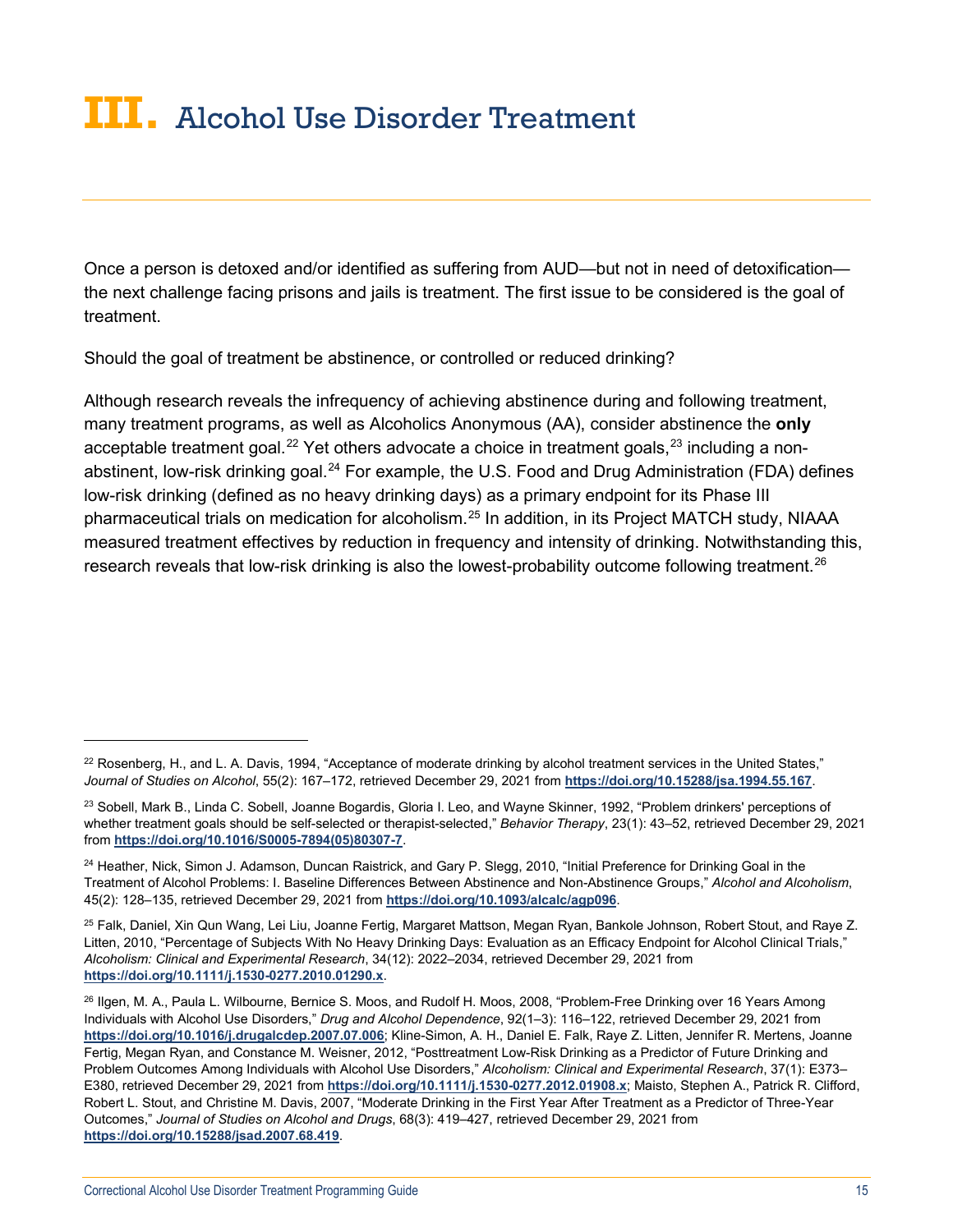## **Only Small Subset Achieve Positive Functioning with Heavy Drinking[27](#page-15-0)**

Researchers analyzed data from 694 people 3 years after they were treated for AUD. Using statistical analysis, researchers organized participants into four profile types to explore associations between continued alcohol use and various outcomes relating to health and functioning. Most people in recovery, (70 percent) functioned well for at least three years after treatment. Most abstained from alcohol or drank infrequently. However, 20 percent achieved stable recovery while drinking frequently and occasionally heavily (more than three drinks for women and more than four drinks for men). Still, this group reported above-average health and low unemployment, despite alcohol consumption that exceeded moderate use guidelines. At the later follow-up, these "high functioning heavy drinkers" reported good health and relatively few hospitalizations. In contrast, 16 percent either abstained or drank infrequently yet reported poor outcomes, which may be related to environmental disadvantages. According to the researchers, these study findings provide further evidence that long-term recovery from AUD, including well-being and positive psychosocial functioning, can be achievable in a **small** percentage who continue drinking heavily.

In short, it appears that only a small proportion of individuals who receive alcohol treatment seem to sustain low-risk drinking. **For this reason, programs might consider aiming primarily for abstinence in treatment and hope at least for reduced, low-risk drinking if abstinence is not achieved.**

The next question is the type of AUD treatment provided. There are many types of evidence-based AUD treatment and interventions: (1) behavioral; (2) mutual support groups; and (3) pharmacological.

## **(1) Behavioral Treatments**

Behavioral treatments are aimed at changing drinking behavior through counseling. They are generally led by health professionals. Most Residential Substance Abuse Treatment (RSAT) behavioral programs for substance use disorders (SUDs) are also compatible for the treatment of AUD. Behavioral treatments may be further broken down to include the following treatment modalities.

**Cognitive Behavioral Therapy:** Delivered either one-on-one with a therapist or in small groups, this form of therapy is focused on identifying the feelings and situations (called "cues") that lead to heavy drinking, and on managing stress that can lead to relapse. The goal is to change the thought processes that lead to alcohol misuse and to develop the skills necessary to cope with everyday situations that might trigger problem drinking.

<span id="page-15-0"></span><sup>27</sup> **Witkiewitz, Katie, Matthew R. Pearson, Adam D. Wilson, Elena R. Stein, Victoria R. Votaw, Kevin A. Hallgren, Stephen A. Maisto, Julia E. Swan, Frank J. Schwebel, Arnie Aldridge, Gary A. Zarkin, and Jalie A. Tucker, 2020, "Can Alcohol Use Disorder Recovery Include Some Heavy Drinking? A Replication and Extension up to 9 Years Following Treatment,"**  Alcoholism: Clinical and Experimental Research**, 44(9): 1862–1874, retrieved December 29, 2021 from [https://onlinelibrary.wiley.com/doi/full/10.1111/acer.14413.](https://onlinelibrary.wiley.com/doi/full/10.1111/acer.14413)**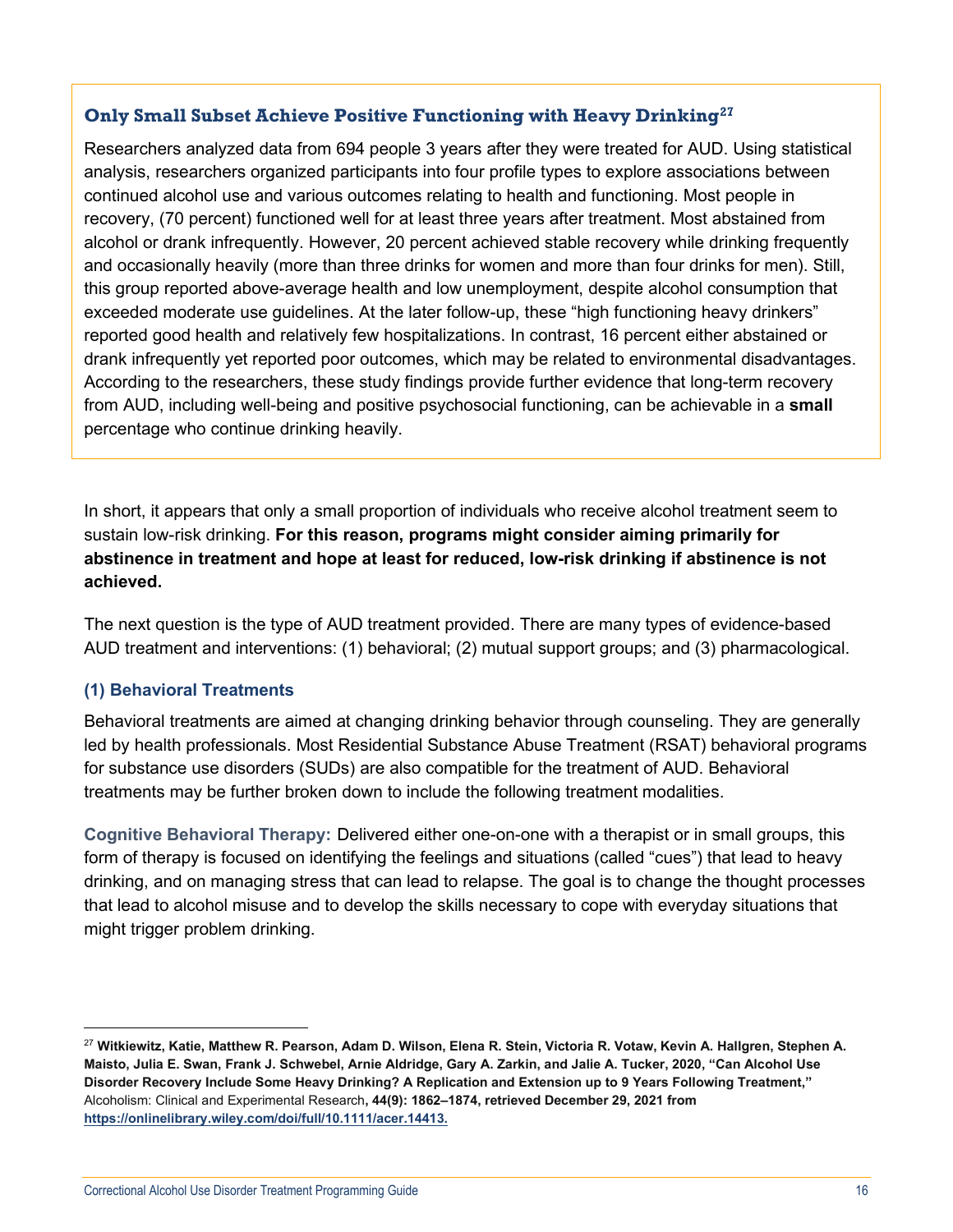**Contingency Management and Community Reinforcement:** These are designed to enhance the material and social reinforcement obtained through an alternative, non-alcohol source of reinforcement, especially from participation in activities deemed to be incompatible with drinking. Treatments developed within an operant framework are designed to reorganize the user's environment to systematically increase the rate of reinforcement obtained while abstinent from alcohol and reduce or eliminate the rate of reinforcement obtained through drinking and associated activities.

**Motivational Enhancement Therapy:** Usually conducted over a short period of time, this therapy is designed to build and strengthen motivation to change drinking behavior. The therapy focuses on identifying the pros and cons of seeking treatment, forming a plan for making changes in one's drinking, building confidence, and developing the skills needed to stick to the plan.

**Marital and Family Counseling:** This incorporates spouses and other family members in the treatment process and can also play an important role in repairing and improving family relationships. Studies show that strong family support through family therapy increases the chances of maintaining abstinence (stopping drinking), compared with patients undergoing individual counseling.<sup>[28](#page-16-0)</sup> The ability to involve family members in prison and jail programming is extremely limited; however, expanded use of video calls in prisons and jails may make this more feasible.

**Brief Interventions:** These can be provided through both one-on-one and small-group counseling sessions that are time limited. The counselor provides information about the individual's drinking pattern and potential risks. After receiving personalized feedback, the counselor works with the client to set goals and provide ideas for helping to make a change. In the context of providing AUD treatment for pretrial detainees, programs may have to be brief because the average pretrial detention may be no more than two or three weeks.

## **(2) Mutual Support Groups**

Mutual support groups can assist persons to achieve sobriety. These groups include AA and other 12 step programs. They provide peer support for people quitting or cutting back on their drinking. These groups can be combined with treatment by health professionals and/or pharmacological treatments. Many jails and prisons allow AA groups to come into their facilities to stage meetings. Upon release, inmates should be given information about groups that meet in their communities. The AA website provides listing of local programs across the country at [https://www.aa.org/pages/en\\_US/find-aa](https://www.aa.org/pages/en_US/find-aa-resources)[resources.](https://www.aa.org/pages/en_US/find-aa-resources)

There are also support groups recommended for family members and children of people with AUD (Al-Anon Family Groups, **[www.al-anon.alateen.org](http://www.al-anon.alateen.org%C2%A0)**; Adult Children of Alcoholics, [www.adultchildren.org\)](http://www.adultchildren.org/). If the RSAT participant is going to return to his or her family, the family's involvement in these groups may help it understand what family members can and cannot do to assist in that individual's recovery.

<span id="page-16-0"></span> $^{28}$  See, e.g. B. McCrady & J. Flanagan (2021). The role of family in alcohol use disorder recovery for adults, Alcohol Research, 41 (1): 06.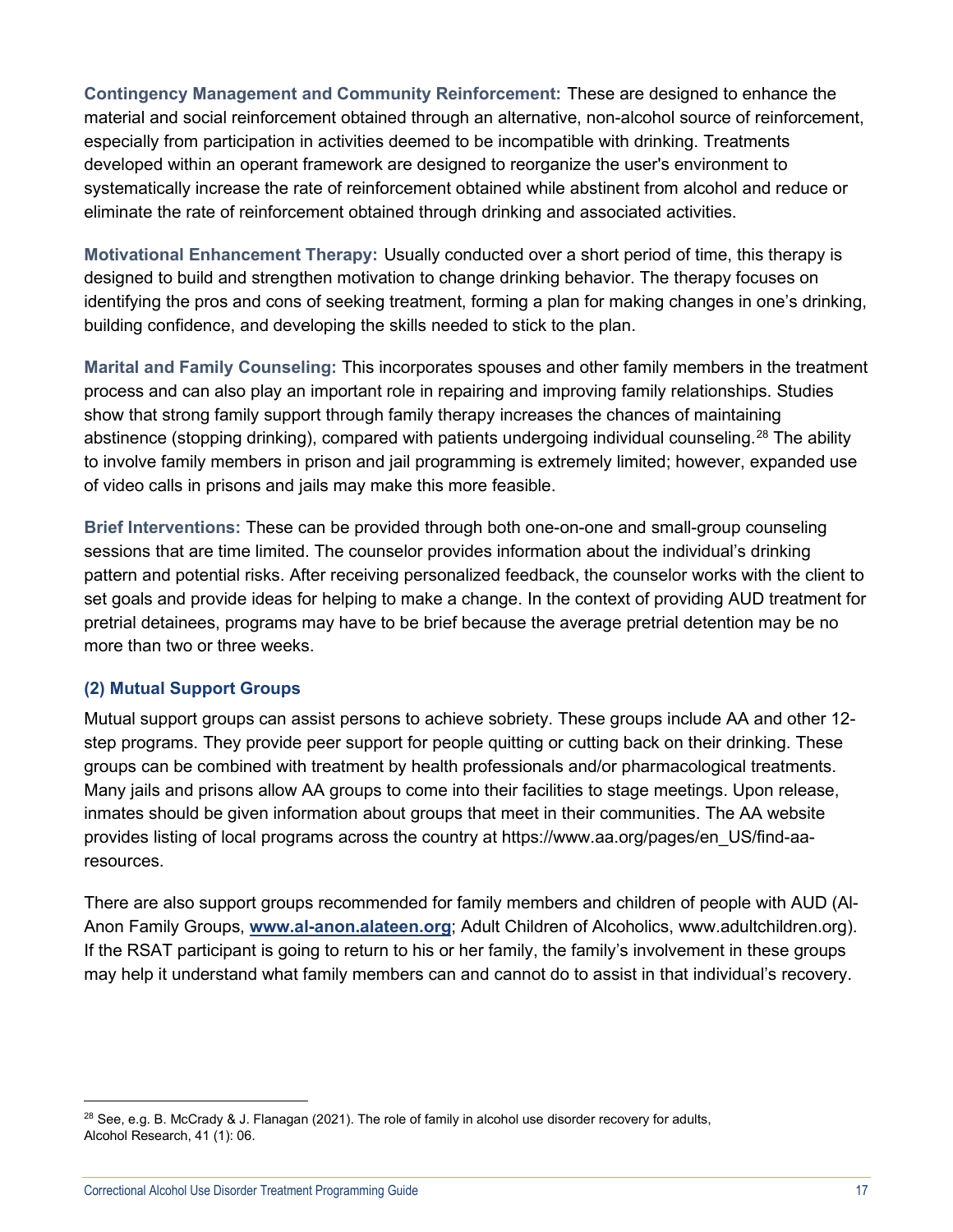#### **(3) Pharmacological Treatments**

Pharmacological treatments can also promote sobriety. Three medications are currently approved by the FDA to help people stop or reduce their drinking and prevent relapse. They are prescribed by a primary care physician or other health professional and may be used alone or in combination with counseling and/or mutual support groups.

**Naltrexone** reduces craving and blocks the euphoric effects of alcohol as well as opioids.

**Acamprosate** makes it easier to maintain abstinence.

**Disulfiram** blocks the breakdown (metabolism) of alcohol by the body, causing unpleasant symptoms such as nausea and flushing of the skin. These unpleasant effects can help some people avoid drinking while taking disulfiram.

These treatment approaches and specific modalities are not mutually exclusive. See Appendix A for a list of resources for each of the treatment modalities described above.

**Combined Behavioral Intervention:** This intervention integrates aspects of cognitive behavioral therapy, 12-step facilitation, motivational interviewing, and support system involvement. A motivational interviewing style is used throughout. NIAAA employed it in its COMBINE study.

#### **Combined Behavioral Intervention (CBI)[29](#page-17-0)**

CBI was designed to be a state-of-the-art individual outpatient psychotherapy for alcohol dependence. It merges a variety of well-supported treatment methods into an integrated approach. A manual-guided therapy, CBI nevertheless allows for normal clinical flexibility and individualization of treatment. CBI builds upon features in the manualized therapies of NIAAA's Project MATCH and provides skills training and support-system involvement modeled on a community reinforcement approach to treatment.<sup>[30](#page-17-1)</sup>

In its COMBINE study, NIAAA permitted a maximum of 20 sessions, with the treatment course organized in four phases: Phase 1 emphasizes building motivation for change. It begins with a single session of motivational interviewing, which is the general clinical style used throughout CBI. This is followed by client assessment feedback in the style of motivational enhancement therapy. Phase 2 includes a functional analysis of the client's drinking, a review of the client's psychosocial functioning, and a survey of the client's strengths and resources, the results of which will be used in developing an individual plan for treatment and change. The therapist emphasizes the merits of an abstinence goal, and each client is encouraged to become involved in a 12-step or other mutualhelp group. Whenever possible, a supportive significant other is identified to participate in the client's treatment

<span id="page-17-0"></span><sup>29</sup> R. Kadden (1995). Cognitive-behavioral approaches to alcoholism treatment, *Alcohol Health & Research World, 18* (4), 279-286; R. Brown, et. al. (1997) Cognitive-behavioral treatment for depression in alcoholism, Journal of Consulting and Clinical Psychology, 65 (5), 715-726.

<span id="page-17-1"></span><sup>30</sup> Nowinski, J., Baker, S., Carroll, K. M. (1995). Twelve Step Facilitation Therapy Manual. NIH Pub. No. 94-3722. Rockville, MD: U. S. Department of Health and Human Services, National Institute on Alcohol Abuse and Alcoholism, 1995

Azrin et al. 1982; Meyers and Smith 1995.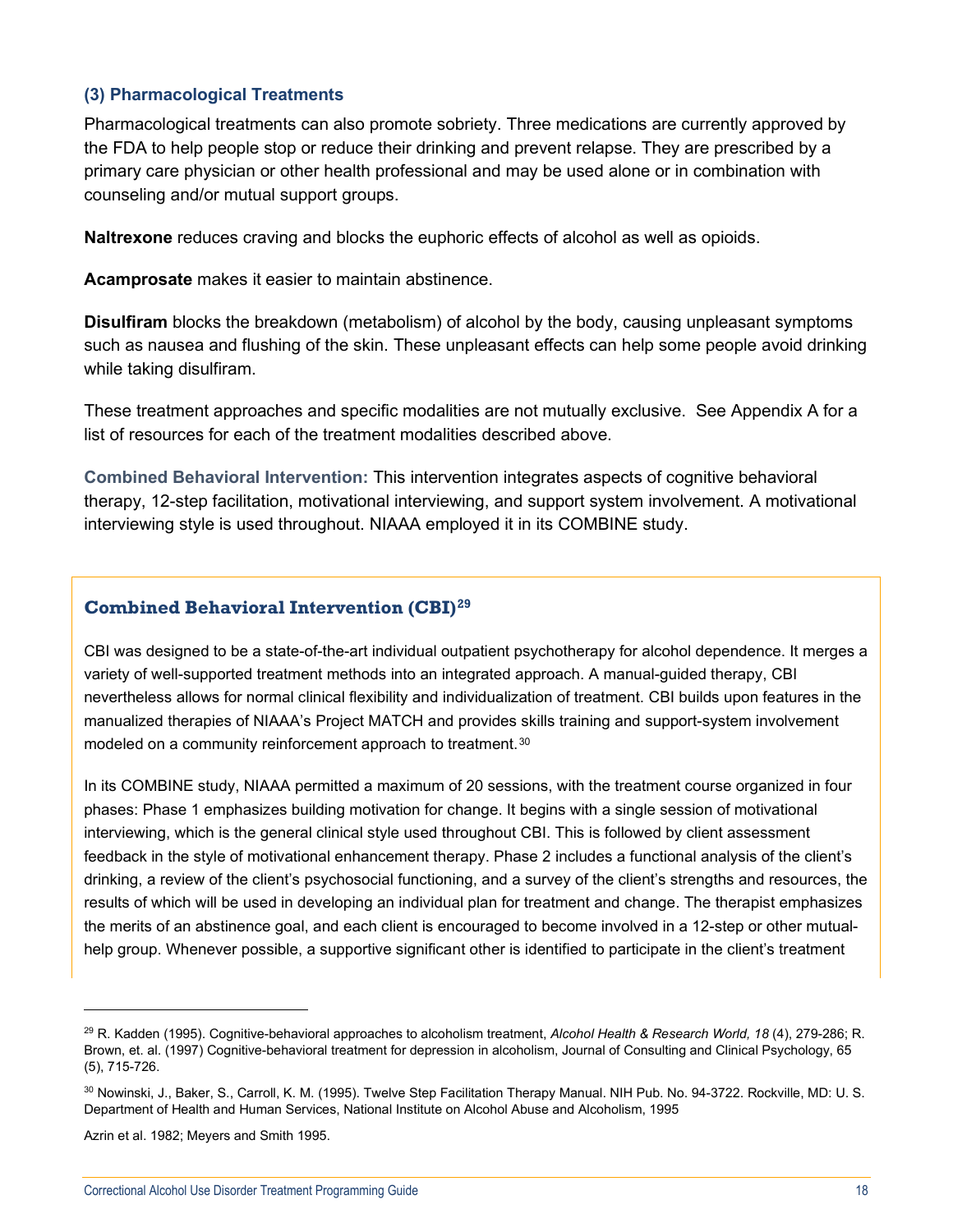sessions as frequently as seems appropriate, ranging from a few to all sessions. The supportive significant other's role is to facilitate the client's compliance and abstinence and to reinforce as many of the CBI modules as the nature of the relationship appears to warrant. Phase 3 draws upon a menu of nine cognitive-behavioral skilltraining modules chosen on the basis of the client's needs identified during Phase 2 (cf. Kadden et al. 1995). The modules include (1) assertiveness skills, (2) communication skills, (3) coping with craving and urges, (4) drink refusal and social pressure, (5) job finding, (6) mood management, (7) mutual-help group facilitation, (8) social and recreational counseling, and (9) social support for sobriety. All modules involve specific behavioral coaching and skill practice. Phase 4 involves maintenance checkups in which the therapist and client review progress to date, renew motivation for change, and reaffirm commitment to an original or revised change plan.

CBI also includes a set of eight optional "pull-out" procedures that can be used at any appropriate point during treatment: (1) sobriety sampling, (2) raising therapist's concerns, (3) implementing case management, (4) handling resumed drinking, (5) supporting medication adherence, (6) responding to a missed appointment, (7) telephone consultation, and (8) crisis intervention.

The number, frequency, and duration of CBI treatment sessions are negotiated between the therapist and client within the bounds of 20 sessions and 16 weeks. Weekly 50-minute outpatient visits are typical but not absolute. All therapy sessions are audiotaped, and random samples are reviewed and rated for quality control purposes.<sup>[31](#page-18-1)</sup>

## <span id="page-18-0"></span>**Which AUD treatment is best?**

All of these treatment modalities and approaches are evidence-based (see Appendix B). This raises the question, if all these treatment modalities—as well as mutual support groups and medications—have been proven to work, how is a program to choose, given that it must typically serve a diverse and everchanging collection of incarcerated persons with AUD? **The best strategy may be to avoid limiting AUD programs to just one form of treatment or approach. Programs should consider offering multiple treatment modalities and interventions, either concurrently or sequentially, in the realization that what may work for one individual may not for another.** As a doctor will advise a person healing from a broken leg, two crutches are better than one! Participants should be offered appropriate medication, exposure to mutual self-help groups, as well as various behavior treatments delivered individually and through groups, as resources permit**. It is important to note, however, that AUD medication is now considered a fundamental element of standard of care for AUD according to NIAAA and the Substance Abuse and Mental Health Services Administration. [32](#page-18-2)**

<span id="page-18-1"></span><sup>31</sup> Arciniega et al., 2002, *Project COMBINE Combined Behavioral Intervention (CBI) Therapist Manual*, Editor: William R. Miller, retrieved December 29, 2021 from **[https://web.3rdmil.com/assets/guides/research/Miller%20-](https://web.3rdmil.com/assets/guides/research/Miller%20-%20Combined%20Behavioral%20Intervention%20Thearpist%20Manual.pdf) [%20Combined%20Behavioral%20Intervention%20Thearpist%20Manual.pdf](https://web.3rdmil.com/assets/guides/research/Miller%20-%20Combined%20Behavioral%20Intervention%20Thearpist%20Manual.pdf)**.

<span id="page-18-2"></span><sup>32</sup> Substance Abuse and Mental Health Services Administration (SAMHSA) and National Institute on Alcohol Abuse and Alcoholism (NIAAA). Report of the SAMHSA–NIAAA Consensus Panel on New and Emerging Pharmacotherapies for Alcohol Use Disorders and Related Comorbidities. Rockville, MD: Substance Abuse and Mental Health Services Administration; July 2012.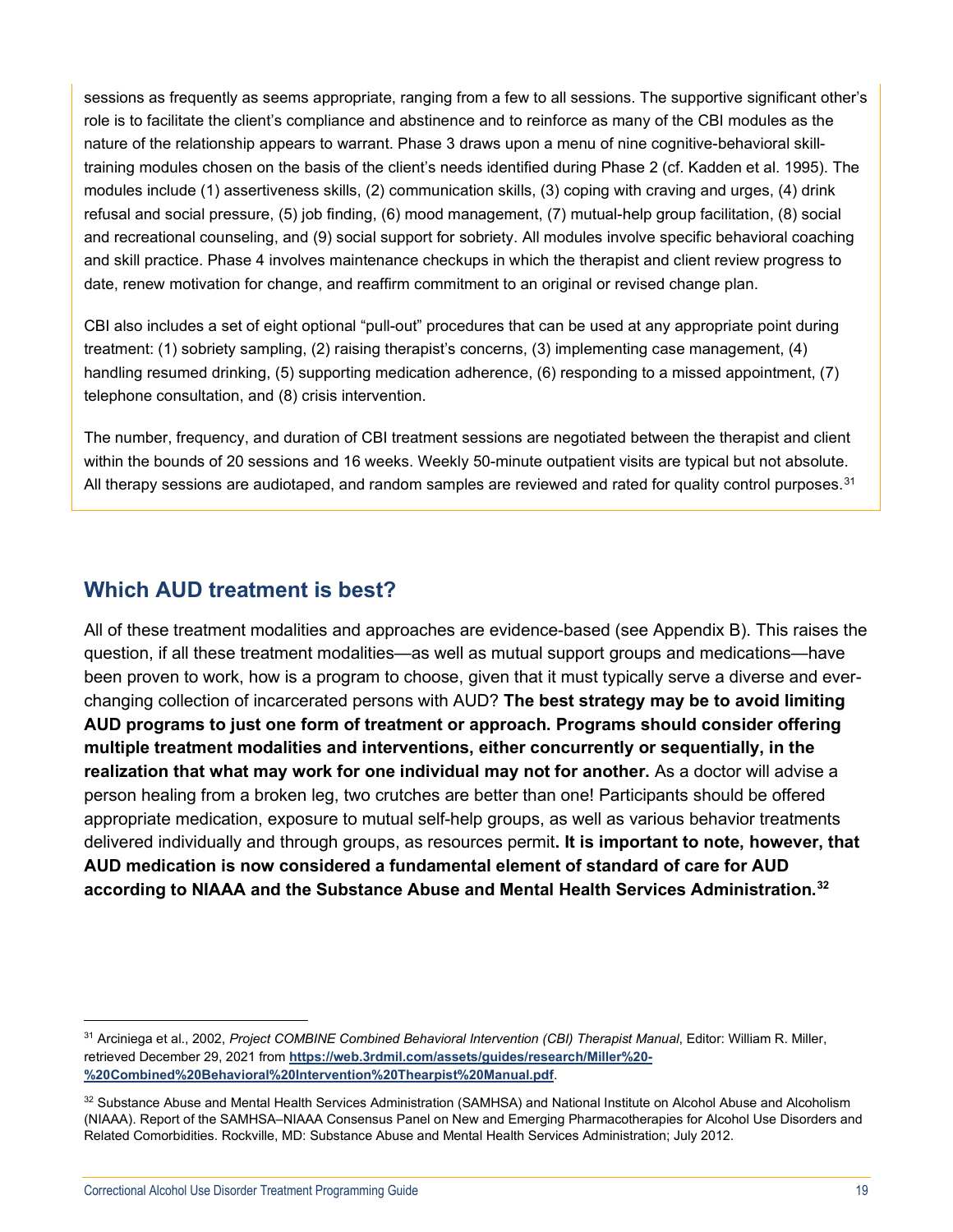SAMHSA guidelines, for example, advise: "Medications should be prescribed as part of a comprehensive treatment approach that includes counseling and other psychosocial therapies (through referral to a psychiatrist, psychologist, or professional counselor) and social supports (through participation in Alcoholics Anonymous and other mutual-help programs)."[33](#page-19-1)

The American Psychiatric Association (APA) concurs, recommending that patients with alcohol use disorder have a documented comprehensive and person-centered treatment plan that includes evidence-based nonpharmacological **and** (not or!) pharmacological treatments.[34](#page-19-2) "Rigorous, evidencebased findings have," researchers continue, "two important implications:

(1) Medications are not "stand-alone" treatments for AUD, but rather an element in a comprehensive treatment plan that includes behavioral therapy.

(2) Drinking outcomes are significantly better when behavioral interventions are combined with AUD medication than when they are given without AUD medication.

Medications can help restore normal brain functioning, reduce relapse risk, and decrease symptoms of protracted withdrawal (e.g., craving, mood, sleep disturbance), thereby facilitating better engagement in behavioral treatment. Behavioral therapies, in turn, enhance pharmacotherapy response by modifying attitudes and behaviors related to alcohol, increasing healthy life skills, and helping people to stay engaged in recovery."[35](#page-19-3)

It constitutes both medical malpractice as well as endangers the public for jails and prisons to fail to provide access to AUD medication for those who need it.

## <span id="page-19-0"></span>**Alcohol Use Disorder Medications**

*While the determination of a specific medication and dose is a clinical decision, RSAT nonmedical treatment staff should be familiar with AUD medications so that they can educate participants on the medications and what each requires.* If participants indicate a desire for AUD medications, the facility's clinical staff should then advise them on the pros and cons of each medication and any medical contraindications based on participants' medical condition.

The Mayo Clinic issued a review of AUD medications in 2020. Examining the research on all three medications, the authors concluded that "well-supported scientific evidence shows that medications can be effective in treating serious alcohol use disorders . . ." The reviewers added that "(e)fficiences of these medications are compelling . . ." and are comparable to standard medications for other common

<span id="page-19-1"></span><sup>33</sup> Center for Substance Abuse Treatment. Incorporating Alcohol Pharmacotherapies Into Medical Practice. Treatment Improvement Protocol 49. (HHS Publication No. [SMA] 12-4389.) Rockville, MD: Substance Abuse and Mental Health Services Administration; 2009; SAMHA, medication for the treatment of alcohol use disorder: A brief guide, 2015, **<https://store.samhsa.gov/sites/default/files/d7/priv/sma15-4907.pdf>**, downloaded April 14, 2022.

<span id="page-19-2"></span><sup>34</sup> American Psychiatric Association, 2018, *Clinical Practice Guidelines*, retrieved August 10, 2021 from **<https://www.psychiatry.org/psychiatrists/practice/clinical-practice-guidelines>**.

<span id="page-19-3"></span><sup>35</sup> Mason, Barbara J., and Charles J. Heyser, 2021, "Alcohol Use Disorder: The Role of Medication in Recovery," *Alcohol Research*, 41(1): 07.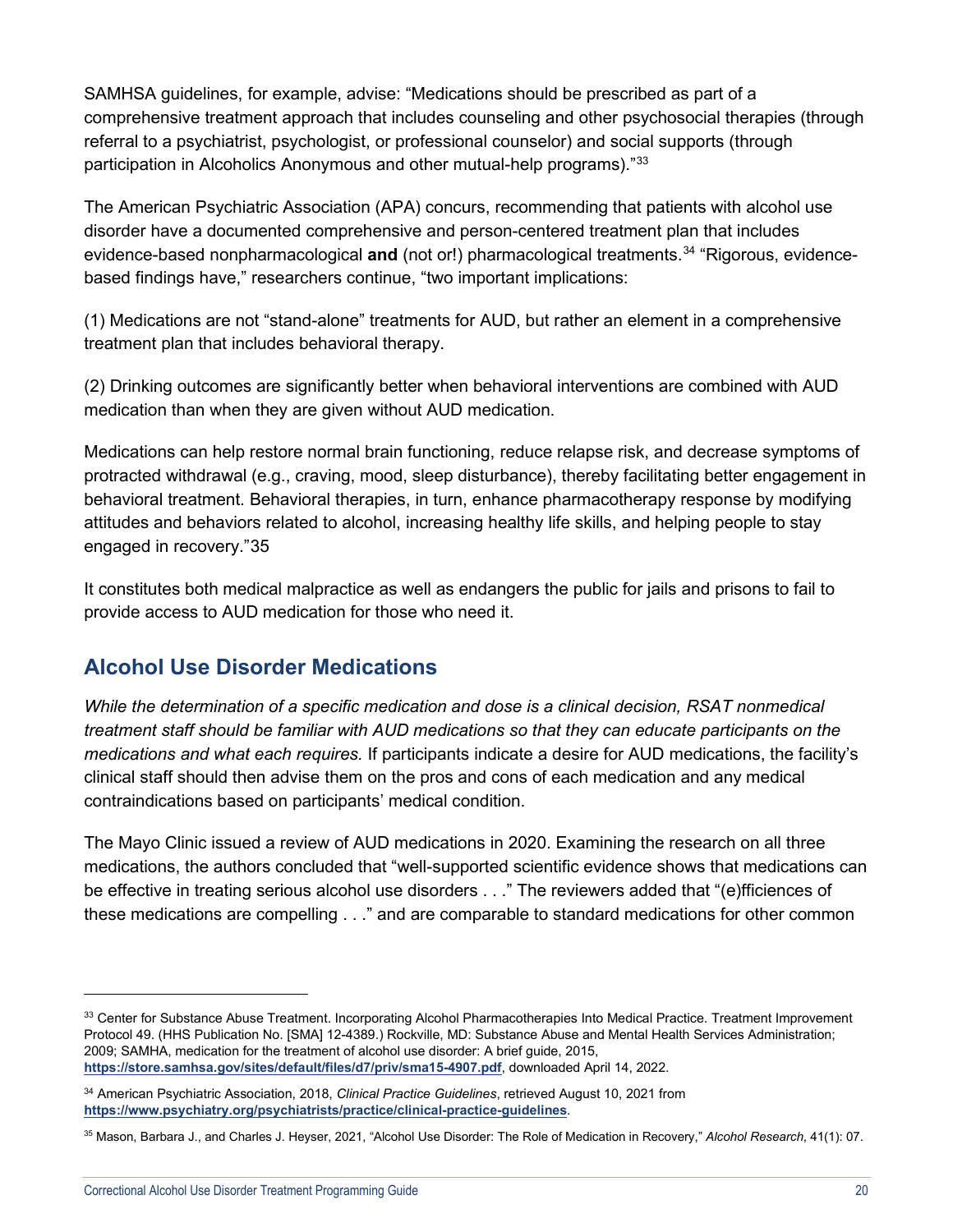medical conditions. They pointed out that although it would be considered a deviation from standard of care not to offer or prescribe for other common medical conditions, fewer than 10 percent of those with AUD receive medications.

#### **AUD Medications**

**(1) Disulfiram (Antabuse):** The FDA first approved the acetaldehyde dehydrogenase inhibitor disulfiram in 1951. The most common pathway in alcohol metabolism is the oxidation of alcohol via alcohol dehydrogenase, which metabolizes alcohol to acetaldehyde and aldehyde dehydrogenase, which converts acetaldehyde into acetate. Disulfiram leads to an irreversible inhibition of aldehyde dehydrogenase and accumulation of acetaldehyde, a highly toxic substance. Although additional mechanisms (e.g., inhibition of dopamine β-hydroxylase) may also play a role in disulfiram's actions, the blockade of aldehyde dehydrogenase activity represents its main mechanism of action. Therefore, alcohol ingestion in the presence of disulfiram leads to the accumulation of acetaldehyde, resulting in numerous related unpleasant symptoms, including tachycardia, headache, nausea, and vomiting. In this way, disulfiram administration paired with alcohol causes the aversive reaction. Open-label studies of disulfiram do provide support for its efficacy, as compared to controls, with a medium effect size. The efficacy of disulfiram largely depends on patient motivation to take the medication and/or supervised administration, given that the medication is primarily effective by the potential threat of an aversive reaction when paired with alcohol. Dosing: 500 mg daily, weeks one and two, 250 mg daily thereafter.<sup>[36](#page-20-0)</sup>

**(2) Acamprosate (Campral):** This medication was approved as a treatment for alcohol dependence in Europe in 1989 and in the U.S. in 2004. There is evidence that it targets the glutamate system bymodulating hyperactive glutamatergic states, possibly acting as an *N*-methyl-D-aspartate receptor agonist. Overall, there is evidence that acamprosate may be more effective in promoting abstinence and preventing relapse in already detoxified patients than in helping individuals reduce drinking, suggesting its use as an important pharmacological aid in treatment of abstinent patients with alcohol use disorder. The most common side effect with acamprosate is diarrhea. Other less common side effects may include nausea, vomiting, stomachache, headache, and dizziness, although the causal role of acamprosate in giving these side effects is unclear. It must be taken three times daily. Dosing: Two 333 mg tablets,  $3 \times$  daily.<sup>[37](#page-20-1)</sup>

**(3) Naltrexone (Revia—oral; Vivitrol—injection):** Naltrexone is also an opioid receptor antagonist. The FDA approved this medication for the treatment of alcohol dependence in 1994. In 2006, the FDA approved a monthly extended-release injectable formulation of naltrexone (Vivitrol), developed with the goal of improving patient adherence. Naltrexone reduces craving for alcohol and has been found to be most effective in reducing heavy drinking. The efficacy of naltrexone in reducing relapse to heavy drinking, in comparison to placebo, has been supported in numerous meta-analyses. Common side

<span id="page-20-0"></span> $36$  B. Mason and C. Heyser, op. cit.

<span id="page-20-1"></span> $37$  Ibid.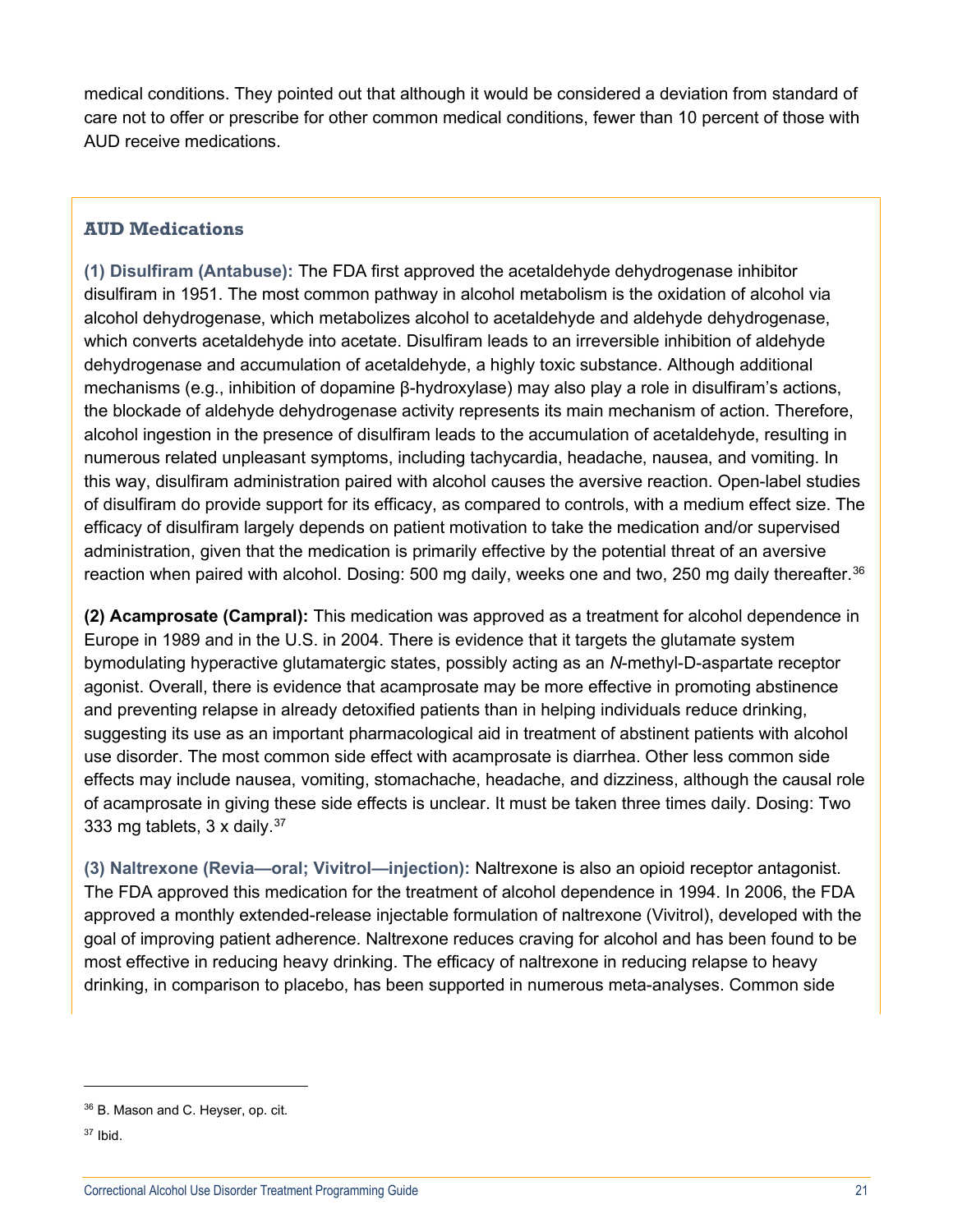effects of naltrexone may include nausea, headache, dizziness, and sleep problems. Naltrexone should be used with caution in patients with active liver disease and should not be used in patients with acute hepatitis or liver failure. A benefit of naltrexone is that it works for both AUD and Opioid Use Disorder, commonly co-occurring disorders. The injectable naltrexone lasts for 28 days, so patients are not able to skip daily pills for a day in order to resume abusing alcohol. About 500 jails in the United States and most state prison systems offer at least limited naltrexone, usually extended-release injectable naltrexone (Vivitrol) for opioid use disorder. In these facilities, it should not be difficult to add individuals with AUD to the medicine or injection lines. Dosing: Oral—one 50 mg tablet daily; injected—one 380 mg injection monthly.[38](#page-21-0)

There are additional medications approved for AUD in Europe but not in the United States, as well as medications that are commonly used in the United States to safely treat people withdrawing from or being treated for AUD. However, as these have not been certified by the FDA for the treatment of AUD, their use must be determined by a treating physicians based on individual patient assessments.

The APA specifically recommends, for example, both FDA-approved and non-approved medications for AUD. It recommends naltrexone or acamprosate be offered to patients with moderate to severe AUD who have a goal of reducing alcohol consumption or achieving abstinence, prefer pharmacotherapy or have not responded to nonpharmacological treatments alone, and have no contraindications to the use of these medications. It includes disulfiram for those who prefer it and who are capable of understanding the risks of drinking while on it. In addition, the APA recommends topiramate or gabapentin be offered to patients with moderate to severe alcohol use disorder who have a goal of reducing alcohol consumption or achieving abstinence, prefer topiramate or gabapentin or are intolerant to or have not responded to naltrexone and acamprosate, and have no contraindications to the use of these medications.

Also important, the APA recommends **against** antidepressant medication unless there is evidence of a co-occurring disorder that warrants it. It recommends against benzodiazepines except for withdrawal or unless there are co-occurring mental disorders that warrant them. Pregnant or breastfeeding women should not be recommended these medications unless co-occurring disorders warrant them, and persons with renal impairment should not be recommended acamprosate. Persons with acute hepatitis or hepatic failure should not be recommended naltrexone, nor people who use opioids.<sup>[39](#page-21-1)</sup>

<span id="page-21-0"></span> $38$  Ibid.

<span id="page-21-1"></span><sup>39</sup> American Psychiatric Association, 2018, op. cit.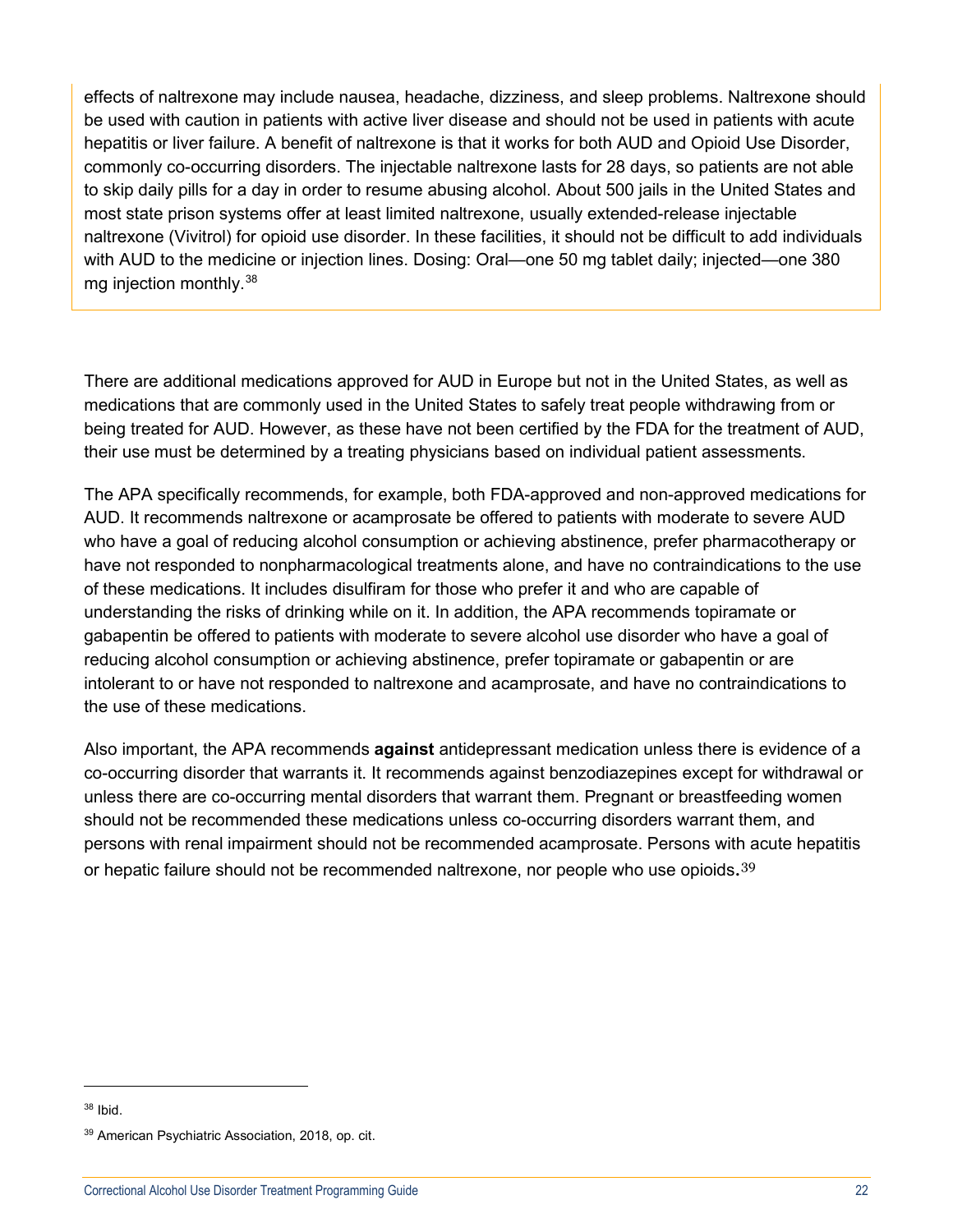Research indicates AUD medications work best to reduce relapse risk when initiated immediately after a 4- to 7-day detoxification period.<sup>[40](#page-22-1)</sup> On the other hand, there is little scientific evidence on the optimal duration of AUD medication treatment. Decisions about duration must be made my medical professional based on each individual's relapse history, the severity of AUD before treatment, and how the individual does in treatment and with the medication.<sup>[41](#page-22-2)</sup>

## <span id="page-22-0"></span>**Medical Management**

No matter how effective, medications do not work if patients fail to take them as prescribed or fail to take them for as long as needed, which may vary depending upon the patient and their environment. NIAAA developed a "Medical Management Program (MM)" for its COMBINE research study. The goal of MM is to promote the patient's recovery from alcohol dependence. It advises that programs can help patients meet this goal in the following four ways:

- Provide patients with strategies for taking their medications and staying in treatment.
- Provide educational materials about alcohol dependence and pharmacotherapy.
- Support patients' efforts to change drinking habits.
- Make direct recommendations for changing drinking behaviors.

## **NIAAA has developed MM Training and Session Adherence Checklists.**

**[https://pubs.niaaa.nih.gov/publications/combine/introduction.htm.](https://pubs.niaaa.nih.gov/publications/combine/introduction.htm)** It also published *Medical Management Treatment Manual: A Clinical Guide for Researchers and Clinicians Providing Pharmacotherapy for Alcohol Dependence* (Generic Version; 2010 edition) by Helen M. Pettinati and Margaret E. Mattson. Download this manual from: **[https://pubs.niaaa.nih.gov/publications/](https://pubs.niaaa.nih.gov/publications/MedicalManual/MMManual.pdf) [MedicalManual/MMManual.pdf](https://pubs.niaaa.nih.gov/publications/MedicalManual/MMManual.pdf)**

The NIAAA manual is an adaptation of the manual used for the COMBINE clinical study. As the manual explains: "Nonadherence with medication regimens is a common problem both in clinical practice and in research, regardless of the disorder being treated. One focus of MM treatment is to assist medical clinicians in providing education, support, and strategies that help to ensure that alcohol dependent patients are medication-adherent, i.e., take medications as prescribed." The manual provides a step-tostep guide on how the medical provider proceeds with their patients who are prescribed AUD medication. It begins with six sequential topics for the clinician to discuss.

<span id="page-22-1"></span><sup>40</sup> Maisel, Natalya C., Janet C. Blodgett, Paula L. Wilbourne, Keith Humphreys, and John W. Finney, 2013, "Meta-Analysis of Naltrexone and Acamprosate for Treating Alcohol Use Disorders: When Are These Medications Most Helpful?" *Addiction*, 108(2): 275–293, retrieved December 30, 2021 from **<https://doi.org/10.1111/j.1360-0443.2012.04054.x>**; Garbutt James C., Henry R. Kranzler, Stephanie S. O'Malley, David R. Gastfriend, Helen M. Pettinati, Bernard L. Silverman, John W. Loewy, and Elliot W. Ehrich, 2005, "Efficacy and Tolerability of Long-Acting Injectable Naltrexone for Alcohol Dependence: A Randomized Controlled Trial," *JAMA*, 293(13): 1617–1625, retrieved December 30, 2021 from **<https://doi.org/10.1001/jama.293.13.1617>**.

<span id="page-22-2"></span><sup>41</sup> B. Mason & C. Heyser (2021). Alcohol use disorder: the role of medication in recovery. *Alcohol Research, 41* (1): 07.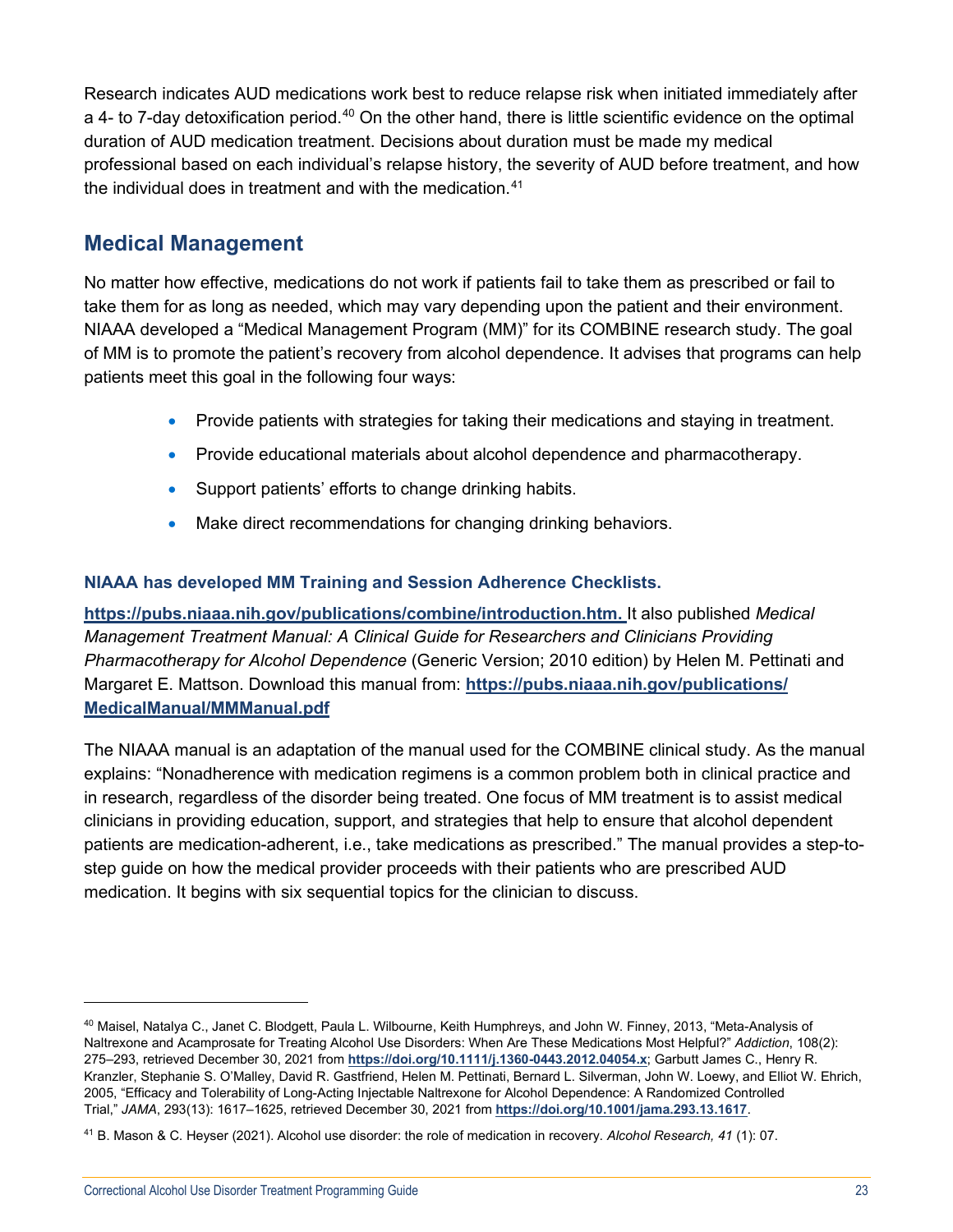## **Guidelines for Medical Management Initial Session Topics**

Topic 1: Review intake evaluation results.

Topic 2: Present diagnostic information and set treatment goals.

Topic 3: Provide medication information.

Topic 4: Develop Medication Adherence Plan.

Topic 5: Discuss mutual-support group participation.

Topic 6: Summarize Initial Session and address patient's concerns.

After addressing these guidelines, clinicians conduct follow-up sessions to check for medication adherence and develop strategies to address nonadherence.

Research has also found that patients do better with injectable naltrexone, which lasts for 28 days, than with oral naltrexone, which must be taken daily. A retroactive electronic chart review of patients with AUD who were treated with oral or injected naltrexone found the median time to relapse was longer for the latter, 150.5 days versus 50.5 days. Researchers concluded that the results suggest that injected naltrexone should be considered "a first-line option" for patents.<sup>[42](#page-23-1)</sup>

## <span id="page-23-0"></span>**Treatment Is An Ongoing Process: Reentry/Reintegration Post-Release**

Overcoming an AUD is an ongoing process, one that usually includes setbacks. Treatment and effective intervention require persistence. It is the exception, not the rule, that someone enters treatment and never drinks again. Most often, people experience relapses, hopefully learn from them, and then try again to maintain sobriety. This means that continued follow-up and support are critical, especially for incarcerated persons when they leave prison or jail and reenter the community. People with drinking problems are most likely to relapse during periods of stress or when exposed to people or places associated with past drinking. Both await released individuals in abundance.

As the NIAAA recognizes, "Relapse is part of the process . . . Relapse is common among people who overcome alcohol problems …. Just as some people with diabetes or asthma may have flare-ups of their disease, a relapse to drinking can be seen as a temporary setback to full recovery and not a complete failure."[43](#page-23-2)

<span id="page-23-1"></span> $42$  Leighty, Anne E., and Elayne D. Ansara, 2019, "Treatment Outcomes of Long-Acting Injectable Naltrexone Versus Oral Naltrexone in Alcohol Use Disorder in Veterans," *Mental Health Clinician*, 9(6): 392–396, retrieved December 30, 2021 from **<https://doi.org/10.9740/mhc.2019.11.392>**.

<span id="page-23-2"></span><sup>43</sup> NIAAA, n.d., *Treatment for Alcohol Problems: Finding and Getting Help*, retrieved August 11, 2021 from **<https://www.niaaa.nih.gov/publications/brochures-and-fact-sheets/treatment-alcohol-problems-finding-and-getting-help#pub-toc1>**.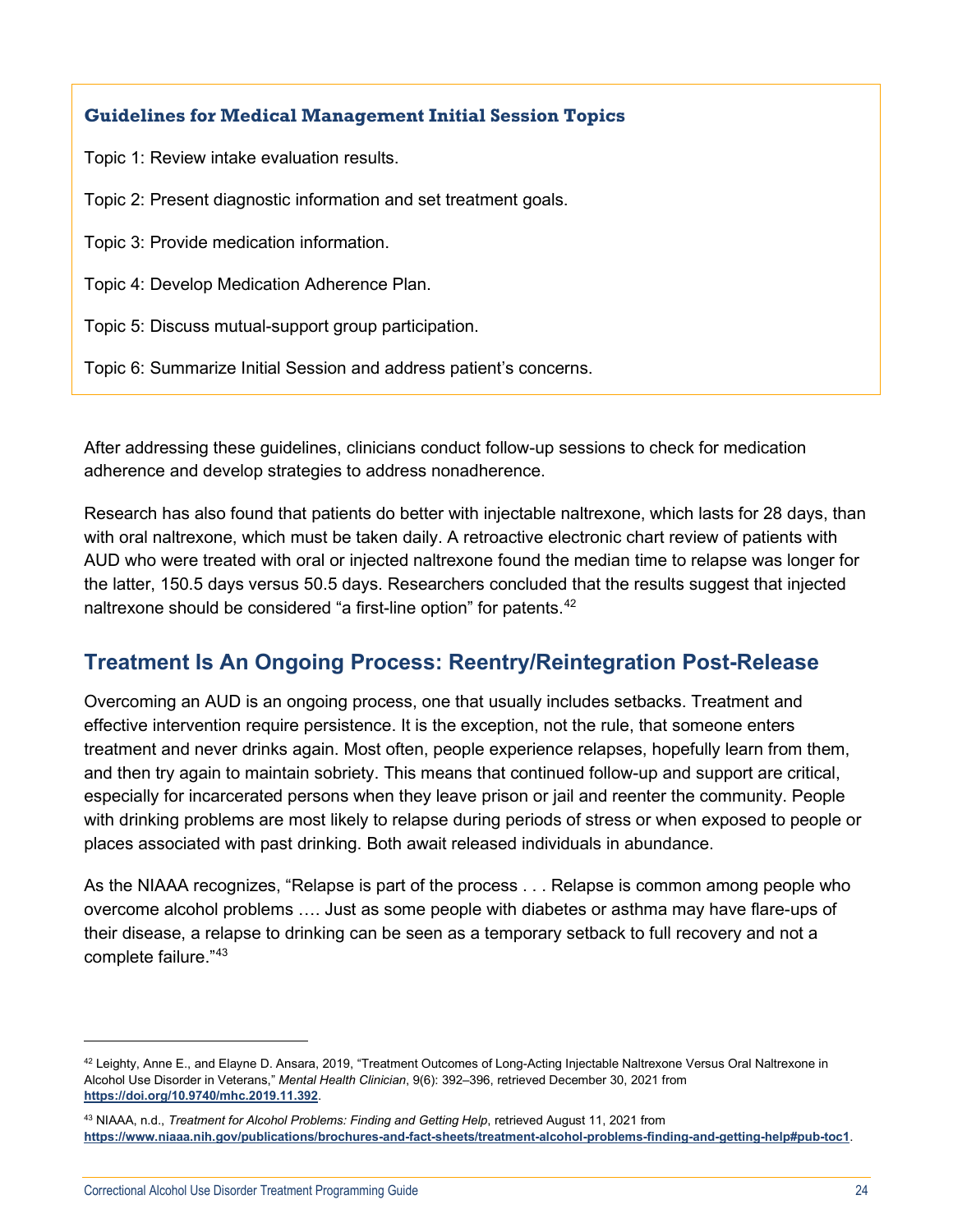For this reason, encouraging medication to assist persons transitioning to the community may prove particularly essential. Providing an injection of naltrexone, for example, immediately before patients leave prison or jail will help reduce cravings, as well as block the effects of drinking to prevent relapse for at least the first crucial several weeks in the community. (Daily medication will do the same—if individuals take it.) By providing extended-release naltrexone, individuals have 28 days to enroll in treatment, find convenient AA meetings, and stabilize in the community, even if they are not committed to continued injections.

## **Retrospective Study of Veterans Health Administration Data Showed an Association Between VIVITROL® Treatment and Reduced Emergency Department Visits and Inpatient Hospital Stays.**

Poster Presented August 3, 2020

The study assessed treatment patterns and Healthcare Resource Use among 3,665 veterans diagnosed with alcohol dependence who were treated with VIVITROL® (naltrexone for extendedrelease injectable suspension [XR-NTX]). In the study, VIVITROL treatment for alcohol dependence was associated with decreases in inpatient care and increases in outpatient care during the one-year period following initiation of treatment with VIVITROL, compared to the one-year period before VIVITROL treatment initiation. Specifically, during the baseline period, defined as the one year before VIVITROL initiation, 61.5 percent of patients had at least one inpatient admission, and 39.8 percent of patients had an emergency department visit. During the follow up period, defined as one year after VIVITROL initiation, 37.8 percent of patients had at least one inpatient admission and 35.4 percent of patients had an emergency department visit. How generalizable these finds are to non-veteran populations are not determined.[44](#page-24-0) Studies of the use of extended-release naltrexone in two Michigan and one Missouri drunk driving courts found that treatment with the medication was associated with relative risk reductions of missed meetings, reduction in monthly positive alcohol tests and significantly reduced rearrest rates, 26 percent without the medication and 8 percent with the medication.<sup>[45](#page-24-1)</sup> These studies suggest the efficacy of setting up individuals with prescriptions for continued injectable naltrexone upon release.

AUD counselors or reentry coordinators should work with each participant to develop a plan for continuing care and support in the community, as well as continued access to any AUD medication the person may have been prescribed. Post-release care can range from inpatient treatment for those who lack both the internal and external supports required to remain abstinent to referrals to community AA meetings or other support groups for those who need more limited support and assistance. As with all

<span id="page-24-0"></span><sup>44</sup> Alkermes, 2021, "Alkermes Presented New Data Analysis on Healthcare Resource Use Among Veterans with Alcohol Dependence," *News Direct*, July 13, retrieved December 30, 2021 from **[https://finance.yahoo.com/news/alkermes-presented](https://finance.yahoo.com/news/alkermes-presented-data-analysis-healthcare-161611369.html?guccounter=1)[data-analysis-healthcare-161611369.html?guccounter=1](https://finance.yahoo.com/news/alkermes-presented-data-analysis-healthcare-161611369.html?guccounter=1)**

<span id="page-24-1"></span><sup>45</sup> M. Finigan, et al., 2011, "Preliminary Evaluation of Extended-Release Naltrexone in Michigan and Missouri Drug Courts," *Journal of Substance Abuse Treatment*, 21(3): 2188–2193.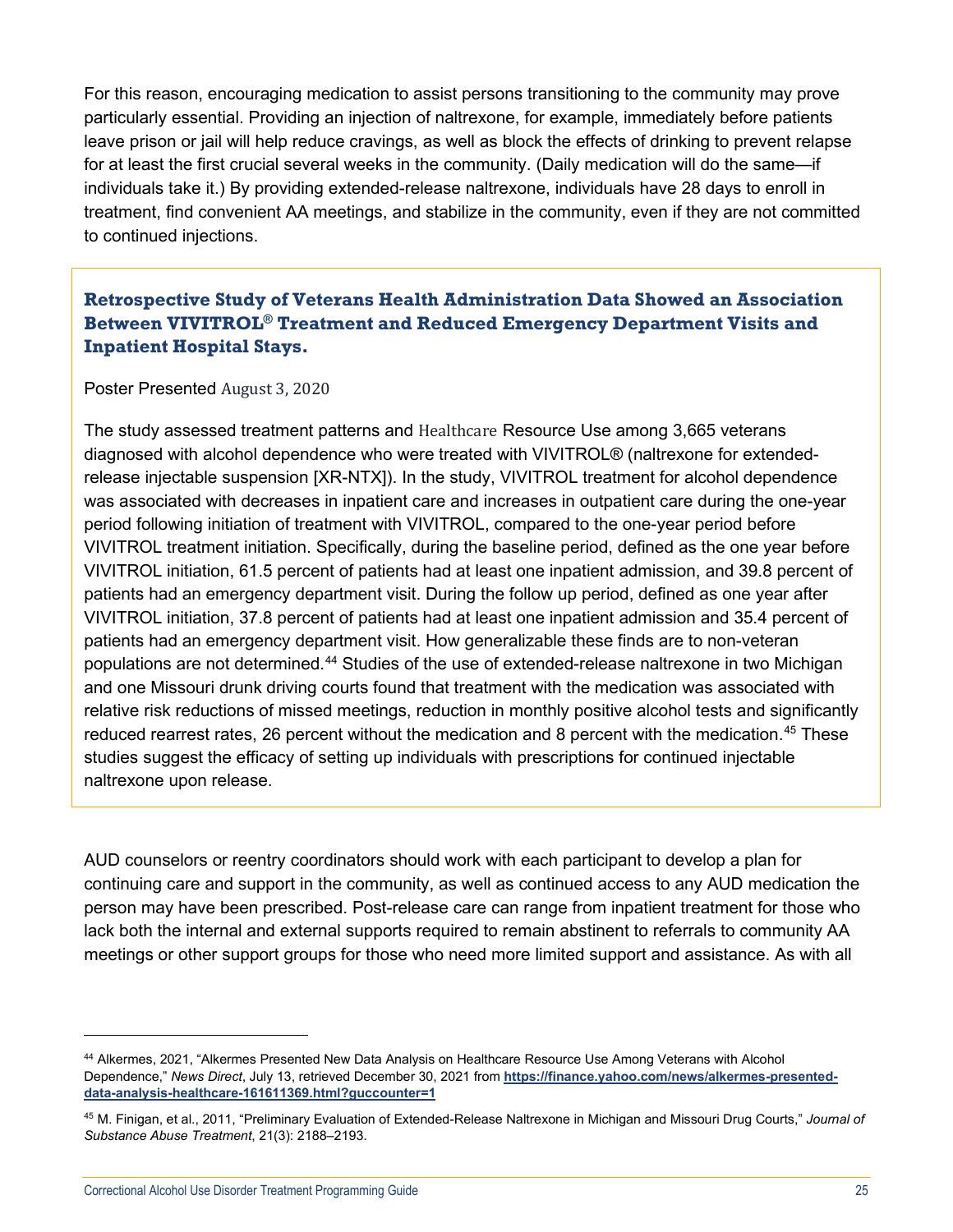post-release referrals, participants are more likely to follow through if they are introduced to representatives of the referral providers before release allowing them to establish a personal connection. If participants are on medication, a plan for continued medical management should be developed to discourage premature discontinuation of the medication. This may require identification of a physician who can continue to prescribe the medication as well as the means to pay for it.

Counselors or reentry coordinators should assist participants before release to come up with a list of the resources and people they can identify in the community that will be available to assist and support them in recovery. Who is available they can socialize or recreate with where it will not involve drinking? What AUD treatment program is available to them if they find they need additional, structured treatment and assistance? If they do relapse, who can they turn to get them into a detoxification program or emergency department before they hurt themselves or others?

If the participants have co-occurring mental health or other challenges, these too should be included in the reentry planning and post-release planning.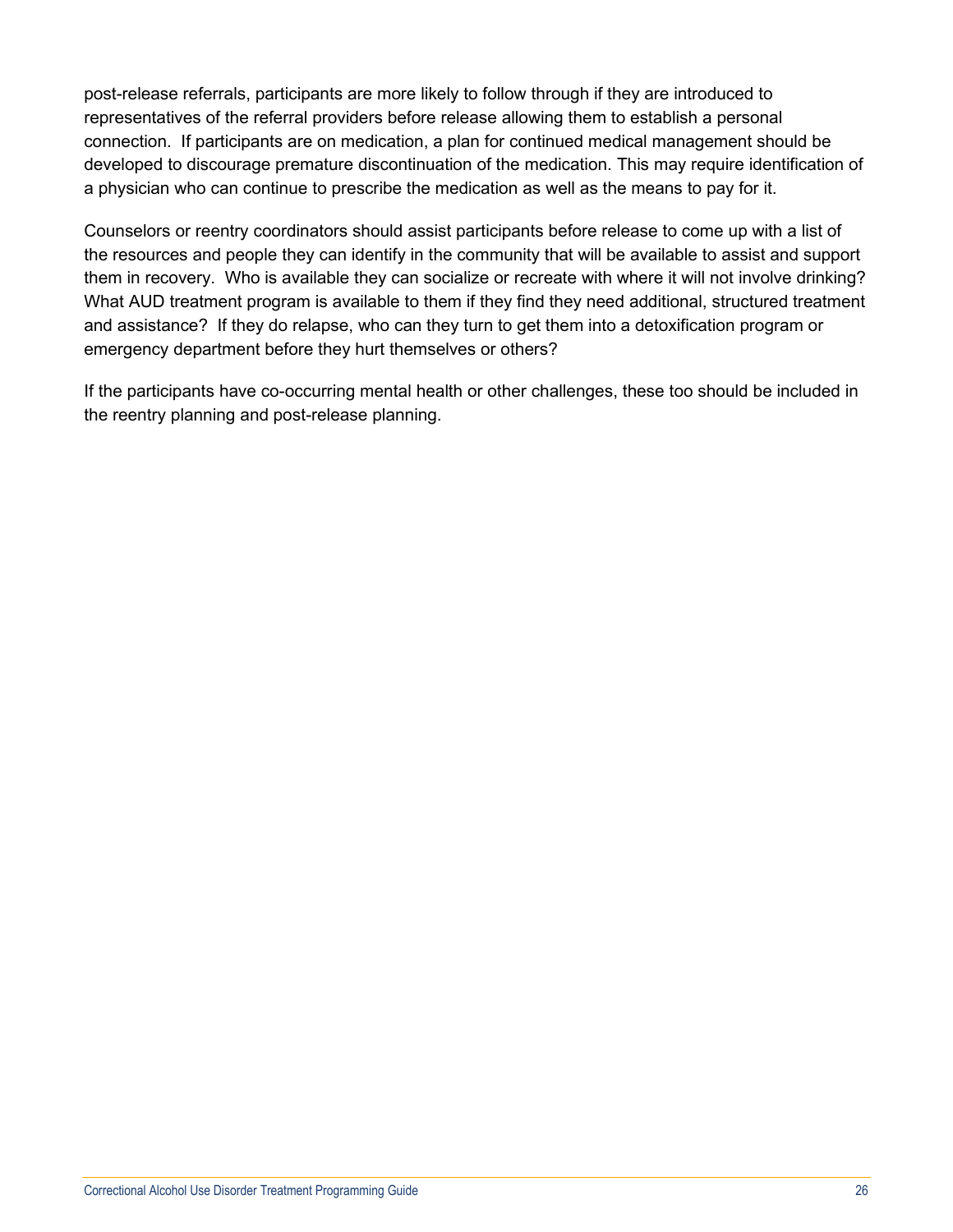## <span id="page-26-0"></span>**IV.** Other AUD Treatment Programming Best **Practices**

## <span id="page-26-1"></span>**Guiding Principles for Women's AUD Treatment**

Research has found that women with AUD experience more barriers to treatment and are less likely to access it than men<sup>[46](#page-26-2)</sup> Barriers include low perception of need for treatment, quilt and shame, cooccurring disorders, economic and health insurance disparities, childcare responsibilities, and fear of child protective services. When women do access treatment, they present with more severe AUD and more complex psychological, social, and service needs than men. As researchers conclude: "... (O)utcomes for women are best when treatment is provided in women-only programs that include female-specific content. To date, research on treatments tailored to the individual needs of women is limited, but research on mechanisms of change has suggested the importance of targeting anxiety and depression, affiliative statements in treatment, abstinence self-efficacy, coping skills, autonomy, and social support for abstinence."[47](#page-26-3)

The research findings underscore both the need and the unique opportunity prisons and jails have to provide needed AUD treatment to incarcerated women.

Recognizing the unique treatment needs of women with AUD and SUD, SAMHSA published a set of evidence-based principles to guide gender-responsive treatment for women.<sup>[48](#page-26-4)</sup> These guidelines, which can be found at **<https://store.samhsa.gov/system/files/sma15-4426.pdf>**., offer several recommendations. These include developing cultural competence to frame women's AUD symptoms and treatment in their socioeconomics contexts (e.g., employment, income, housing). They suggest that providers acknowledge the unique significance of women's relationships and attend to the "caregiver roles that women often assume throughout the course of their lives." Relatedly, the guidelines address stigma by noting the importance of "recognizing that ascribed roles and gender expectations across cultures affect societal attitudes toward women who abuse substances." Other recommendations state that substance use disorder (SUD) treatments for women adopt a trauma-informed approach, which often emphasizes women's strengths, and address "women's unique health concerns" through "an integrated and multidisciplinary approach." The SAMHSA guidelines conclude that clinical treatment

<span id="page-26-2"></span><sup>46</sup> McCrady, Barbara S., Elizabeth E. Epstein, and Kathryn F. Fokas, 2020, "Treatment Interventions for Women with Alcohol Use Disorder," *Alcohol Research*, 40(2), retrieved December 30, 2021 from **<https://dx.doi.org/10.35946%2Farcr.v40.2.08>**.

<span id="page-26-3"></span><sup>47</sup> Ibid.

<span id="page-26-4"></span><sup>48</sup> Substance Abuse and Mental Health Services Administration (SAMHSA), Center for Substance Abuse Treatment, 2013, "Substance Abuse Treatment: Addressing the Specific Needs of Women," *Treatment Improvement Protocol (TIP) Series, No. 51*, Rockville, MD: SAMHSA, HHS Publication No. (SMA) 13-4426, Retrieved January 27, 2020 from **<https://store.samhsa.gov/system/files/sma15-4426.pdf>**.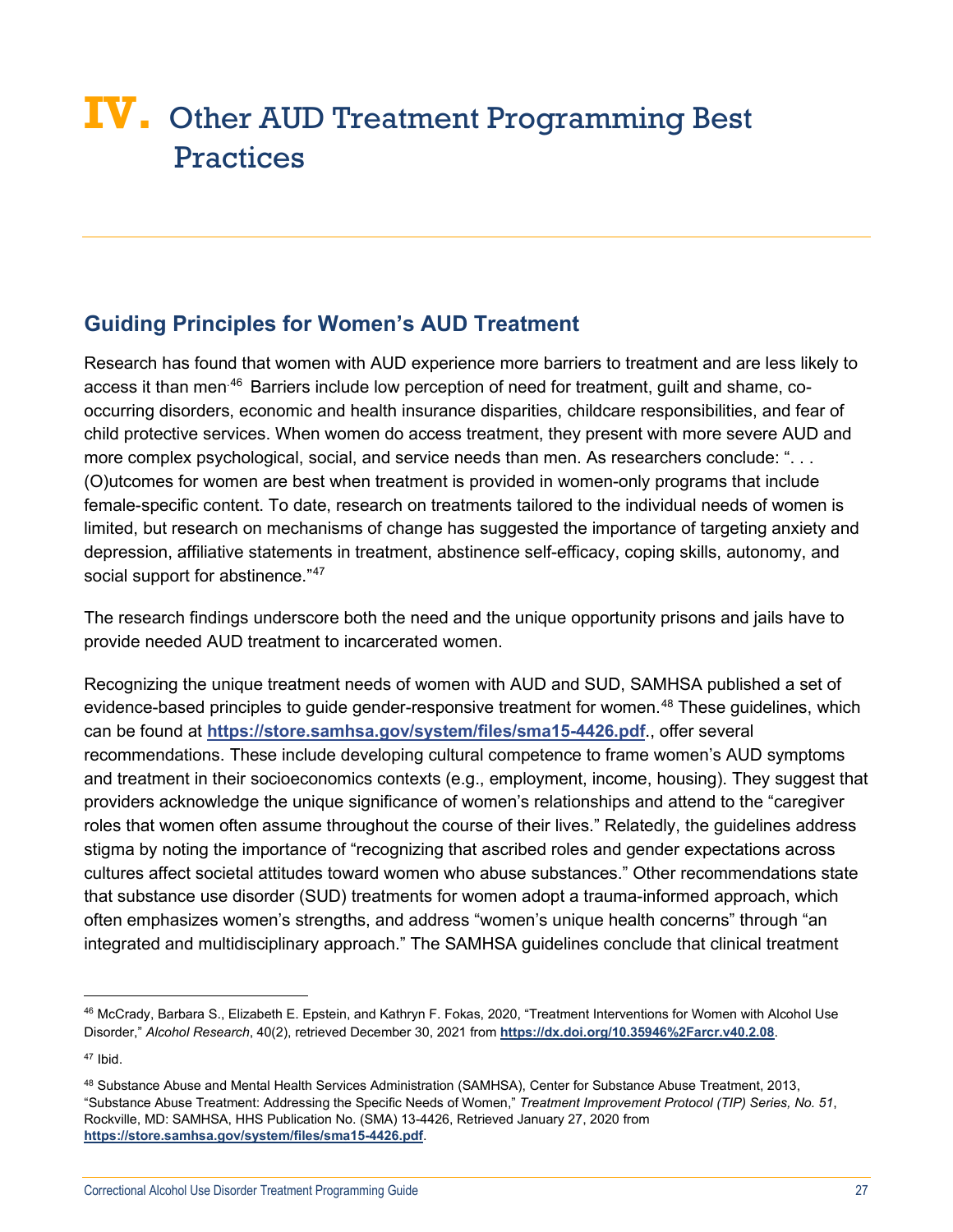services (e.g., screening, mental health services), clinical support services (e.g., parenting education, job training), and community support services (e.g., childcare, transportation) should work collaboratively to facilitate comprehensive AUD treatment for women of diverse backgrounds.

## <span id="page-27-0"></span>**Trauma-informed Treatment**

Many people with AUD, especially those who are incarcerated, suffer from trauma. As with all RSAT programming, the AUD treatment should be trauma informed.

For more information on trauma and trauma informed treatment, the RSAT TTA website, **[www.rsat](http://www.rsat-tta.com/)[tta.com](http://www.rsat-tta.com/)**, contains several manuals, including: Introduction to Trauma and Trauma Informed Approaches for RSAT Staff that specifically addresses implementing trauma-informed approaches in correctional settings.

Given the highly elevated rates of trauma among women with AUD/SUD, SAMHSA has suggested that treatment for this population may benefit from adopting principles of trauma-informed care. A traumainformed approach recognizes the prevalence and impact of trauma in women with AUD and adjusts treatment accordingly, even if clients do not meet diagnostic criteria for PTSD. Trauma-informed AUD treatment does not need to target trauma explicitly, but rather may consider trauma in the assessment and planning phases of treatment.

For example, SAMHSA recommends that AUD treatment providers should assess women at intake for trauma histories and PTSD symptomatology and refer clients with severe symptomatology to providers who have experience working with traumatized populations (i.e., if they lack such experience themselves). Whether referrals are made or not, AUD programs must "avoid triggering trauma reactions or re-traumatizing women." For example, violating a client's trust or disregarding a client's emotions or experiences may trigger trauma reactions. SAMHSA also recommends that programs should "adjust staff behavior" and modify the treatment environment "to support clients' coping capacities and safety concerns." Specific strategies may include ensuring that urine specimens are collected in a private setting and establishing consistency in the treatment program's routines and enforcement of rules. In addition, AUD treatment providers should "allow survivors to manage their trauma symptoms" in a manner conducive to AUD treatment engagement and success. For example, allowing clients to express strong feelings without facing judgment and explicitly addressing trauma only when a client is ready are considered trauma-informed approaches. Finally, SAMHSA recommends that traumainformed AUD treatment for women should "emphasize skills and strengths, interactive education, growth, and change beyond stabilization." Specific skills to incorporate into treatment may include assertiveness training and relaxation techniques.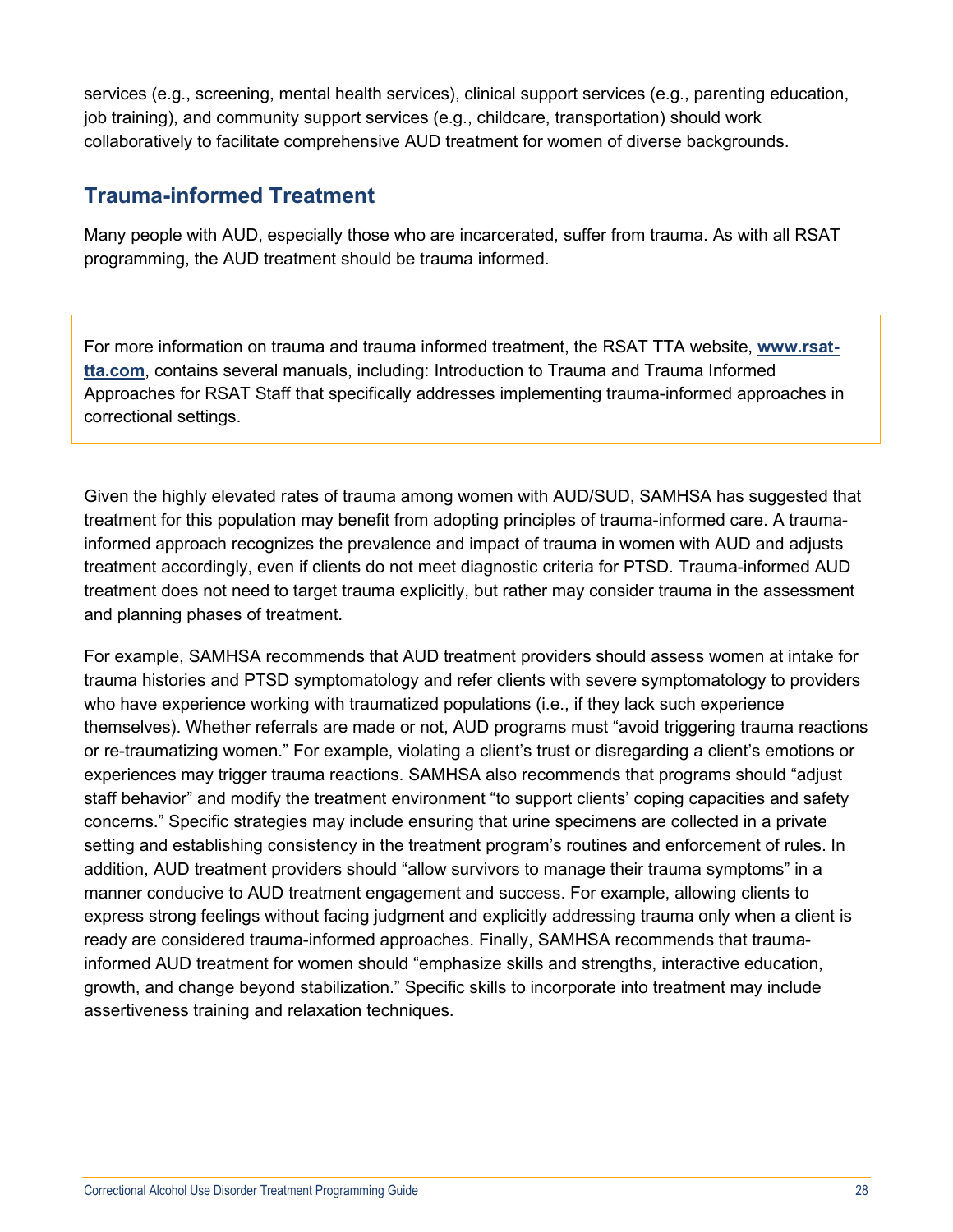## <span id="page-28-0"></span>**Evidence-based Trauma Treatment Programs for Women**

Examples of programs for women with trauma include *Helping Women Recover* (also a book). It follows the principles of trauma-informed care, providing a "healing" (i.e., safe, empowering, relational) environment that emphasizes strengths and is sensitive to cultural and gender issues.[49](#page-28-1) Treatment modules include topics hypothesized to be essential to women's recovery: a focus on self and the integration of roles with feelings, thoughts, and attitudes; healthy interpersonal relationships; sexuality; and spirituality. The same individuals also created *Beyond Trauma: A Healing Journey for Women*, which teaches women how to identify trauma and other forms of abuse, helps them understand typical reactions to trauma and abuse, and fosters the development of coping skills.<sup>[50](#page-28-2)</sup>

In a randomized clinical trial with incarcerated women, 77 percent of whom were primary stimulant users, researchers integrated the Helping Women Recover and Beyond Trauma protocols into a gender-responsive treatment (GRT) program.[51](#page-28-3) GRT was compared to a standard prison-based therapeutic community (TC), which, like GRT, was single-gender and targeted SUD treatment, but unlike GRT did not focus on gender-specific issues or trauma histories. Both conditions improved women's psychological well-being and alcohol use outcomes, but women in GRT also had more favorable outcomes for drug use, length of aftercare treatment engagement, and rate of reincarceration in the year following release from parole. A subsequent analysis showed that women with physical/sexual abuse histories had significantly better posttreatment depression and substance use outcomes following GRT than TC.<sup>[52](#page-28-4)</sup>

An extension of trauma-informed care is treatment for co-occurring AUD/SUD and PTSD. This integrated focus is particularly relevant to women who present to AUD/SUD treatment and often have elevated rates of trauma history and PTSD.<sup>[53](#page-28-5)</sup> Integrated models of treatment for PTSD and SUD have been developed and tested, with mixed results. Seeking Safety (SS), for example, is a CBT-based treatment model that aims to reduce co-occurring PTSD and SUD by enhancing coping skills.<sup>[54](#page-28-6)</sup> It emphasizes themes of establishing safety, taking back power, being honest, setting boundaries, practicing compassion, healing from anger, grounding, creating meaning, and increasing self-care.

<span id="page-28-1"></span><sup>49</sup> Stephanie S. Covington, 2008, *Helping Women Recover: A Program for Treating Addiction*, Hoboken, NJ: John Wiley & Sons.

<span id="page-28-2"></span><sup>50</sup> Stephanie S. Covington, 2003, *Beyond Trauma: A Healing Journey for* Women, Center City, MN: Hazelden Publishing.

<span id="page-28-3"></span><sup>51</sup> Messina, Nena, Christine E. Grella, Jerry Cartier, and Stephanie Torres, 2010, "A Randomized Experimental Study of Gender-Responsive Substance Abuse Treatment for Women in Prison," *Journal of Substance Abuse Treatment*, 38(2): 97–107. Retrieved December 30, 2021 from **<https://doi.org/10.1016/j.jsat.2009.09.004>**.

<span id="page-28-4"></span><sup>52</sup> Saxena, Preeta, Nena P. Messina, Christine E. Grella, 2014, "Who Benefits from Gender-Responsive Treatment? Accounting for Abuse History on Longitudinal Outcomes for Women in Prison," *Criminal Justice and Behavior*, 41(4): 417–432, retrieved December 30, 2021 from **<https://doi.org/10.1177/0093854813514405>**.

<span id="page-28-5"></span><sup>53</sup> Hien, Denise, Lisa Caren Litt, Lisa R. Cohen, Gloria M. Miele, and Aimee Campbell, 2009, *Trauma Services for Women in Substance Abuse Treatment: An Integrated Approach.* New York, NY: American Psychological Association. https://www.apa.org/pubs/books/4317173.

<span id="page-28-6"></span><sup>54</sup> Lisa Najavits, 2002, *Seeking Safety: A Treatment Manual for PTSD and Substance Abuse.* New York, NY: The Guilford Press.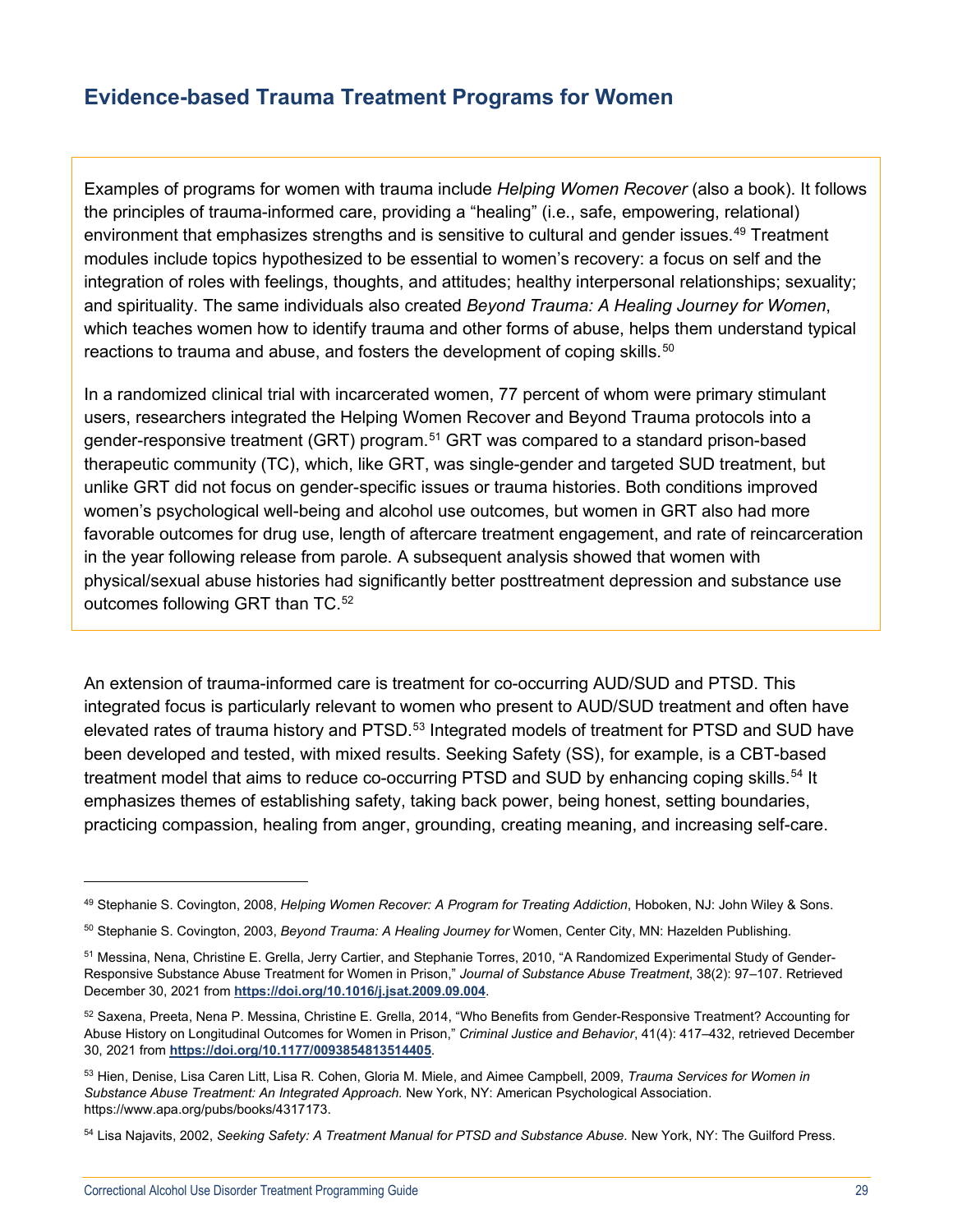Hien and colleagues tested the efficacy of SS and another active treatment condition Relapse Prevention against a treatment-as-usual control condition.<sup>[55](#page-29-1)</sup> Women in SS and Relapse Prevention had comparable posttreatment reductions in both PTSD and SUD symptoms, and both treatments were superior to the control condition.

A study conducted through the National Institute on Drug Abuse Clinical Trials Network found no differences in PTSD or SUD outcomes between an abbreviated version of Seeking Safety and a health education control condition, both delivered as adjuncts to standard SUD treatment.[56](#page-29-2) On the other hand, another integrated treatment approach for women with SUD found the integrated treatment was associated with lower substance use and improved general mental health, but not with reduced PTSD symptoms.<sup>[57](#page-29-3)</sup> The researchers used a quasi-experimental design to examine a large cohort treated across nine sites. Participants were mostly of low socioeconomic status and had serious mental and/or physical health problems, as well as an interpersonal trauma history. This suggests that women with PTSD should be enrolled in AUD programs, even if they are not also designed to address PTSD. A referral should be made to an evidence-based PTSD program concurrent or subsequent to the AUD/SUD treatment.

## <span id="page-29-0"></span>**Addressing Racial Disparities in AUD Treatment**

The first step in addressing racial disparities in AUD treatment is to create "treatment environments that are inclusive, culturally competent, and accessible to communities of color.["58](#page-29-4) Strategies to obtain these goals include: (1) hiring treatment providers of color who may be uniquely capable of identifying the needs of racially marginalized patients and determining effective treatment approaches; (2) offering a wide array of traditional and holistic treatment services; (3) incorporating diverse cultural values into treatment programs, such as considerations for spirituality, religion, and cultural identity; (4) addressing potential language barriers by employing bilingual staff members.

AUD treatment that does not recognize the realities of racism, sexism, and inequalities in society will have extreme difficulty in reaching participants forced to deal with these issues every day. Participants will not take counselors or others seriously if these treatment providers are in denial or refuse to recognize the realities of the world participants come from and will return to. For example, failing to deal with issues of child abuse and domestic and family violence in programs for incarcerated women, who overwhelmingly have been abused as children and intimate partners, risks them discounting anything

<span id="page-29-1"></span><sup>55</sup> Hien, Denise A., Lisa R. Cohen, Gloria M. Miele, Lisa Caren Litt, and Carrie Capstick, 2004, "Promising Treatments for Women with Comorbid PTSD and Substance Use Disorders," *The American Journal of Psychiatry*, 161(8): 1426–1432, retrieved December 30, 2021 from **<https://doi.org/10.1176/appi.ajp.161.8.1426>**.

<span id="page-29-2"></span><sup>56</sup> Hien, Denise A., et al., 2009, "Multisite Randomized Trial of Behavioral Interventions for Women with Co-Occurring PTSD and Substance Use Disorders," *Journal of Consulting and Clinical Psychology*, 77(4): 607–619, retrieved December 30, 2021 from **<https://doi.org/10.1037/a0016227>**.

<span id="page-29-3"></span><sup>57</sup> Morrissey, Joseph P., Alan R. Ellis, Margaret Gatz, Hortensia Amaro, Beth Glover Reed, Andrea Savage, Norma Finkelstein, Ruta Mazelis, Vivian Brown, Elizabeth W. Jackson, and Steven Banks, 2005, "Outcomes for Women with Co-Occurring Disorders and Trauma: Program and Person-Level Effects," *Journal of Substance Abuse Treatment*, 28(2): 121–133, retrieved December 30, 2021 from https://doi.org/10.1016/j.jsat.2004.08.012

<span id="page-29-4"></span><sup>58</sup> Addiction Resource Editorial Staff, 2020, *Not Equal: Racial Disparities in Addiction/Substance Abuse Treatment*, **[https://www.addictionresource.net/racial-disparities-addiction-treatment/.](https://www.addictionresource.net/racial-disparities-addiction-treatment/)**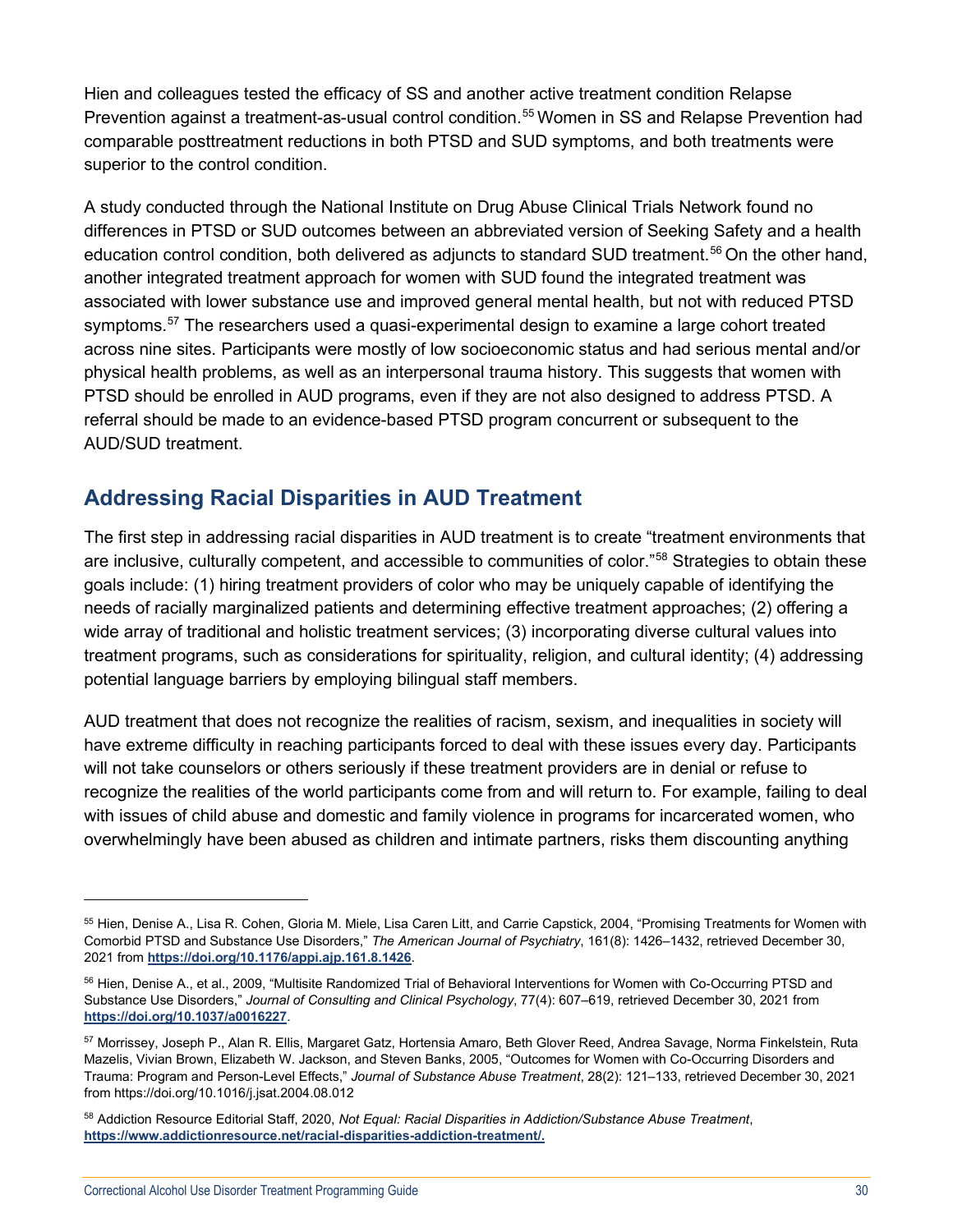else counselors are trying to provide. The same for the failure to deal with issues of racism, brutality, bias, and discrimination in programs for racial and ethnic minorities.

## <span id="page-30-0"></span>**Staffing RSAT AUD Treatment Programs**

Many different health professionals, as well as peers, can provide AUD treatment. They include: (1) primary care providers, including physicians, nurse practitioners, and physician's assistants who can provide medications, brief behavioral treatment, and referrals to specialists; (2) psychiatrists who can also provide medication and behavioral treatment; (3) psychologists (Ph.D., Psy.D. or M.A.) who can provide behavioral treatment; (4) social workers (MSW, LCSW) who can provide behavioral treatment; and (5) alcohol counselors (certified in most states) who provide behavioral treatment. Peers—persons who have achieved long-term sobriety—may also provide behavioral treatment. In many states, inmates who complete training and provide supervised counseling and support to other inmates may be certified as peer recovery specialists while still incarcerated. Not only are they valuable assets for AUD programs behind the walls, but after release they can offer continued support to those transitioning back to the community. Many find paid employment as certified peer counselors after release because their services are eligible for third-party payments from private insurers and Medicaid in many states.

As mentioned, while many AUD treatment programs have proved to be successful, if they are not staffed by empathetic and competent staff, even the most evidence-based program can easily fail. However, once such a staff is assembled, it is important that its members be nurtured and supported. Working in correctional environments is not easy, and even the best treatment providers can burn out. Treatment staff, peers, and correctional officers assigned to RSAT pods or housing units themselves need time and resources for their own continued well-being.

According to the National Academy of Medicine, burnout for health care professionals is at a record high. The COVID-19 pandemic made everything worse, and its effect will remain after COVID-19 finally recedes. In its report, *Taking Action Against Clinician Burnout: A Systems Approach to Supporting Professional Well-Being,* the Academy found that burnout was prevalent across "all clinical disciplines and across care settings," contributing to higher risks to patients, as well as increased risk of physical or mental issues for the clinicians themselves. In 2020, the World Health Organization (WHO) classified burnout "linked to chronic stress at work" as a clinical syndrome. WHO notes the following symptoms: (1) feelings of energy depletion or exhaustion; (2) increased mental distance from one's job, or feelings of negativism or cynicism related to one's job; and (3) reduced professional efficacy. The National Academy of Medicine linked causes of burnout to "unmanageable workloads, inadequate technology, and a lack of social support" as well as "inadequate staffing, interruptions, moral distress, and patient factors" as contributing to burnout.

Time should be set aside for the treatment and other correctional staff to identify their own burnout issues and come up with support and other measures to address them. Treatment staff should have someone they themselves can go to for assessment, advice, and assistance.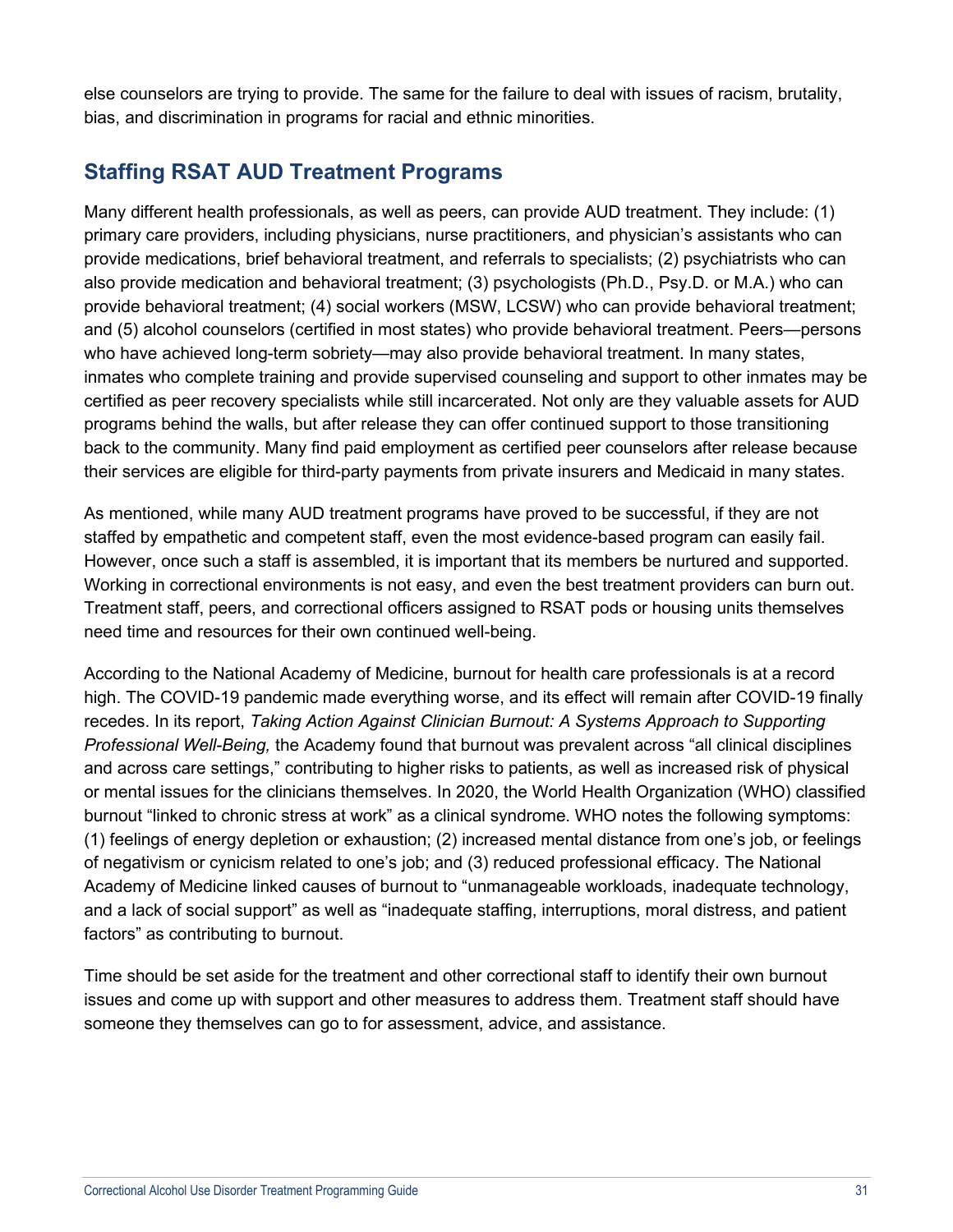## <span id="page-31-0"></span>Appendix A — Resources for AUD Treatment

*The following are links to additional references and information on AUD treatment.*

## **AUD Information Resources**

#### **1) National Institute on Alcohol Abuse and Alcoholism**

#### **<https://www.niaaa.nih.gov/> 301-443-3860**

This includes a "NIAAA Alcohol Treatment Navigator" that will assist treatment staff in identifying referral programs where RSAT participants may be returning to after discharge.

https://alcoholtreatment.niaaa.nih.gov/how-to-find-alcohol-treatment/step-1-search-trusted-sources-tofind-providers

#### **(2) Substance Abuse and Mental Health Services Administration**

#### **<https://www.samhsa.gov/>**

This includes "Medication for the Treatment of Alcohol Use Disorder: A Brief Guide" and "Pocket Guide" as well as "Advisory: Prescribing Pharmacotherapies for Patients with Alcohol Use Disorder."

#### **3) Centers for Disease Control and Prevention**

#### **<https://www.cdc.gov/alcohol/index.htm>**

Section on Alcohol and Public Health, also includes "Alcohol Screening and Brief intervention for People Who Consume Alcohol and Use Opioids."

#### **4) National Commission on Correctional Health Care**

**<https://www.ncchc.org/clinical-practice-guideline-on-alcohol-withdrawal-management>** Guidelines for alcohol withdrawal management.

#### **5) American Society of Addiction Medicine**

**<http://eguideline.guidelinecentral.com/i/1254278-alcohol-withdrawal-management/0>**? A pocket guide on alcohol withdrawal management.

#### **6) Alcoholics Anonymous**

#### **<https://www.aa.org/contact-gso>**

Provides "The Big Book," "12 Steps and 12 Traditions," "AAGrapevine.org," "Meeting Guide App" and more. The latter can help RSTA staff help participants determine where they find meetings when they are discharged.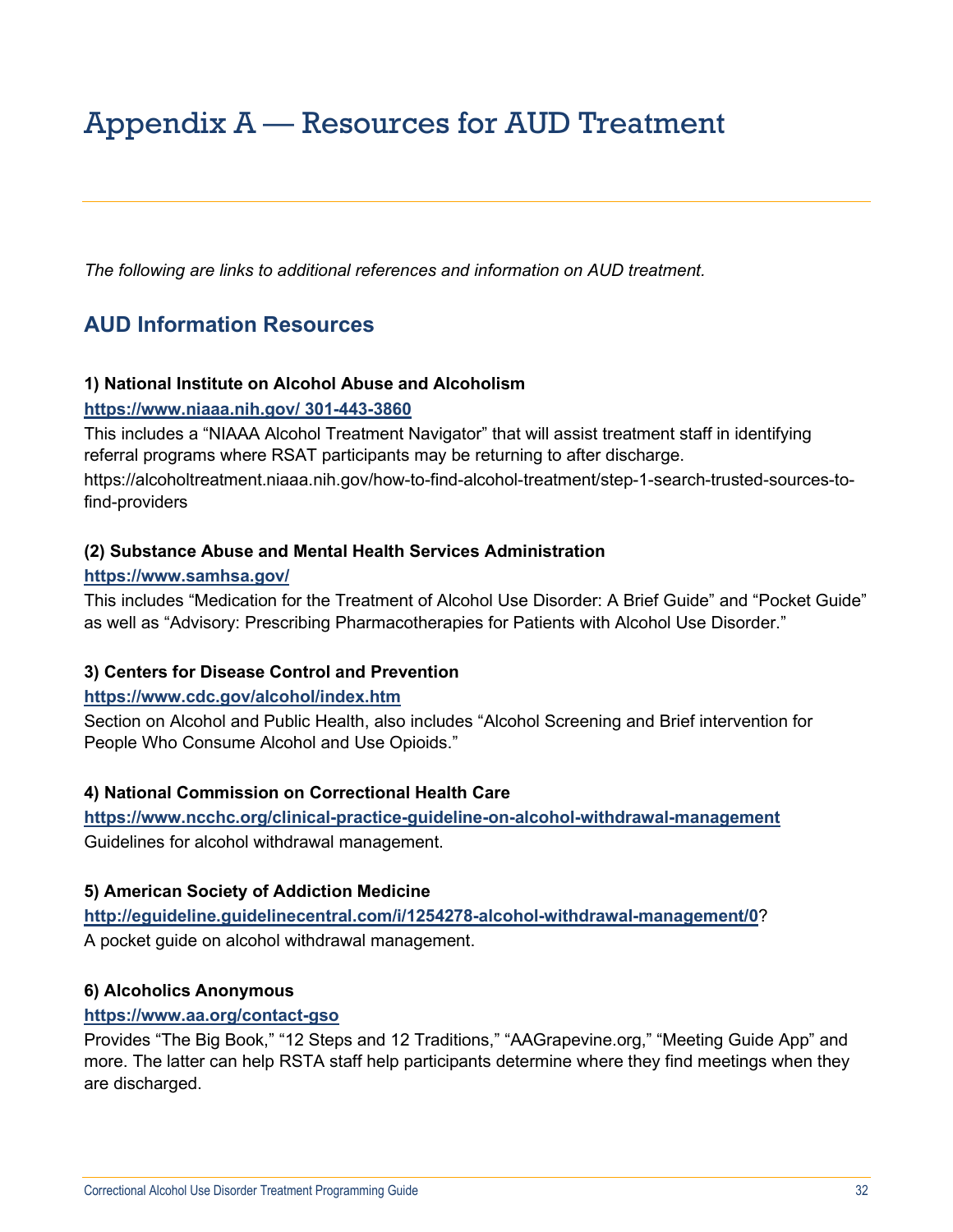## **7) National Institute on Drug Abuse**

**[www.nida.nih.gov](https://www.nida.nih.gov/)**

301–443–1124

## **8) National Institute of Mental Health**

**[www.nimh.nih.gov](https://www.nimh.nih.gov/)**

1–866–615–6464

#### **9) National Clearinghouse for Alcohol and Drug Information**

**[www.samhsa.gov](https://www.samhsa.gov/)**

1-800-729-6686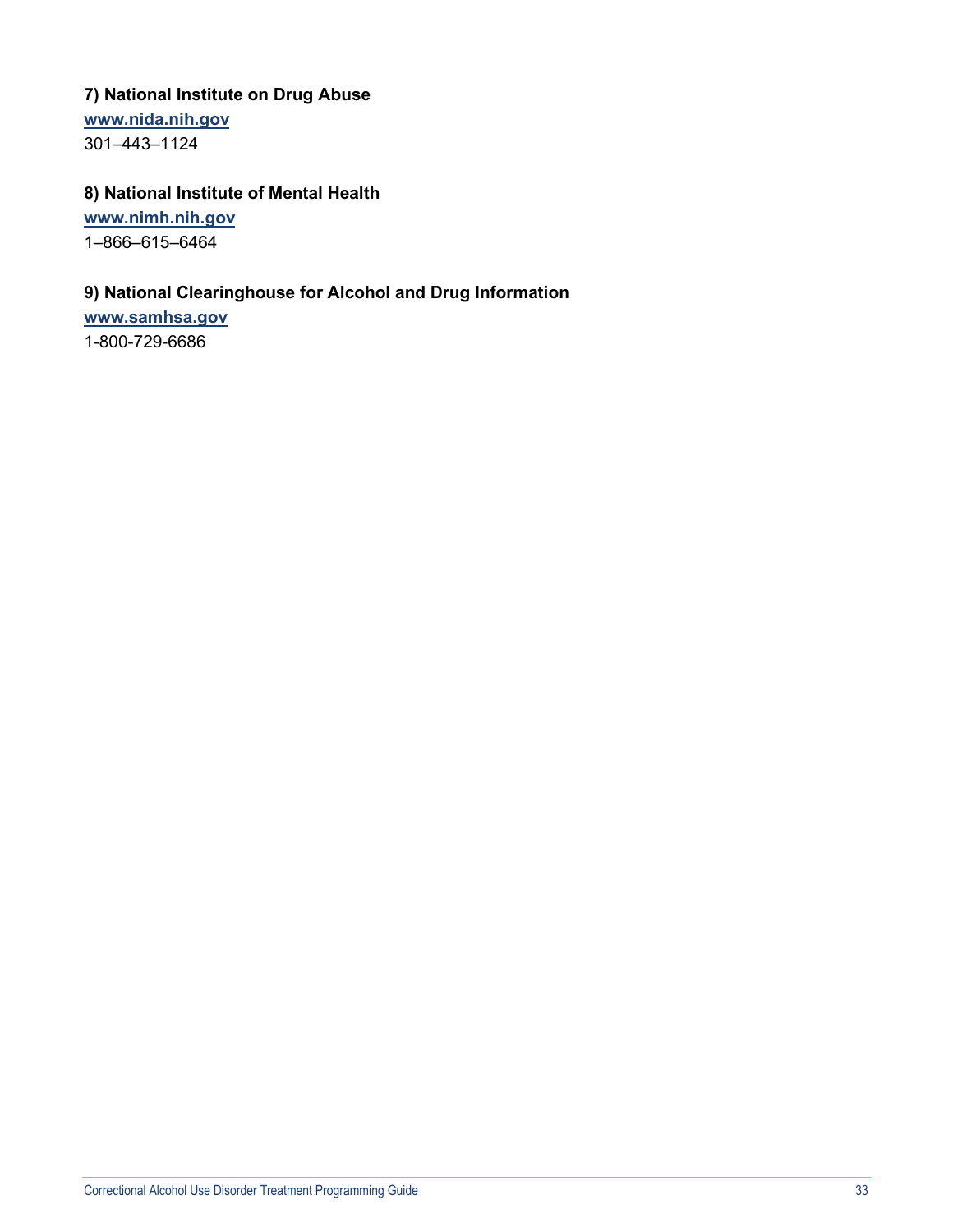## <span id="page-33-0"></span>Appendix B — The Research on Evidence-Based AUD Treatment

**Note to readers:** This section is for audiences interested in the research on evidence-based treatment. The prior sections have asserted that the approaches and modalities described are evidence-based. This section provides the basis for these conclusions, briefly reviewing the research and major studies.

The good news is that all these interventions and treatments for AUD have been proven to work. The bad news is that none works for everyone, none works all the time, and none can promise success even most of the time.

A 2019 meta-analysis and systematic review has found that interventions, especially those based on the principles of motivational interviewing, are effective in the treatment of alcohol use disorder. These interventions can include self-monitoring of alcohol use, increasing awareness of high-risk situations, and training in cognitive and behavioral techniques to help clients cope with potential drinking situations, as well as life skills training, communication training, and coping skills training. The cognitive behavioral treatments can be delivered in individual or group settings.<sup>[59](#page-33-1)</sup>

Acceptance- and mindfulness-based interventions—increasingly used to target AUD—also show evidence of efficacy in a variety of settings and formats, including brief intervention formats.<sup>60</sup> Active ingredients include raising present moment awareness, developing a nonjudgmental approach to self and others, and increasing acceptance of present moment experiences. Acceptance- and mindfulnessbased interventions are commonly delivered in group settings and can also be delivered in individual therapy contexts.

Computerized, web-based, and mobile interventions have also been developed, incorporating the principles of brief interventions; behavioral and cognitive behavioral approaches; as well as mindfulness and mutual support group engagement. Many of these approaches have also demonstrated efficacy in initial trials. For example, the NIAAA developed Take Control. This is a computerized intervention that includes aspects of motivational interviewing and coping skills training, designed to provide psychosocial support (particularly among those assigned to the placebo medication) as well as to increase adherence and retention among individuals enrolled in pharmacotherapy trials. $61$ 

<span id="page-33-1"></span><sup>59</sup> Witkiewitz, K., R.Z. Litten, and L. Leggi[o,](https://advances.sciencemag.org/content/5/9/eaax4043#aff-3) 2019, "Advances in the Science and Treatment of Alcohol Use Disorder," *Science Advances*, 5(9), retrieved December 29, 2021 from **<https://doi.org/10.1126/sciadv.aax4043>**.

<span id="page-33-2"></span> $60$  Ibid.

<span id="page-33-3"></span><sup>61</sup> Devine, Eric G., Megan L. Ryan, Daniel E. Falk, Joanne B. Fertig, and Raye Z. Litten, 2016, "An Exploratory Evaluation of Take Control: A Novel Computer-Delivered Behavioral Platform for Placebo-Controlled Pharmacotherapy Trials for Alcohol Use Disorder," *Contemporary Clinical Trials*, 50:178–185, retrieved December 29, 2021 from **<https://doi.org/10.1016/j.cct.2016.08.006>**.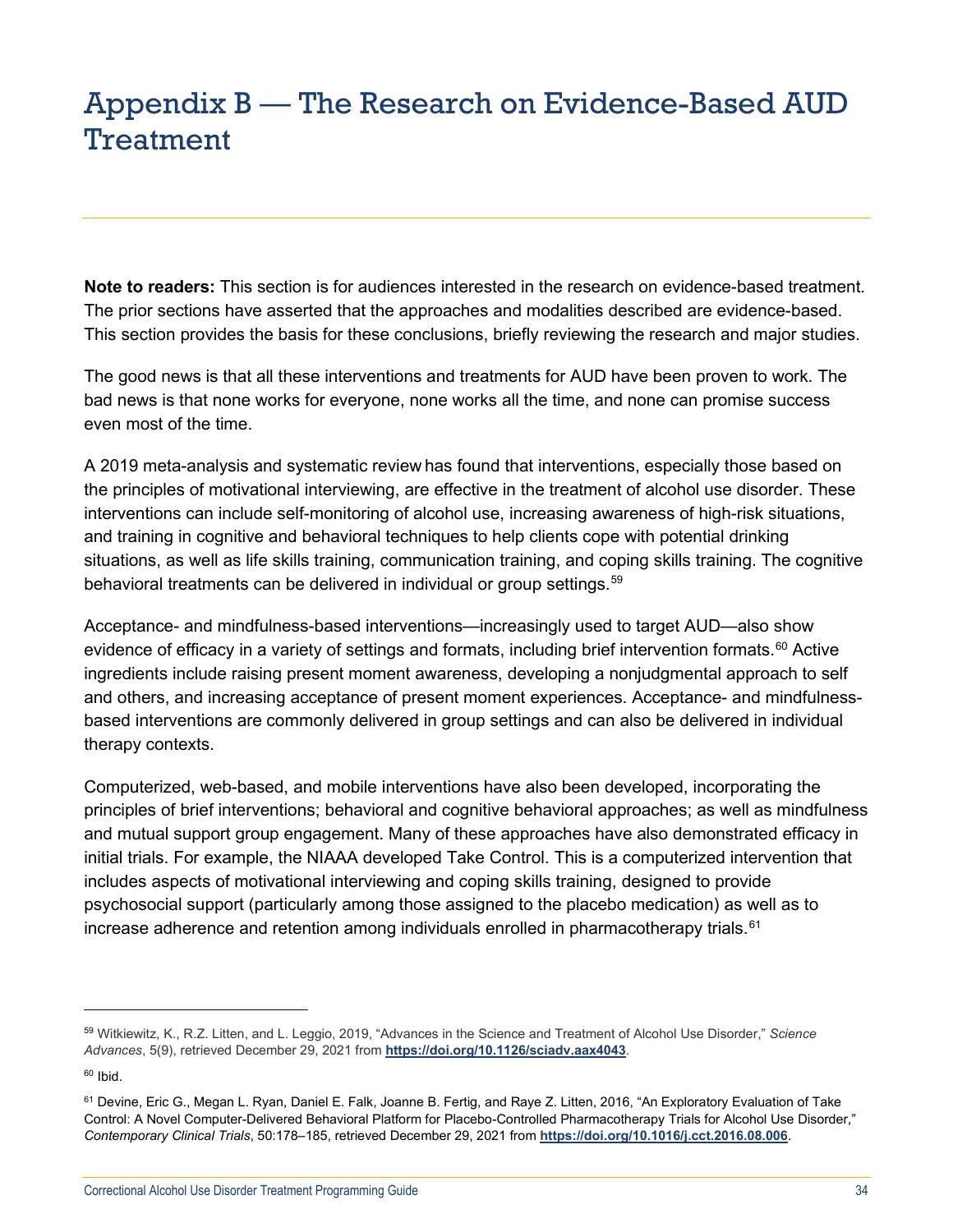Attendance and engagement with mutual support groups (e.g., AA and SMART) have been associated with recovery from alcohol use disorder, even in the absence of formal treatment. However, as the same meta-analysis points out, these support group programs are difficult to assess because usually only highly motivated people participate. But mutual support groups provide individuals with increased social network support for abstinence. Both motivation to change and having a social network that supports abstinence are factors associated with greater treatment effectiveness.

As it turns out, as the meta-analyses concluded, "most behavioral and psychological treatments are equally effective with small effect size differences [Cohen's *d* = 0.2 to 0.3] among active treatments." In addition, in a large, randomized trial, a 16-week cognitive behavioral intervention program was found to be statistically equivalent to naltrexone in reducing heavy drinking days.<sup>[62](#page-34-0)</sup>

One challenge of examining behavioral interventions in randomized trials is that placebo and blinded controls cannot be implemented in most contexts. Furthermore, it is impossible to control for crucial therapeutic factors common to most behavioral interventions, including therapist empathy and supportive therapeutic relationships in treatment. These have been found to be as powerful as the specific therapeutic targets or specific behavioral interventions in facilitating behavioral change.<sup>[63](#page-34-1)</sup> In other words, who delivers the treatment may be more important than the treatment modality employed. This reinforces why hiring or contracting with the right treatment staff and assigning the right correctional officers to RSAT pods or units, is so crucial for program success.

Another meta-analysis validated AA. It looked at 35 studies involving the work of 145 scientists and the outcomes of 10,080 AA participants. Researchers found that AA is the most cost-effective path to abstinence. The authors also surmised that AA plus a medication to reduce craving, relapse, and return to heavy drinking may be among the best ways to treat patients with AUDs.<sup>[64](#page-34-2)</sup>

Finally, another meta-analysis study also found that telemedicine can be effective. The study evaluated the measures of effectiveness, efficiency, and quality that result from the utilization of telemedicine in the management of alcohol abuse, addiction, and rehabilitation. Telemedicine reduced alcohol consumption, along with other common outcomes including reduced depression (4/35, 11%); increased patient satisfaction (3/35, 9%); increased accessibility (3/35, 9%); increased quality of life (2/35, 6%); and decreased cost (1/35, 3%). Interventions included mobile health (11/22, 50%); electronic health (6/22, 27%); telephone (3/33, 14%); and two-way video (2/22, 9%). Studies were conducted in three regions: the United States (13/22, 59%); the European Union (8/22, 36%); and Australia (1/22, 5%).

<span id="page-34-0"></span> $62$  Anton, Raymond F., et al., 2006, "Combined Pharmacotherapies and Behavioral Interventions for Alcohol Dependence: The COMBINE Study: A Randomized Controlled Trial," *JAMA*, 295(17): 2003–2017, retrieved December 29, 2021 from **<https://doi.org/10.1001/jama.295.17.2003>**.

<span id="page-34-1"></span><sup>63</sup> Witkiewitz, K., R. Z. Litten, and L. Leggio, 2019, "Advances in the Science and Treatment of Alcohol Use Disorder," *Science Advances*, 5(9), retrieved December 29, 2021 from **<https://doi.org/10.1126/sciadv.aax4043>**.

<span id="page-34-2"></span><sup>&</sup>lt;sup>64</sup> Humphreys, Keith, Janet C. Blodgett, and Todd H. Wagner, 2014, "Estimating the Efficacy of Alcoholics Anonymous without Self-Selection Bias: An Instrumental Variables Re-Analysis of Randomized Clinical Trials," *Alcoholism: Clinical and Experimental Research*, 38(11): 2688–2694, retrieved December 29, 2021 from **<https://doi.org/10.1111/acer.12557>**.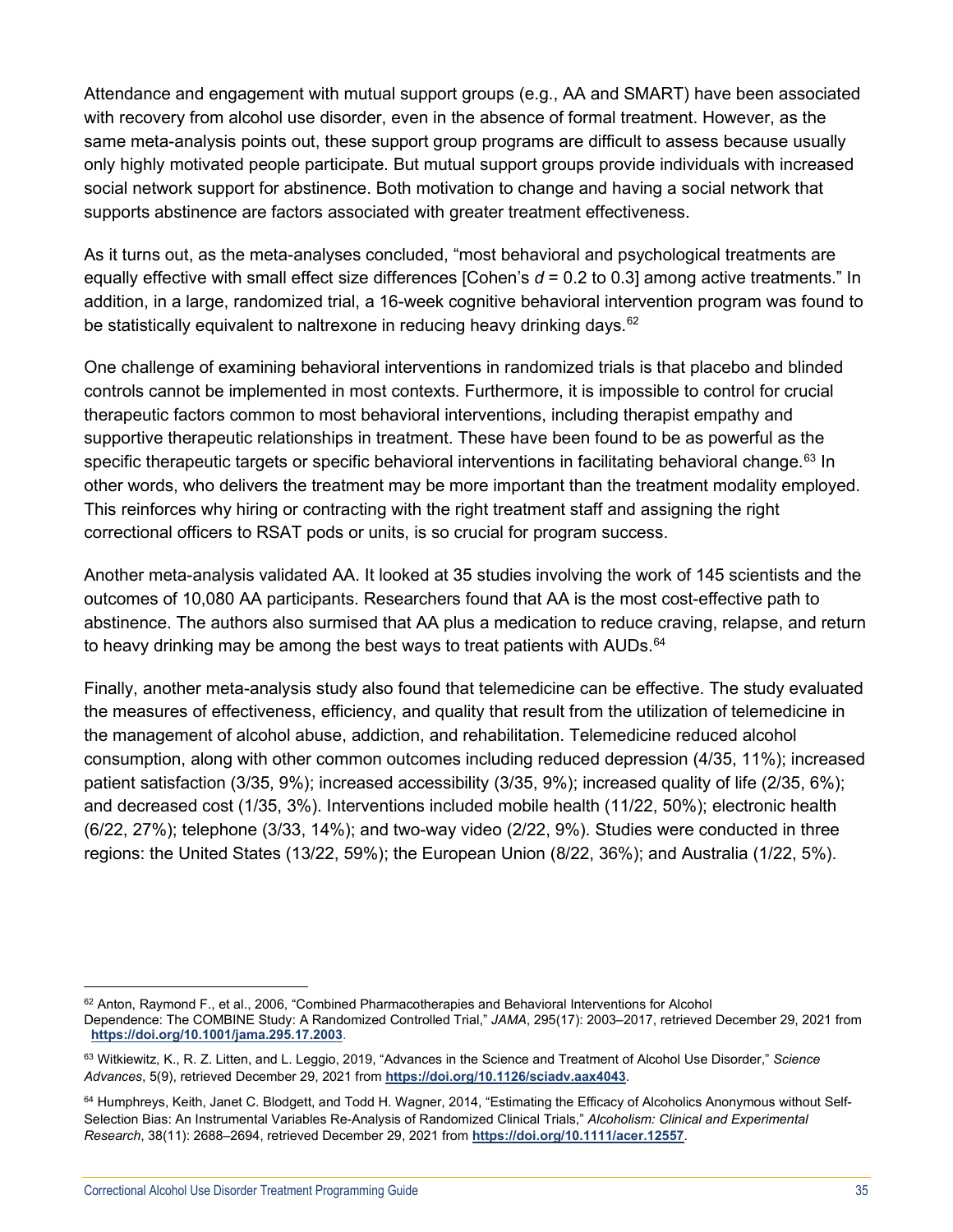The study authors concluded that "although telemedicine shows promise as an effective way to manage alcohol-related disorders, it should be further investigated before implementation."<sup>[65](#page-35-0)</sup>

## **NIAAA Project MATCH**

Although a number of therapies have had varying degrees of success, no single treatment has been shown to be effective for all individuals diagnosed with AUD. In 1989, the NIAAA created an experiment, "Matching Alcoholism Treatments to Client Heterogeneity (MATCH)," an 8-year, multisite, \$27-million investigation designed to reveal which types of persons with AUD respond best to which forms of treatment administered by psychotherapists. Three types of treatment were compared: Cognitive Behavioral Coping Skills Therapy, Motivational Enhancement Therapy, and Twelve-Step Facilitation Therapy. The patients were followed for three years.<sup>[66](#page-35-1)</sup>

**Cognitive-Behavioral Therapy.** Based on the principles of social learning theory that views drinking behavior as functionally related to major problems in the person's life, it posits that addressing this broad spectrum of problems will prove more effective than focusing on drinking alone. Emphasis is placed on overcoming skill deficits and increasing the person's ability to cope with high-risk situations that commonly precipitate relapse, including both interpersonal difficulties and intrapersonal discomfort, such as anger or depression. The MATCH CBT program consisted of 12 sessions with the goal of training the individual to use active behavioral or cognitive coping methods to deal with problems rather than relying on alcohol as a maladaptive coping strategy. The skills also provided a means of obtaining social support critical to the maintenance of sobriety.

**Motivational Enhancement Therapy (MET).** Based on principles of motivational psychology, designed to produce rapid, internally motivated change, this treatment strategy did not attempt to guide and train the client, step by step, through recovery, but instead employed motivational strategies to mobilize the client's own resources. The MATCH MET treatment program consisted of four carefully planned and individualized treatment sessions. The first two sessions focused on structured feedback from the initial assessment, future plans, and motivation for change. The final two sessions at the midpoint and end of treatment provided opportunities for the therapist to reinforce progress, encourage reassessment, and provide an objective perspective on the process of change.

**Twelve-Step Facilitation Approach.** Grounded in the concept of alcoholism as a spiritual and medical disease, the content of this intervention was consistent with the 12 Steps of Alcoholics Anonymous (AA), with primary emphasis given to Steps 1 through 5. In addition to abstinence from alcohol, a major goal of the treatment was to foster the patient's commitment to participation in AA. During the course of the MATCH program's 12 sessions, patients were actively encouraged to attend AA meetings and to

<span id="page-35-0"></span><sup>65</sup> Kruse, Clemens Scott, Kimberly Lee, Jeress B. Watson, Lorraine G. Lobo, Ashton G. Stoppelmoor, and Sabrina E. Oyibo, 2020, "Measures of Effectiveness, Efficiency, and Quality of Telemedicine in the Management of Alcohol Abuse, Addiction, and Rehabilitation: Systematic Review," *Journal of Medical Internet Research*, 22(1): e13252, retrieved December 29, 2021 from **[https://doi.org/10.2196/13252.](https://doi.org/10.2196/13252)**

<span id="page-35-1"></span><sup>66</sup> Project MATCH Research Group, 1997, "Matching Alcoholism Treatments to Client Heterogeneity: Project MATCH Posttreatment Drinking Outcomes," *Journal of Studies on Alcohol and Drugs*, 58(1): 7–29. **<https://doi.org/10.15288/jsa.1997.58.7;R>**. Longabaugh & P. Wirtz (1998), Project MATCH Hypotheses: Results and Causal Chain Analyses, NIAAA Project MATCH Monograph Series (8).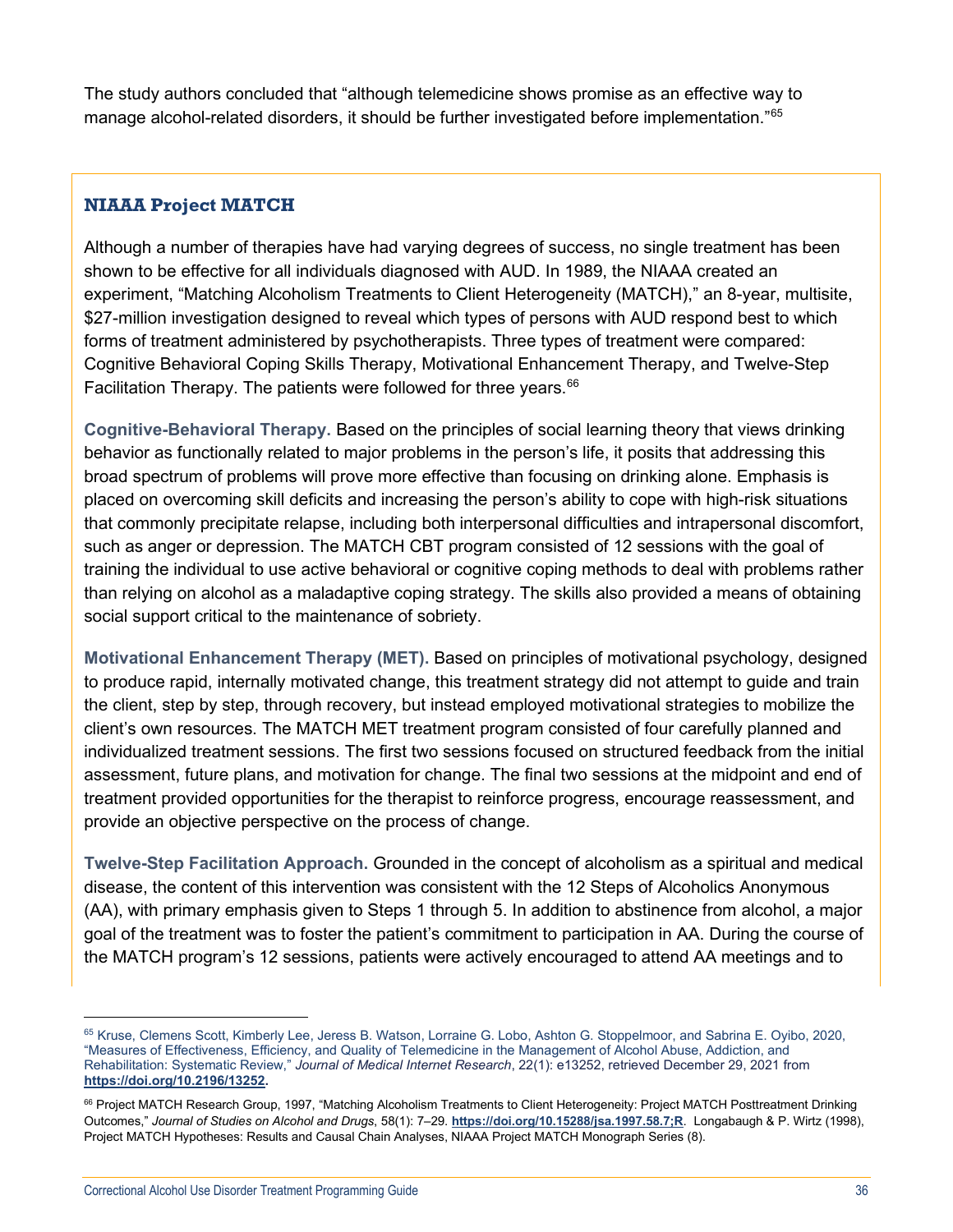maintain journals of their AA attendance and participation. Therapy sessions were highly structured, following a similar format each week that included symptoms inquiry, review and reinforcement for AA participation, introduction and explication of the week's theme, and setting goals for AA participation for the next week. Material introduced during treatment sessions was complemented by reading assignments from AA literature.

*The study concluded that patient-treatment matching is not necessary for alcoholism treatment because the three techniques proved of equal effectiveness.* Only one attribute, psychiatric severity, demonstrated a significant attribute by treatment interaction. In the study, clients low in psychiatric severity had more abstinent days after 12-step facilitation treatment than after cognitive behavioral therapy. However, neither treatment was clearly superior for clients with higher levels of psychiatric severity. Client attributes of motivational readiness, network support for drinking, alcohol involvement, gender, psychiatric severity, and sociopathy were prognostic of drinking outcomes over time. The findings suggest that psychiatric severity should be considered when assigning clients to outpatient therapies. The lack of other robust matching effects suggests that, aside from psychiatric severity, providers need not take these client characteristics into account when triaging clients to one or the other of these three individually delivered treatment approaches, despite their different treatment philosophies.<sup>[67](#page-36-0)</sup>

The MATCH study has been criticized because it lacked a control group, that is, a group with AUD but not assigned to treatment. Also, the measurement of success for each therapy was not abstinence, even for the AA facilitation therapy, despite abstinence being the goal of AA. Treatment effectiveness for all treatments was measured by reduction in frequency and intensity of drinking.

When other researchers reanalyzed the MATCH data to estimate effectiveness in relation to quantity of treatment, they found none of the treatment groups improved much over the individuals who were assigned treatment but never enrolled or who dropped out of treatment. Overall, they found that a median of only 3 percent of the drinking outcome at follow-up could be attributed to the treatments. Even this effect appeared to be present at week one, before most of the treatment had been delivered! While all who completed treatment showed great improvement, so did those who never attended treatment, achieving a mean of 72 percent days abstinent at follow-up. Effect size estimates showed that two-thirds to three-fourths of the improvement in the full treatment group was duplicated in the zero-treatment group. Nearly all the improvement in all groups occurred by week one. The full treatment group had improved in percentage of days abstinent (PDA) by 62 percent at week one, and the additional 11 therapy sessions added only another 4 percent improvement. The researchers concluded: "The results suggest that current psychosocial treatments for alcoholism are not particularly effective. Untreated alcoholics in clinical trials show significant improvement. Most of the improvement

<span id="page-36-0"></span><sup>67</sup> Project MATCH Research Group, 1997, "Matching Alcoholism Treatments to Client Heterogeneity: Project MATCH Posttreatment Drinking Outcomes," *Journal of Studies on Alcohol and Drugs*, 58(1): 7–29. **<https://doi.org/10.15288/jsa.1997.58.7>**.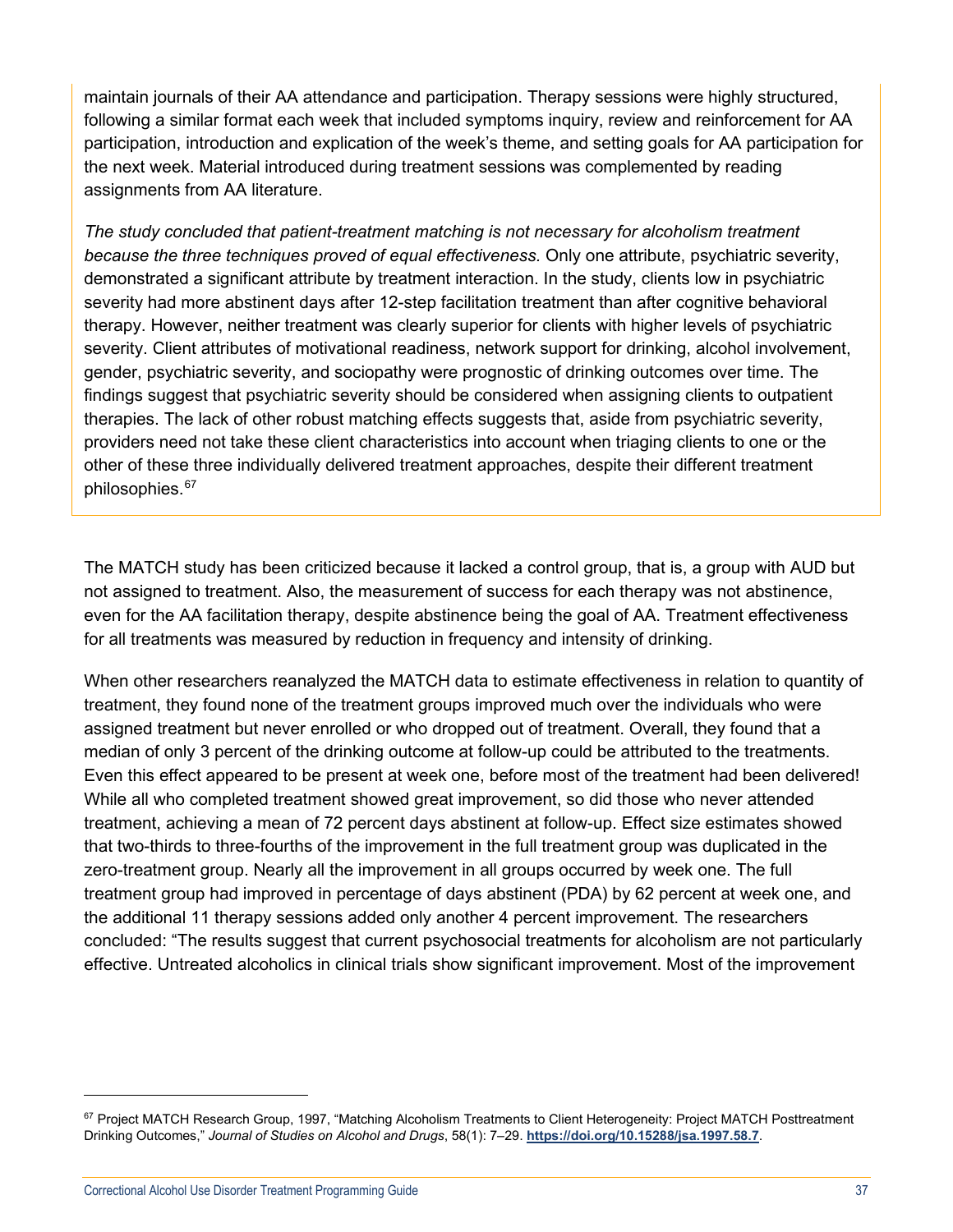which is interpreted as treatment effect is not due to treatment. Part of the remainder appears to be due to selection effects."[68](#page-37-0)

On the other hand, those who never began MATCH treatment, or dropped out, may have realized that they didn't need treatment to stop or reduce their drinking. What MATCH may have revealed is that if someone realizes that they have a drinking problem and desires to address it, the need for professional treatment is marginal.

The NIAAA provides its Project MATCH manuals (developed for the three treatment modalities) online. As NIAAA declares on its website, "Because of the continued interest in the Project MATCH series, NIAAA has repackaged all eight volumes and made them available online. It is NIAAA's hope that having this material available in electronic form will make the information even more useful and available to a wider audience." View the Project MATCH manuals here: **[https://pubs.niaaa.nih.gov/](https://pubs.niaaa.nih.gov/publications/ProjectMatch/matchIntro.htm) [publications/ProjectMatch/matchIntro.htm](https://pubs.niaaa.nih.gov/publications/ProjectMatch/matchIntro.htm)**.) Included are manuals for the three modalities tested in Project MATCH. Also included is a new manual *[The Drinker Inventory of Consequences \(DrInC\):](https://pubs.niaaa.nih.gov/publications/ProjectMatch/match04.pdf)  [An Instrument for Assessing Adverse Consequences of Alcohol Abuse: Test Manual](https://pubs.niaaa.nih.gov/publications/ProjectMatch/match04.pdf)*, adapted for online use. It also was evaluated as part of a web-based brief motivational intervention, **[www.drinkerscheckup.com](http://www.drinkerscheckup.com/)**. In addition, a new version of DrInC was developed that offers greater validity and usability. DrInC has been used to assess changes in drinking consequences during clinical trials, and as a clinical tool to evaluate patient status at the start of treatment.

## **NIAA COMBINE Evaluation**

Since NIAAA completed Project MATCH, it sponsored another clinical trial it called COMBINE (Combined Pharmacotherapies and Behavioral Interventions) $69$  to test the combination of behavioral therapies and pharmacological approaches. The COMBINE study was the largest pharmacotherapy trial conducted for AUD in the United States, recruiting 1,383 alcohol dependent patients, 31 percent women and 23 percent ethnic minorities, from 11 sites. This double-blind, randomized placebocontrolled trial evaluated the efficacy of naltrexone and acamprosate, both alone and in combination, in the context of medical management with and without Combined Behavioral Intervention (CBI). The CBI therapy integrated aspects of cognitive behavioral therapy, motivational interviewing, and 12-step facilitation. The duration of treatment was four months, with follow-ups for one year post treatment. There were nine groups including a CBI only group with no pills and no medical management.

**The main positive finding was that individuals treated with naltrexone did significantly better than the placebo group on various drinking measures-but only when they received medical management.** When they received CBI in addition to medical management, the difference between the placebo and naltrexone groups was no longer evident. Acamprosate, however, was no better than

<span id="page-37-0"></span><sup>68</sup> Cutler, Robert B., and David A. Fishbain, 2005, "Are Alcoholism Treatments Effective? The Project MATCH Data," *BMC Public Health, 5: 75, retrieved December 29, 2021 from* **<https://doi.org/10.1186/1471-2458-5-75>***.*

<span id="page-37-1"></span><sup>69</sup>Raymond F. Anton, et al., 2006, "Combined Pharmacotherapies and Behavioral Interventions for Alcohol Dependence: The COMBINE Study: A Randomized Controlled Trial," *JAMA*, 295(17): 2003–17, retrieved December 29, 2021 from **<https://doi.org/10.1001/jama.295.17.2003>**.